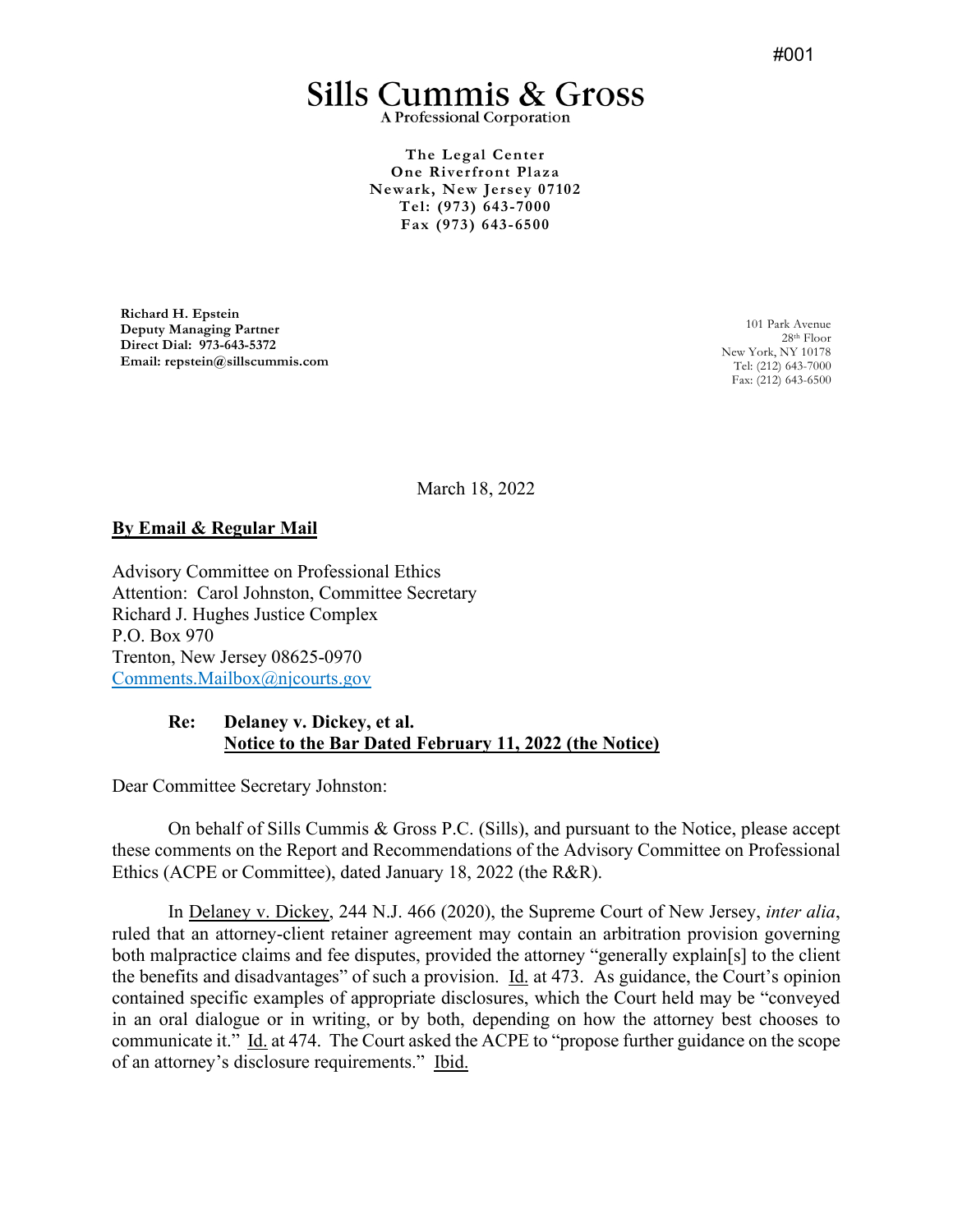Page 2

Advisory Committee on Professional Ethics March 18, 2022

After receiving submissions from various interested parties, including Sills, the ACPE made two distinct recommendations. First, a majority of the ACPE recommended that the Court should reconsider permitting attorneys to include provisions in their retainer agreements that require the client to arbitrate future fee disputes or legal malpractice actions. Second, assuming the Court does not reconsider, the ACPE recommended a set of uniform written disclosures that the Committee believes would ensure that attorneys adequately explained any such arbitration provisions to clients.

As explained below, and with due respect to the ACPE, no reason exists for the Court to reconsider Justice Albin's comprehensive and unanimous decision in Delaney. Because it was not apparent from the Court's referral that it intended the ACPE to suggest that the Court reconsider the entire holding in Delaney, Sills did not comment on that holding when submitting its proposed disclosures to the Committee during the initial round of comments. We do so below in light of the ACPE's recommendation that Delaney's holding be jettisoned. As also explained below, assuming the Court does not reconsider its holding, we submit that the ACPE's proposed recommendations go too far in that they would unduly burden arbitration provisions in attorney-client retainer agreements, conflict with the decision in Delaney in several instances, and would prove unrealistic or unworkable in practice.

In contrast, the proposed disclosures that Sills provided to the ACPE, which Sills provides again here with only minor modifications after reading the R&R, strike the correct balance of providing adequate disclosure to clients without overly burdening arbitration of attorney-client disputes. The ACPE dismissed Sills' proposal, stating that "[t]he Committee found that the Sills Cummis & Gross proposal presented an overly favorable picture of the advantages of arbitration." R&R at 10. That is not so, as we hope will become apparent when the Court reviews Sills' proposed disclosures in their entirety, attached for the Court's convenience as Exhibit A.

### **I. THE DELANEY DECISION**

As noted, in Delaney, the Court held that a mandatory arbitration provision in an attorneyclient retainer agreement is acceptable if the attorney generally explains to the client—either orally or in writing—"the benefits and disadvantages of arbitrating a prospective dispute between the attorney and client." 244 N.J. at 472-73. The Court also provided some examples of the disclosures that an attorney could provide to the client to meet this requirement:

Attorneys may explain, for example, that in arbitration the client will not have a trial before a jury in a courtroom open to the public; the outcome of the arbitration will not be appealable and will remain confidential; the client may be responsible, in part, for the costs of the arbitration proceedings, including payments to the arbitrator; and the discovery available in arbitration may be more limited than in a judicial forum. Id. at 497.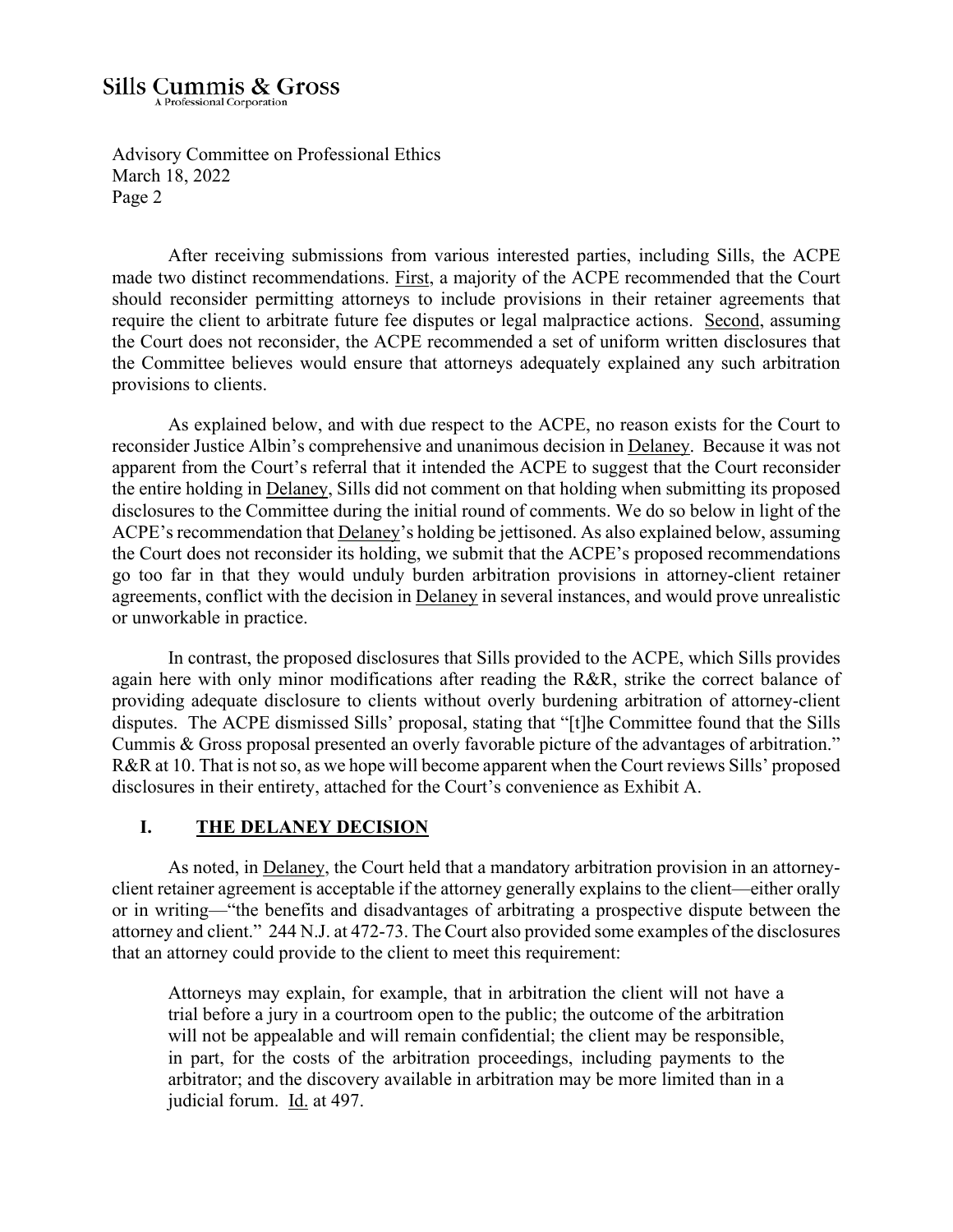March 18, 2022

Page 3

Advisory Committee on Professional Ethics

The Court also held that, if the arbitration provision encompasses legal malpractice claims, that intent must be disclosed explicitly in the retainer agreement. Id. at 498. The Court, however, made "no value judgment whether a judicial or arbitral forum is superior in resolving a legal malpractice claim, for that is a determination to be made by the lawyer and client, after the lawyer explains to the client the differences between two forums so the client can make an informed decision." Id. at 494. In the same opinion, the Court also recognized the benefits of arbitration, explaining:

To be sure, arbitration can be an effective means of resolving a dispute in a low cost, expeditious, and efficient manner. The parties may be afforded the opportunity to choose a skilled and experienced arbitrator in a specialized field to preside over and decide the dispute. And the proceedings may be conducted in a forum out of the public glare.  $\underline{Id}$  at 493.

 Consistent with many seminal decisions of our highest state court, the justices in Delaney reached their holding only after surveying the law of various states, reviewing model guidance from the American Bar Association, considering the varying views of numerous New Jersey stakeholders in the form of amici briefs, and hearing extensive oral argument. The Court considered nearly every possible advantage and disadvantage of arbitration before ruling in favor of that form of dispute resolution, provided sufficient oral or written disclosures were given to clients. And, it almost goes without saying, that prospective clients always are free to reject an engagement letter that includes an arbitration provision and, in so doing, may then seek counsel from a wide population of skilled attorneys or firms who do not seek to resolve future disputes in such a forum.

### **II. THERE IS NO REASON TO "RECONSIDER" DELANEY**

Against that backdrop, a majority of the ACPE's first recommendation is that the Court "reconsider" its holding in Delaney. Specifically, the ACPE urges the Court to repudiate its holding in Delaney by disallowing arbitration provisions in attorney-client retainer agreements. See R&R at 2-7. This identical argument was presented to the Court in Delaney and the Court flatly and correctly rejected it. The Court should do so again in response to the ACPE's recommendation.

As outlined above, after the Court granted Sills' petition for certification, Delaney attracted numerous amici and arguments both in favor of and against arbitration provisions in attorney-client retainer agreements. As the Court is aware, included were sweeping arguments seeking to prohibit all such agreements as a matter of public policy as well as arguments that would have barred agreements as presenting an inherent conflict of interest on the part of attorneys. The Court conducted oral argument, during which not only Sills and Mr. Delaney presented argument, but also the New Jersey State Bar Association, the Bergen County Bar Association, and the New Jersey Association for Justice (NJAJ).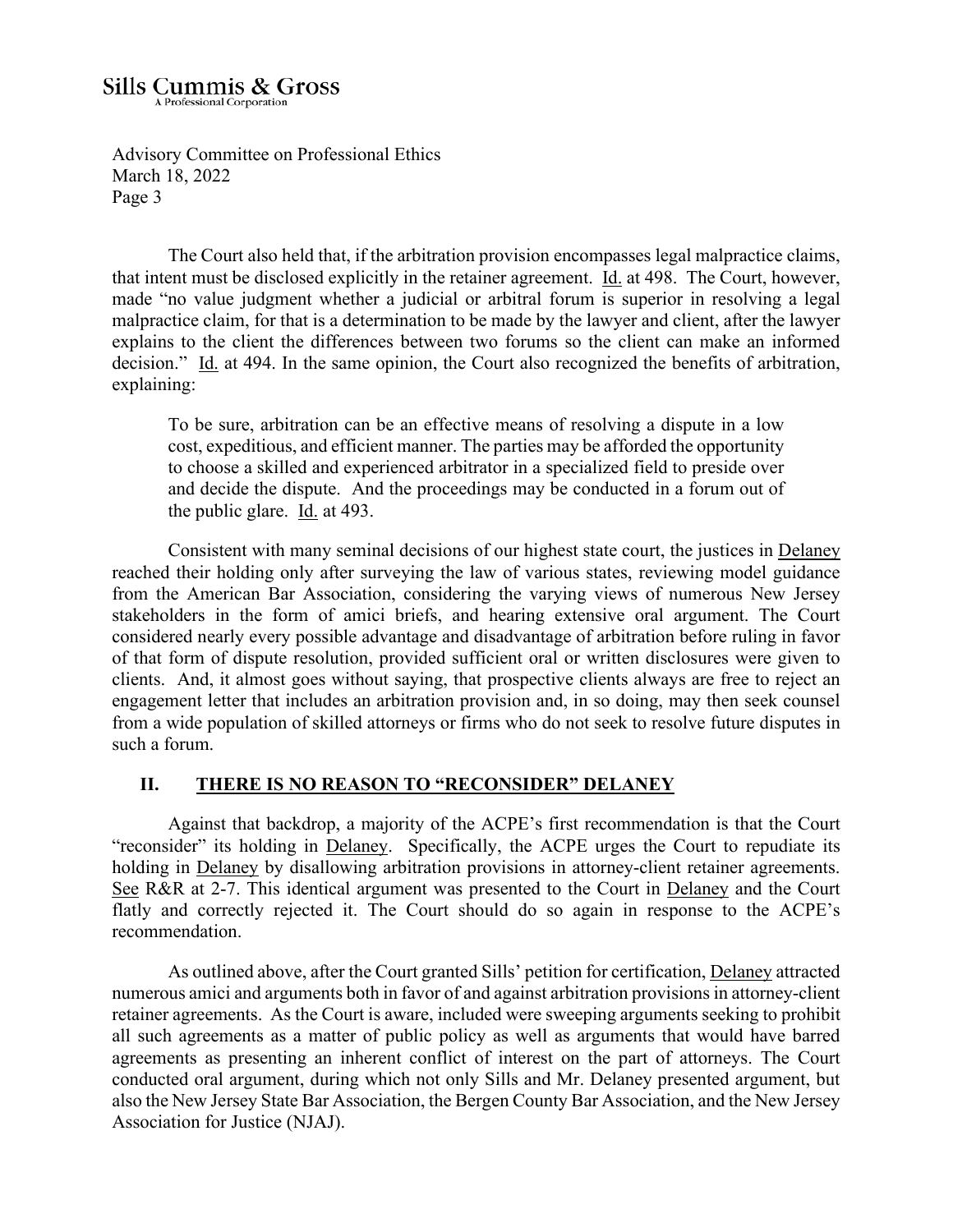Advisory Committee on Professional Ethics March 18, 2022 Page 4

The participation of the NJAJ is especially notable. It strongly presented its views to the Court in Delaney and was perhaps the firmest voice in favor of disallowing nearly all forms of arbitrations in the attorney-client setting. In an equally firm but fair voice, the Court rejected the NJAJ's arguments. Yet, as support for its surprise recommendation that the Court now abandon its holding in Delaney, the ACPE cites specifically to some of the very same, previously rejected arguments of the NJAJ. If the integrity of the judicial process and stability of our law are to mean anything, judicial decisions should not be so readily set aside by allowing one litigant that loses a policy argument before our state's highest court to suddenly win that same argument some fifteen months later.

As just indicated, for the past fifteen months Delaney has been the law in the State of New Jersey as binding precedent, and lower courts have been following it. See Kopec v. Moers, 2022 N.J. Super. LEXIS 3, at \*19-20 (App. Div. Jan. 13, 2022); Micro Tech Training Ctr. v. DeCotiis Fitzpatrick & Cole, 2021 N.J. Super. Unpub. LEXIS 3159, at \*5-8 (App. Div. Dec. 27, 2021) (both cases attached). The ACPE offers no special justification to depart from the holding in Delaney. See State v. Shannon, 210 N.J. 225, 227 (2021) (declining to alter relatively recent case law because Court did "not find sufficient support in the current record to establish the special justification needed to depart from precedent.") (internal quotations and citation omitted). That the ACPE simply disagrees with the decision in Delaney on policy grounds is insufficient under these circumstances to reverse the decision or even to reconsider it.

### **III. THE ACPE'S RECOMMENDATIONS GO TOO FAR**

Next, assuming the holding in Delaney stands, the ACPE "suggests that lawyers who seek to include an arbitration provision in a retainer agreement do so in a separate rider with uniform language." R&R at 8. If the ACPE's specific language is adopted, however, the ACPE's recommendations may violate the Federal Arbitration Act, 9 U.S.C. §§ 1-16 (FAA), and/or the New Jersey Arbitration Act, N.J.S.A. 2A:23B-1 to -36 (NJAA). As the Court recognized in Delaney, "[t]he main thrust of the FAA, as well as the NJAA, is to ensure that states 'place arbitration agreements on equal footing with other contracts,' and do '[not] subject an arbitration agreement to more burdensome requirements than other contractual provisions.'" 244 N.J. at 494 (quoting Atalese v. U.S. Legal Servs. Gp., L.P., 219 N.J. 430, 441 (2014) (further quotation and citation omitted)). As Justice Albin noted in Delaney, there must be "uncompromising neutrality" towards arbitration agreements. See 244 N.J. at 495. Relatedly, both the FAA and the NJAA "enunciate federal and state policies favoring arbitration." Atalese, 219 N.J. at 440 (citation omitted).

The ACPE's recommendations, however, plainly fail to place arbitration provisions in attorney-client retainer agreements on equal footing with other contracts and would subject them to more burdensome requirements than other contractual provisions. As just one example, requiring a separate written rider including approximately ten separate boxes that the potential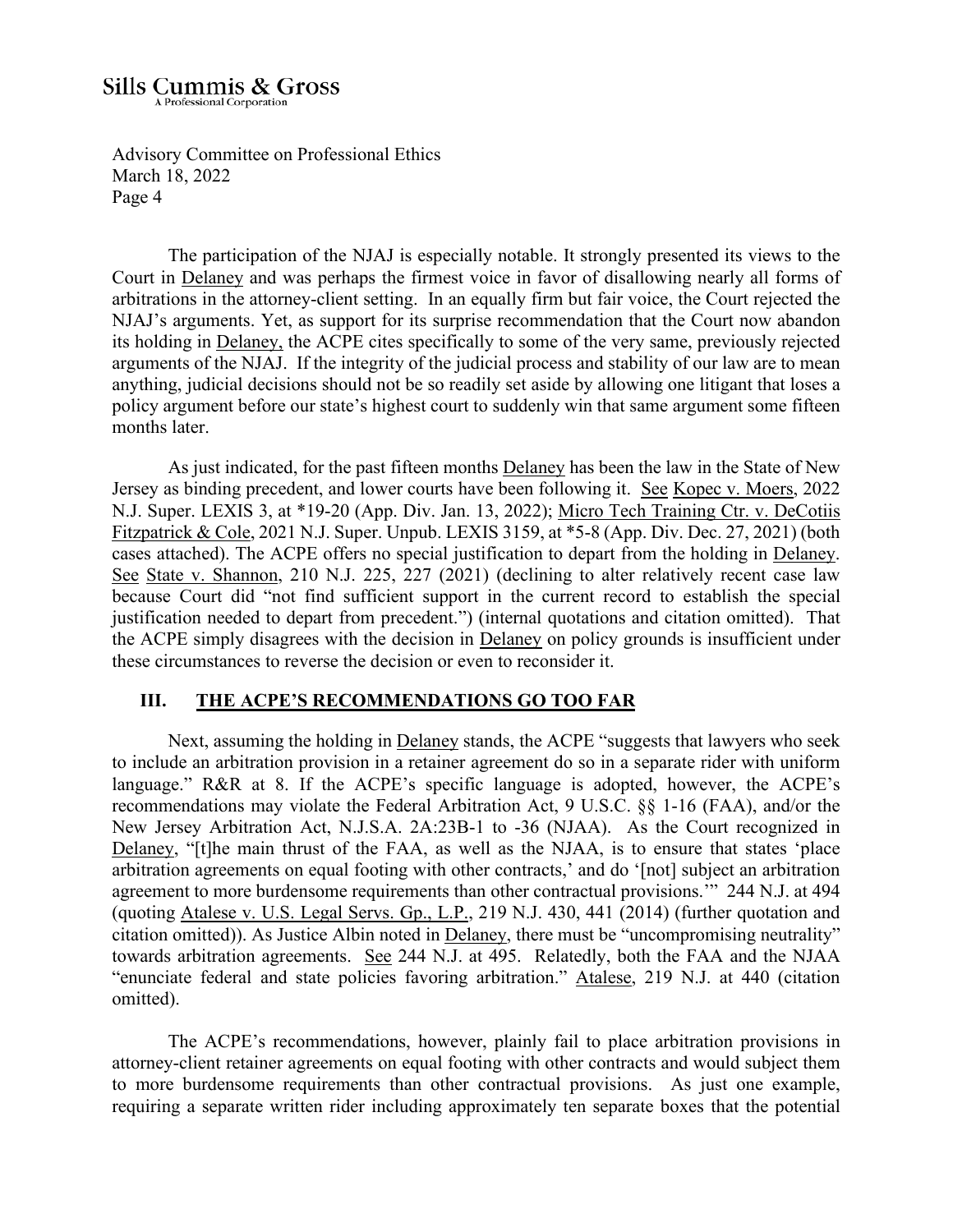Advisory Committee on Professional Ethics March 18, 2022 Page 5

client needs to check, and requiring the attorney to advise the prospective client of the opportunity to seek advice by independent counsel before execution, does not reflect uncompromising neutrality towards arbitration agreements in attorney-client retainer agreements. In short, the ACPE's recommendations, if adopted, likely would violate the FAA and the NJAA or at the very least, would almost certainly breed further litigation.

Beyond those global comments, Sills responds to the ACPE's General Guidance (R&R at 11-16) seriatim:

### 1. Separate Rider with Uniform, Comprehensible Language.

The ACPE recommends that the written disclosures be contained in a stand-alone document, separately signed by the client. While Sills believes that, on balance, written disclosures are better than oral disclosures to avoid future disputes (see Section IV., infra*)*, the Delaney Court already decided that the disclosures could be made orally. See 244 N.J. at 497 ("Attorneys can fulfill that requirement in writing or orally -- or by both means.") Further, requesting that the client also sign the separate, stand-alone document is more burdensome than other contractual provisions and could violate the FAA and/or the NJAA.

### 2. Rider Should Include Check Boxes to Assist Client Comprehension.

The ACPE recommends that the written disclosures also contain check boxes. As noted, however, the Court has ruled that the disclosures could be made orally. See 244 N.J. at 497. Accordingly, the ACPE's recommendation requiring a writing with boxes checked should be rejected as inconsistent with Delaney. Moreover, requiring the prospective client to check boxes is more burdensome than other contractual provisions and could violate the FAA and/or the NJAA.

### 3. General Rider for Arbitration, with Specific Language for Disputes it Covers.

In accordance with Delaney, we believe it is necessary to disclose, either orally or in writing, that the arbitration provision covers fee disputes and claims for legal malpractice. As set forth on Sills' disclosure, attached as Exhibit A, Sills proposes the following language: "This retainer agreement contains a mandatory arbitration provision of all future disputes between the attorney and client. This includes, but is not limited to, claims of alleged legal malpractice against the attorney."

Sills does not believe that it is necessary to "describe the types of conduct that may give rise to malpractice claims or fees disputes," as the ACPE recommends and sets forth in its proposed Uniform Language. See R&R at 12 and 17. In the commercial setting, the Court has explained that arbitration agreements need not "list every imaginable statute by name to effectuate a knowing and voluntary waiver of rights." Garfinkel v. Morristown Obstetrics & Gynecology Assocs., 168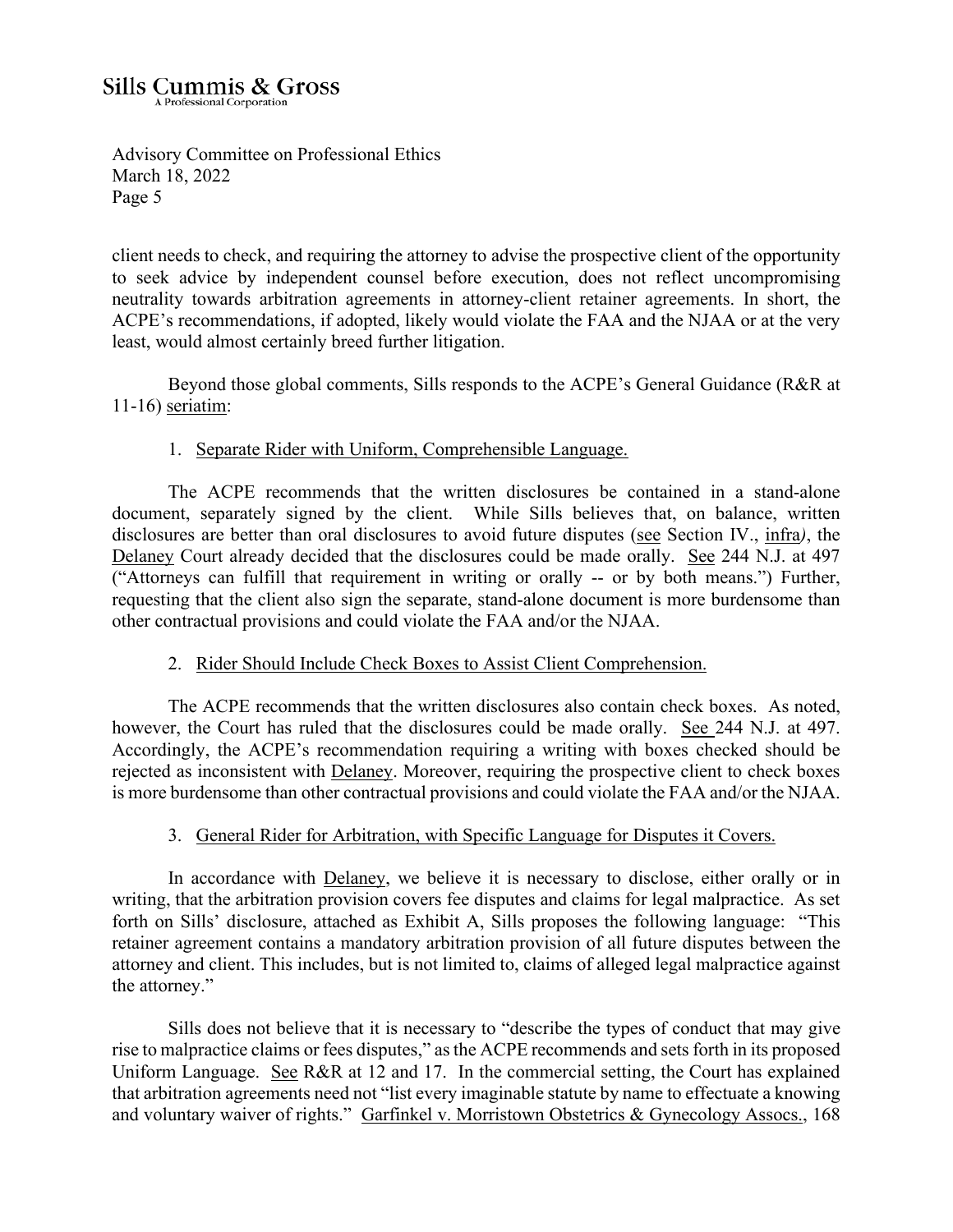Advisory Committee on Professional Ethics March 18, 2022 Page 6

N.J. 124, 135 (2001). We acknowledge that arbitration agreements in the attorney-client setting carry "heightened" professional duties on the part of the attorney, as compared to the typical commercial setting. See Delaney, 244 N.J. at 473. That said, Garfinkel's underlying logic should have equal application here. Namely, it should not be necessary to list or describe every imaginable form of conduct that could give rise to legal malpractice claims or fee disputes, assuming that even would be possible or practicable to do.

### 4. Opportunity for Independent Counsel to Review.

The ACPE recommends that the attorney advise the prospective client that he or she is able to consult with independent counsel before agreeing to the arbitration provision. See R&R at 12. The Court in Delaney, however, recognized the law in other jurisdictions that requires attorneys to advise their potential clients to seek the advice of independent counsel before signing a retainer agreement containing an arbitration provision. See 244 N.J. at 489. Yet, the Court did not mandate that attorneys provide this advice to their potential clients. Therefore, the ACPE's recommendation regarding independent counsel should be rejected as inconsistent with Delaney.

In addition, the ACPE notes that "[a] lawyer presenting an arbitration provision to a client at the initiation of representation is in a position of conflict with the client." R&R at 13. This statement fails to recognize, however, that several provisions in an attorney-client retainer agreement arguably put the attorney and client in conflict. For example, if the attorney proposes an hourly rate of \$400 per hour, and the prospective client only wants to pay \$300 per hour, that is a conflict. Similarly, if the attorney requests a monetary retainer as part of the engagement, and the client refuses to provide one, that is a conflict. The inclusion of an arbitration provision is no different than many other provisions in an attorney-client retainer agreement.

### 5. State Whether the Client May Reject the Arbitration Provision Yet Still Retain the Lawyer.

We believe that this disclosure is problematic generally and should not be included because such a requirement is not imposed on any other term in the engagement letter.

If, however, the Court is inclined to include this disclosure, the disclosure should be mutual. In other words, if the prospective client rejects the arbitration provision, the attorney may refuse to represent the client. There must be a meeting of the minds between the attorney and client that there will not be an arbitration provision in the retainer agreement.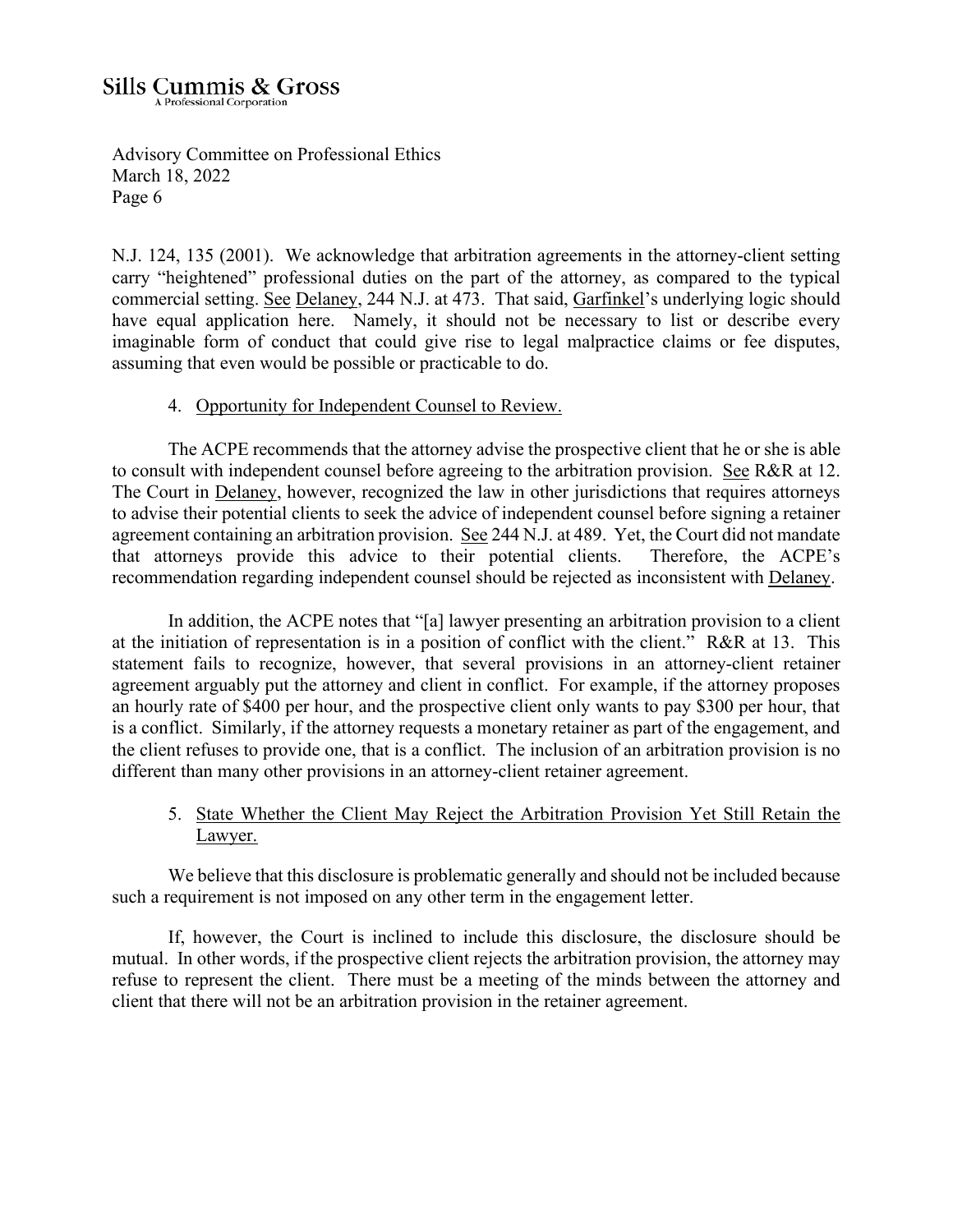Advisory Committee on Professional Ethics March 18, 2022 Page 7

> 6. Oral Discussion of Arbitration Rider is Required Unless Client is an Institution and/or a Client with a Legal Department.

This recommendation is too cumbersome and unworkable. Moreover, again, it requires both written and oral disclosures in certain instances, which the Court did not require in Delaney. In addition, whether a client is "an institution and/or a company with a legal department" is susceptible to differing interpretations. Such vagueness could lead to future litigation about whether oral disclosures were required on top of written disclosures. One set of disclosures—either oral or written—should be required in all cases.

7. Arbitration Provision Cannot Foreclose a Client from Choosing Fee Arbitration Before an Office of Attorney Ethics District Fee Arbitration Committee.

We agree and had included such language in our initial proposal to the Committee and include it here as well.

8. Arbitration Rider Must Specifically Exclude Any Prohibited Provisions that the Arbitration Forum May Offer; the Arbitration Must Be Governed by New Jersey Law.

We agree, of course, that an engagement letter cannot contain any terms that are contrary to law. Nor can attorneys be prohibited from including certain provisions in engagement letters if such prohibition is contrary to law. In any event, we have included in the attached proposed disclosures that the arbitration will be governed by New Jersey law.

9. Arbitration Rider Must Identify the Arbitration Forum and Provide the Rules and Procedures of the Forum.

We agree and have identified in our proposed disclosures the forum and the link to the forum's rules and procedures.

 In sum, the ACPE clearly disagrees with the Court's holding in Delaney. But, respectfully, the ACPE is wrong. In Delaney, the Court carefully balanced the dictates of the FAA and the professional obligations of attorneys, producing a fair and practical result. The ACPE's onerous and impractical set of disclosures should not be permitted to upset that result. While some of the ACPE's recommendations make sense, we strongly disagree with many, particularly against the backdrop that arbitration provisions must be treated with uncompromising neutrality. There is no need to require the prospective client to check a long series of boxes or be advised of the opportunity to seek independent counsel to discuss the arbitration provision. Finally, requiring oral disclosures layered on top of written disclosures unless the client is an institution and/or has a legal department is vague and will create more problems than it hopes to solve.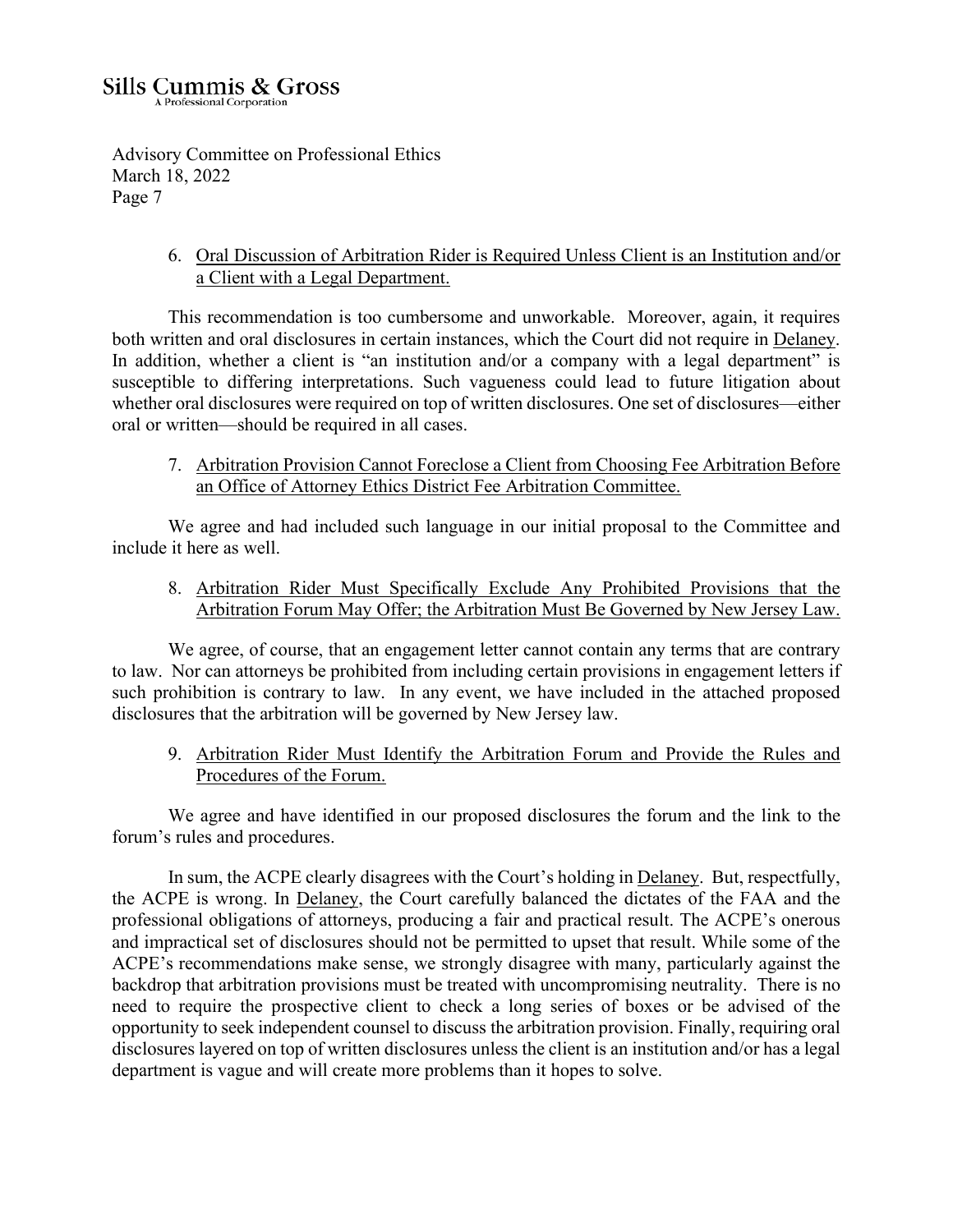Advisory Committee on Professional Ethics March 18, 2022 Page 8

### **IV. THE COURT SHOULD ADOPT SILLS' PROPOSED DISCLOSURES**

Sills respectfully submits that, in deciding on any recommendations, the Court should bear in mind the realities of how the majority of attorney-client retainer agreements are currently being executed. Typically, retainer agreements are sent to clients by email or regular mail, with a covering communication inviting the client to review the agreement, call if the client has questions, and otherwise return the signed agreement to the attorney who sent it. In most instances, the client signs and returns the agreement, asking few or no questions. As was noted among the many arguments before the Court in Delaney, it is not the standard practice for lawyers to meet with clients in person and/or to explain the terms of a retainer agreement absent specific questions or concerns being raised. The Court appeared to recognize this reality by providing that attorneys could satisfy their disclosure obligations in written form only, without the need for in-person or telephonic meetings with clients.

We believe that it would be a service to the Bar if the Court built on its opinion in Delaney by mandating a set of specific written disclosures that an attorney could attach to the retainer agreement if it contains an arbitration provision. Consistent with Delaney, an attorney could choose to make these disclosures orally to the prospective client. The best practice, however, would be to include the disclosures in writing. The disclosures would set forth certain advantages and disadvantages of arbitration, consistent with Delaney. See 244 N.J. 472-73. To assist the Court in that effort, Sills attaches a proposed set of disclosures as Exhibit A.

We believe the attached disclosures comply with the requirements of Delaney by explaining certain advantages and disadvantages of arbitration, yet they do not unduly burden the arbitration provision contained in an attorney-client retainer agreement. By providing the client with these written disclosures, as opposed to oral ones, there should not be disputes about whether the attorney properly advised the client about the advantages and disadvantages of arbitration.

We thank the Court and the ACPE for considering this submission and respectfully request an opportunity to be heard by live testimony if the Court allows stakeholders to provide such testimony as part of its administrative rulemaking process.

Respectfully submitted,

 */s/ Richard H. Epstein* 

Richard H. Epstein

Attachments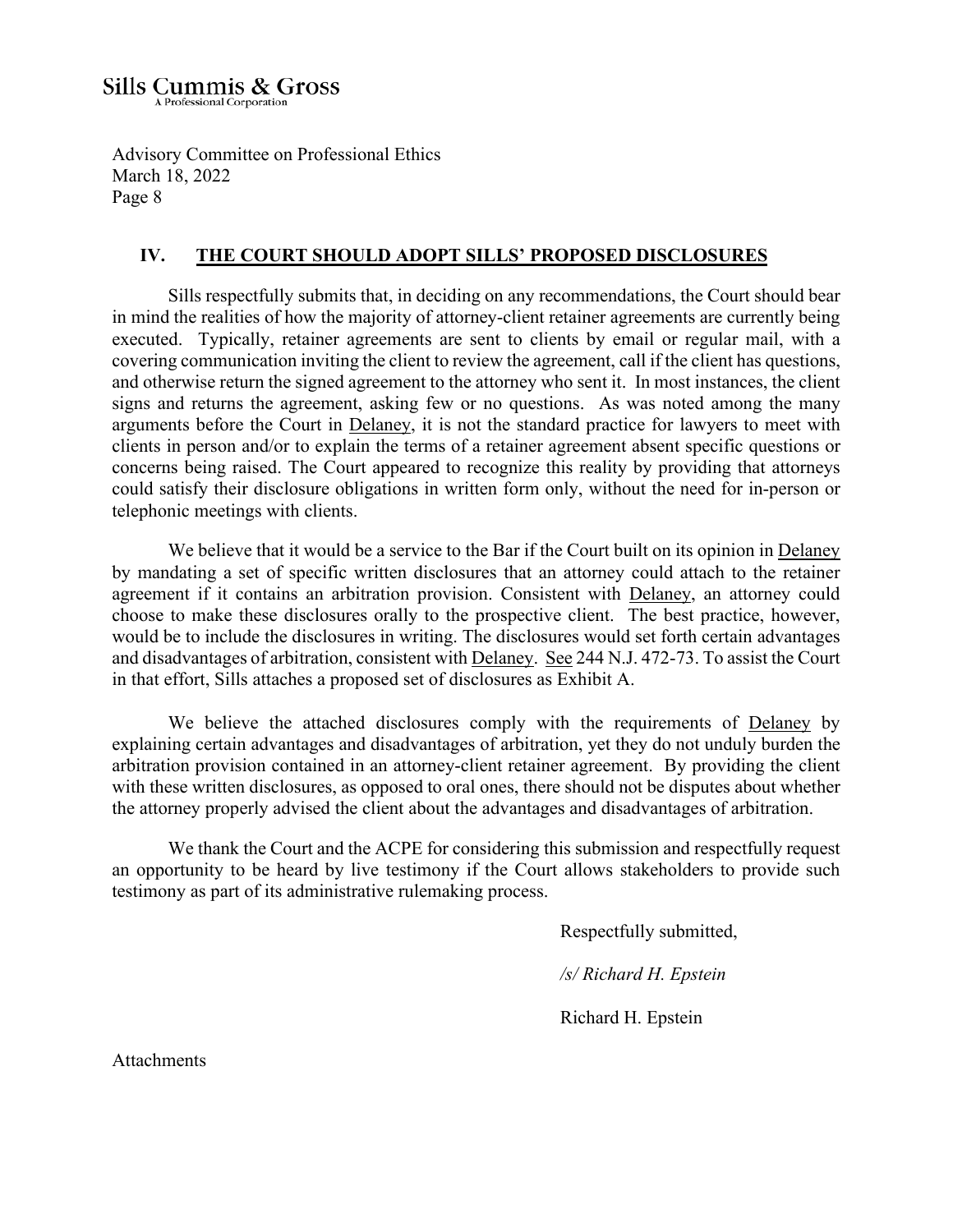### **EXHIBIT A**

### **PROPOSED DISCLOSURES FOR A MANDATORY ARBITRATION PROVISION**

This retainer agreement contains a mandatory arbitration provision of all future disputes between the firm and you. This includes, but is not limited to, claims of alleged legal malpractice against the firm. Please be advised of the following benefits and disadvantages of arbitration:

- 1. **General Information.** As a general matter, arbitrations can resolve disputes efficiently, expeditiously and at a reduced overall cost. The parties to an arbitration have an opportunity to agree on a skilled and experienced arbitrator in a specialized field to preside over and decide the dispute outside the public spotlight. Those benefits should be weighed against certain limitations, such as a limitation on the exchange of information (called discovery), as well as payment of certain upfront costs. Also, as compared to an arbitration, the filing party in a civil lawsuit generally can proceed in the county where the party resides or where the firm is located, whereas in an arbitration the place of the arbitration is defined in the agreement. In a lawsuit, the case will be decided by a jury in open court and will be part of the public record, and the parties will have the right to an appeal, whereas arbitrations typically are held in confidence with limited right to an appeal. The following specific rules will apply to the arbitration to which you and the firm are agreeing:
- 2. **Waiver of Jury.** By agreeing to arbitrate, both the firm and you are waiving the right to a trial by jury in a courtroom open to the public, and the firm and you are giving up their right to seek relief in civil court except in very limited circumstances.
- 3. **Confidentiality.** The entire arbitration—including any claims the firm might have against you and any claims you might have against the firm—will be private and confidential as opposed to proceeding in civil court where the proceedings are held in an open courtroom, and the jury's verdict and award of damages is a matter of public record.
- 4. **Discovery.** The discovery process in an arbitration generally will be more limited than in civil court. For example, the numbers of depositions and other forms of discovery may be limited in an arbitration as compared to in civil court. This, however, has the benefit of reducing costs.
- 5. **Costs.** In arbitration, you as the client will be responsible to pay for some of the costs of the arbitration, including your share of the arbitrator's fees and the upfront costs of the arbitration, whereas in civil court the parties do not need to pay for the services of the judge other than certain filing fees. Arbitrators generally bill by the hour.
- 6. **Arbitrator's Decision.** The arbitrator's decision, which will be in writing, will be final and binding and neither party will be able to appeal the decision except in very limited circumstances.
- 7. **Selection of the Arbitrator.** The arbitration will be conducted by one impartial arbitrator (who may be a former judge, practicing attorney or person who is not an attorney), selected by mutual agreement or, if the firm and you cannot agree, the arbitrator will be selected in accordance with the rules governing the arbitration proceeding.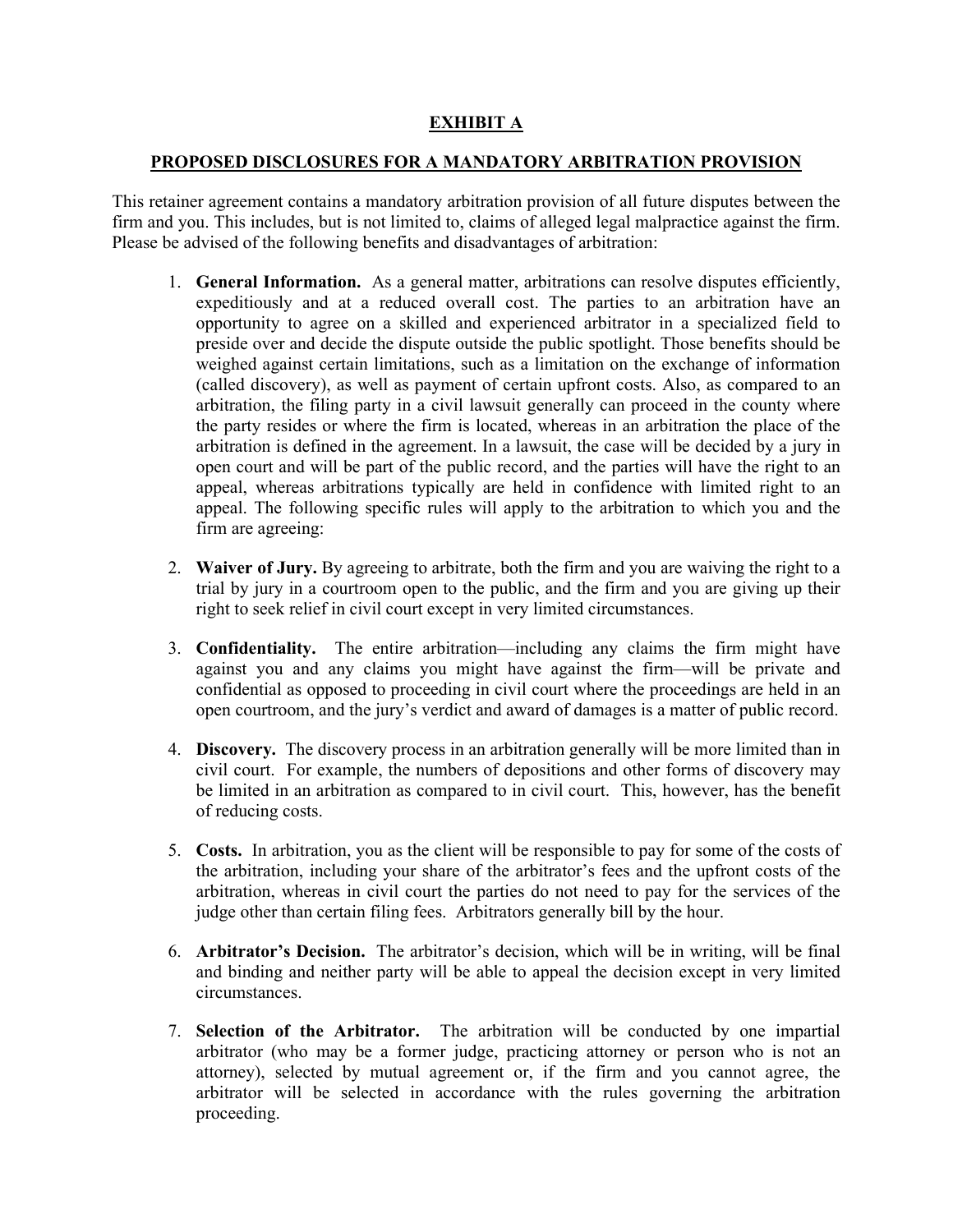- 8. **Place of Arbitration.** The arbitration will take place in \_\_\_\_\_\_\_\_\_, New Jersey and the arbitrator will apply the substantive law of the State of New Jersey.
- 9. **Rules of Arbitration.** A copy of the rules that will apply to the arbitration proceeding can be found at [INSERT WEBSITE].
- 10. **N.J. Court Rule Fee Arbitration.** You shall retain the absolute right to proceed under the fee arbitration rules set forth in New Jersey Court Rule 1:20A, which take precedence.

If you have any questions or concerns about the arbitration process, you should raise them with the firm before executing this retainer agreement.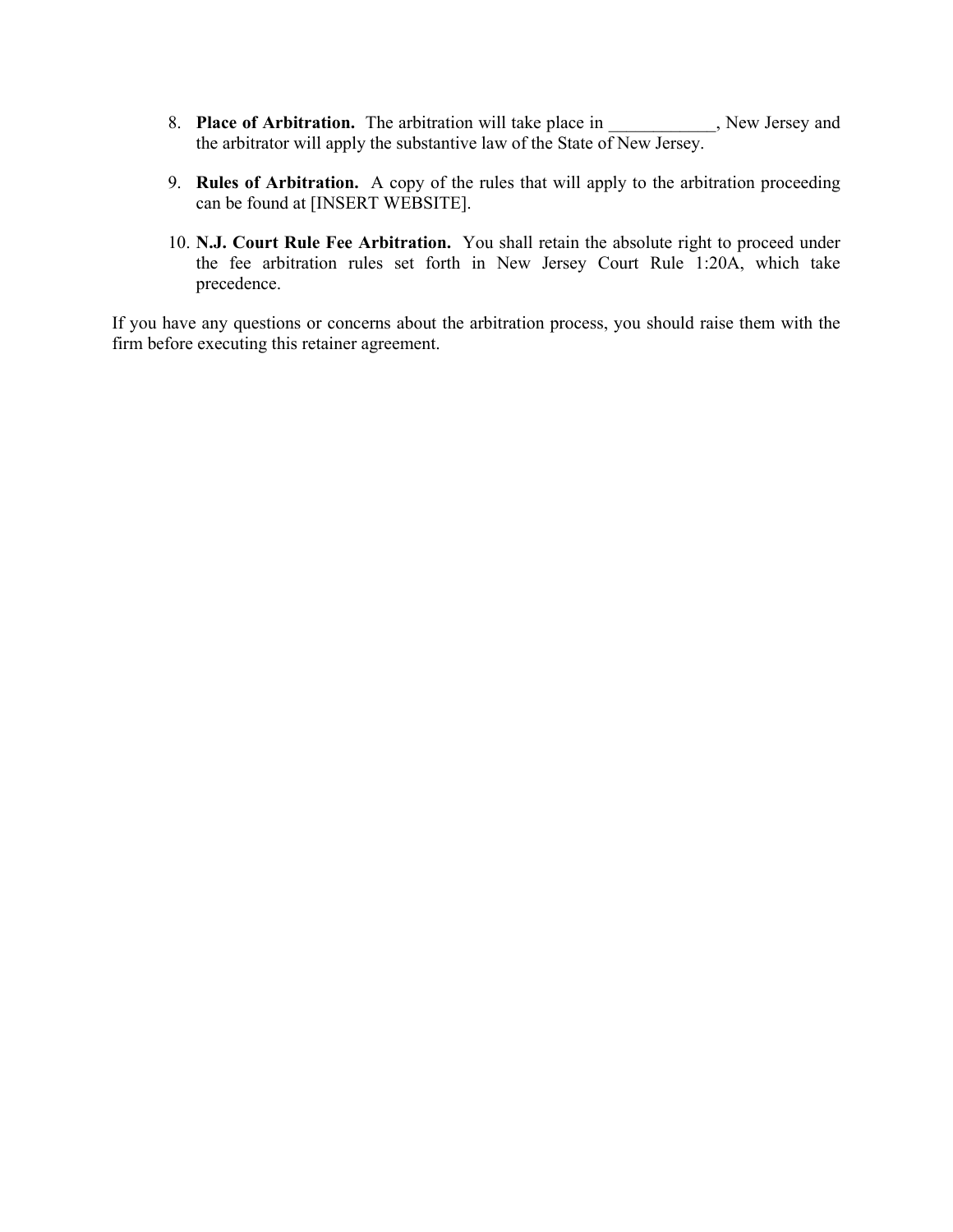## *[Kopec v. Moers](https://advance.lexis.com/api/document?collection=cases&id=urn:contentItem:64HR-WCK1-DYMS-60VY-00000-00&context=1000516)*

Superior Court of New Jersey, Appellate Division

December 13, 2021, Submitted; January 13, 2022, Decided

DOCKET NOS. A-2551-18, A-2552-18, A-2553-18, A-2554-18, A-2726-18, A-2731-18, A-2758-18, A-3579-18, A-4190-18, A-4191-18

#### **Reporter**

2022 N.J. Super. LEXIS 3 \*; 2022 WL 120462

JAMES T. KOPEC, Plaintiff-Respondent, v. ANNA M. MOERS, Defendant.JOSEPH LOPRESTI, Plaintiff-Respondent, v. JENNIFER LOPRESTI, Defendant.RICK G. ZORN, Plaintiff-Respondent, v. CHRISTINA ZORN, Defendant.SAMUEL MCGEE, Plaintiff-Respondent, v. LILLIAN MCGEE, Defendant.SANDRA WEED, Plaintiff, v. LEROY WEED II, Defendant-Respondent.MARY DETER, Plaintiff, v. ROY L. DETER, Defendant-Respondent.KAREN PREVETE, f/k/a MENDIBURU, Plaintiff-Respondent, v. THOMAS MENDIBURU, Defendant.CHRIS DEFONTES, Plaintiff, v. NICOLE DEFONTES, Defendant-Respondent.CHRISTINE OSHIDAR, Plaintiff-Respondent, v. DARIUS OSHIDAR, Defendant.SUZZAN M. HEISLER, Plaintiff, v. ERIC HEISLER, Defendant-Respondent.

**Subsequent History: [\*1]** Approved for Publication January 13, 2022.

**Prior History:** On appeal from the Superior Court of New Jersey, Chancery Division, Family Part, Sussex, Union, Morris and Burlington Counties, Docket Nos. FM-190423-15, FM-19-0177-16, FM-19-0063-14, FM-200815-15, FM-14-0311-16, FM-14-0691-16, FM-141312-04, FM-14-0753-13, FM-03-1029-12, and FM-03-1221-13.

## *[Oshidar v. Oshidar, 2021 N.J. Super. Unpub. LEXIS](https://advance.lexis.com/api/document?collection=cases&id=urn:contentItem:63XX-18K1-JJ1H-X22X-00000-00&context=1000516)  [2551 \(App.Div., Oct. 26, 2021\)](https://advance.lexis.com/api/document?collection=cases&id=urn:contentItem:63XX-18K1-JJ1H-X22X-00000-00&context=1000516)*

## **Core Terms**

arbitration, binding arbitration, uncontested, terms, summary judgment, Cases, arbitration provision, certified mail, fee dispute, regular, mailed, notice, divorce, former client, certification, consumer, unpaid, reconsideration motion, retainer agreement, sentence, motions, parties, assent, costs, arbitration clause, attorney's fees, outstanding, assigned, agreement to arbitrate, legal fees

## **Case Summary**

### **Overview**

HOLDINGS: [1]-R. 5:1-2 and 4:3-1 supported the conclusion that the Chancery Division, Family Part was not the proper forum to hear firm's fee-related issues because the contractual enforcement claims to collect unpaid legal fees did not arise out of a family or familytype relationship, nor were the firm's collection actions included in the case types listed in R. 4:3-1(a)(3) and (a)(4); [2]-Arbitration clause required that the client initiate fee arbitration pursuant to R. 1:20A-6, but such a mandate violated both the wording and intent of the rule;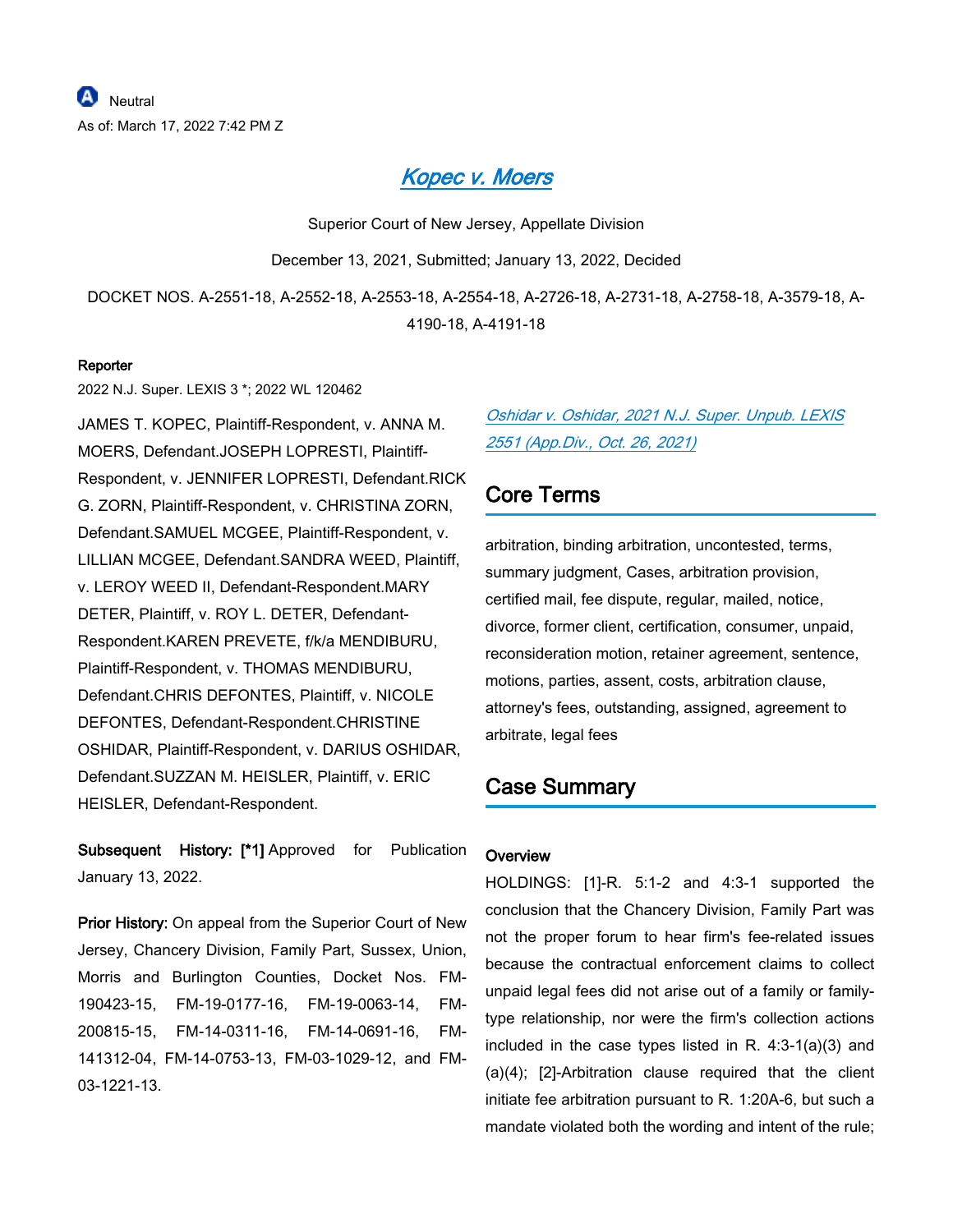plain language of the rule makes clear that it is the client who has the right to initiate fee arbitration proceedings; [3]-Given the confusing, contradictory and improper language included in the arbitration clause, the judges did not err in declining to compel the firm's former clients to submit to binding arbitration.

#### **Outcome**

Judgment affirmed.

## **LexisNexis® Headnotes**

<span id="page-11-0"></span>Civil Procedure > Appeals > Appellate Jurisdiction > Final Judgment Rule

### *[HN1](https://advance.lexis.com/api/document?collection=cases&id=urn:contentItem:64HR-WCK1-DYMS-60VY-00000-00&context=1000516&link=LNHNREFclscc1)*[ ] **Appellate Jurisdiction, Final Judgment Rule**

Appeals are taken from orders and judgments and not from opinions, oral decisions, or reasons given for the ultimate conclusion. A trial court judgment that reaches the proper conclusion must be affirmed even if it is based on the wrong reasoning. terials optate on the service of the transmission of the transmission of the transmission of the transmission of the transmission of the transmission of the transmission of the transmission of the transmission of the tran Artic<br>[I](https://advance.lexis.com/api/document?collection=cases&id=urn:contentItem:64HR-WCK1-DYMS-60VY-00000-00&context=1000516&link=LNHNREFclscc2)nternal<br>Internal<br>Internal

<span id="page-11-1"></span>Family Law > Delinquency & Dependency > Delinquency Proceedings

*HN2*[ ] **Delinquency & Dependency, Delinquency Proceedings**

<span id="page-11-2"></span>The appropriate forum for the commencement of a specific claim is established by the Rules of Court. *[R.](https://advance.lexis.com/api/document?collection=statutes-legislation&id=urn:contentItem:63TW-8CF1-DYB7-W2BD-00000-00&context=1000516)  [5:1-2\(b\)](https://advance.lexis.com/api/document?collection=statutes-legislation&id=urn:contentItem:63TW-8CF1-DYB7-W2BD-00000-00&context=1000516)*, *[\(c\)](https://advance.lexis.com/api/document?collection=statutes-legislation&id=urn:contentItem:63TW-8CF1-DYB7-W2BD-00000-00&context=1000516)* provide that juvenile delinquency actions and certain criminal and quasi-criminal actions are cognizable in the Chancery Division, Family Part. *[R.](https://advance.lexis.com/api/document?collection=statutes-legislation&id=urn:contentItem:63TW-8CF1-DYB7-W2BD-00000-00&context=1000516)  [5:1-2\(b\)](https://advance.lexis.com/api/document?collection=statutes-legislation&id=urn:contentItem:63TW-8CF1-DYB7-W2BD-00000-00&context=1000516)*, *[\(c\)](https://advance.lexis.com/api/document?collection=statutes-legislation&id=urn:contentItem:63TW-8CF1-DYB7-W2BD-00000-00&context=1000516)*.

Legal Ethics > Client Relations > Attorney Fees > Fee Agreements

### *[HN3](https://advance.lexis.com/api/document?collection=cases&id=urn:contentItem:64HR-WCK1-DYMS-60VY-00000-00&context=1000516&link=LNHNREFclscc3)*[ ] **Attorney Fees, Fee Agreements**

R. *[4:3-1\(a\)\(3\)](https://advance.lexis.com/api/document?collection=statutes-legislation&id=urn:contentItem:63TW-8CF1-DYB7-W1R5-00000-00&context=1000516)* reiterates the parameters for actions cognizable in the Chancery Court, Family Part set forth in *[R. 5:1-2](https://advance.lexis.com/api/document?collection=statutes-legislation&id=urn:contentItem:63TW-8CF1-DYB7-W2BD-00000-00&context=1000516)*. *[R. 4:3-1\(a\)\(1\)-\(4\)](https://advance.lexis.com/api/document?collection=statutes-legislation&id=urn:contentItem:63TW-8CF1-DYB7-W1R5-00000-00&context=1000516)* do not encompass actions to enforce retainer agreements.  $\frac{H N 3}{R}$ .  $\frac{4:3}{2}$  cognizatin  $\frac{R. 5}{R}$  to enform Cive Reversian Cive Reversian Cive Judge Cive Judge Distribute Distribution Cive Judge Distribute  $\frac{H N 4}{R}$ 

Civil Procedure > Appeals > Standards of Review > De Novo Review

Civil Procedure > Appeals > Summary Judgment Review > Standards of Review

Civil Procedure > Judgments > Summary Judgment > Entitlement as Matter of Law

Civil Procedure > ... > Summary Judgment > Entitlement as Matter of Law > Genuine **Disputes** 

### *HN4*[ ] **Standards of Review, De Novo Review**

R. *[4:46-2](https://advance.lexis.com/api/document?collection=statutes-legislation&id=urn:contentItem:63TW-8CF1-DYB7-W207-00000-00&context=1000516)* provides that a court should grant summary judgment when the pleadings, depositions, answers to interrogatories and admissions on file, together with the affidavits, if any, show that there is no genuine issue as to any material fact challenged and that the moving party is entitled to judgment or order as a matter of law. An appellate court reviews a trial court's summary judgment determination de novo, applying the same legal standard that governs the trial court's review.

Civil Procedure > Pleading & Practice > Motion Practice > Content & Form

Civil Procedure > Judgments > Summary Judgment > Entitlement as Matter of Law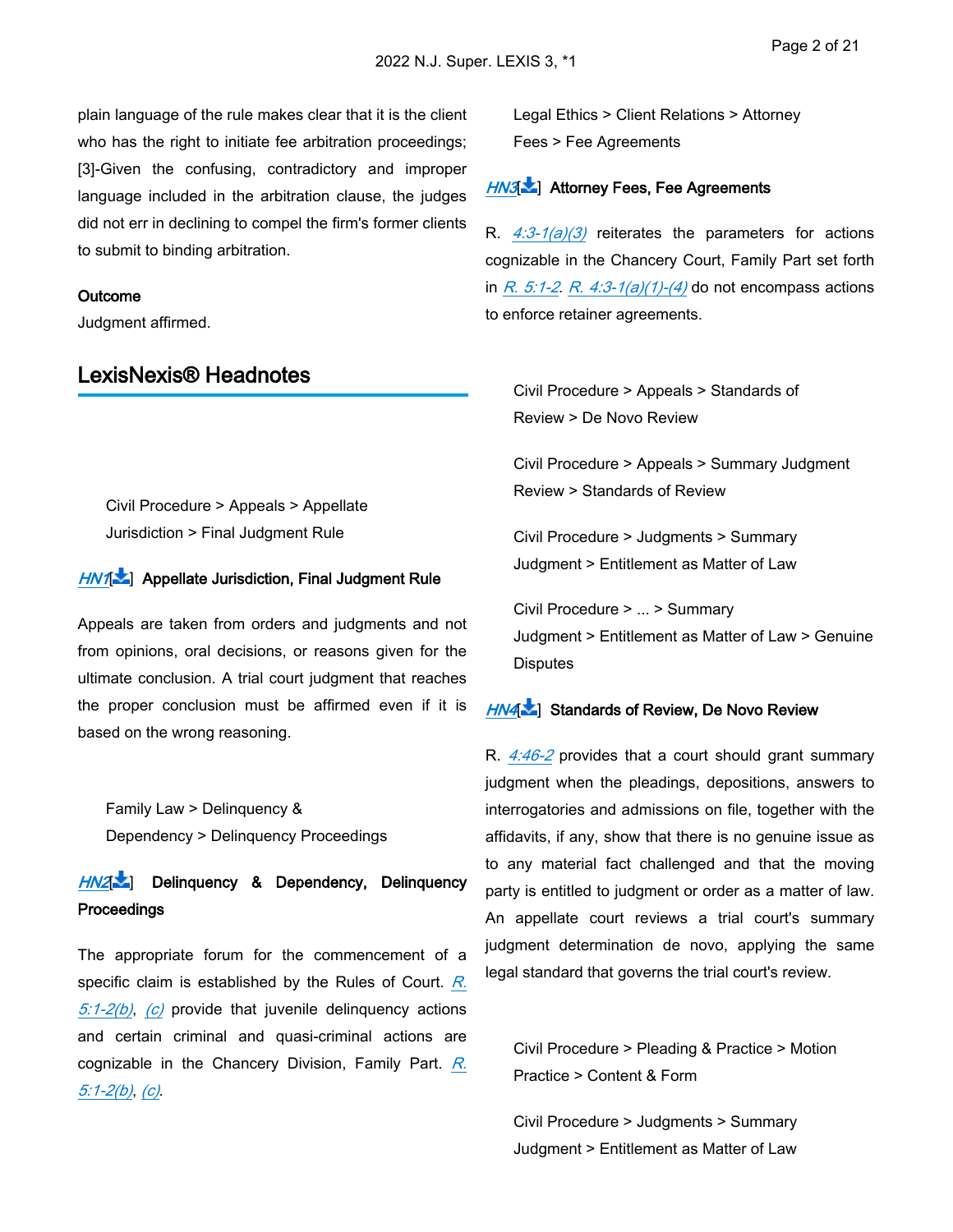### *[HN5](https://advance.lexis.com/api/document?collection=cases&id=urn:contentItem:64HR-WCK1-DYMS-60VY-00000-00&context=1000516&link=LNHNREFclscc5)*[ ] **Motion Practice, Content & Form**

Summary judgment requirements are not optional. Failure to file the required statement alone warrants denial of the movant's motion. The moving party is required not only to support the motion with a brief but also with a statement of those material facts which the movant asserts to be materially undisputed, set forth in separate numbered paragraphs, each with precise record references. Failure to comply with this requirement may result in dismissal of the motion without prejudice.

Legal Ethics > Client Relations > Billing & Collection

#### *[HN6](https://advance.lexis.com/api/document?collection=cases&id=urn:contentItem:64HR-WCK1-DYMS-60VY-00000-00&context=1000516&link=LNHNREFclscc6)*[ ] **Client Relations, Billing & Collection**

Courts scrutinize contracts between attorneys and clients to ensure that they are fair. Agreements between attorneys and clients concerning the client-lawyer relationship generally are enforceable, provided the agreements satisfy both the general requirements for contracts and the special requirements of professional ethics. The agreement ordinarily controls unless it is overreaching or is violative of basic principles of fair dealing or the services performed were not reasonable or necessary.

Civil Procedure > ... > Costs & Attorney Fees > Attorney Fees & Expenses > Reasonable Fees

### *[HN7](https://advance.lexis.com/api/document?collection=cases&id=urn:contentItem:64HR-WCK1-DYMS-60VY-00000-00&context=1000516&link=LNHNREFclscc7)*[ ] **Attorney Fees & Expenses, Reasonable Fees**

A retainer agreement may not provide for unreasonable fees or for the unreasonable waiver of the clients' rights. Attorneys have never had the right to enforce contractual provisions for more than a fair and reasonable fee., A lawyer's bill for services must be

reasonable both as to the hourly rate and as to the services performed. That is not only the lawyer's legal obligation but the lawyer's ethical one as well.

Civil Procedure > ... > Costs & Attorney Fees > Attorney Fees & Expenses > Reasonable Fees

Legal Ethics > Client Relations > Attorney Fees > Excessive Fees

### *[HN8](https://advance.lexis.com/api/document?collection=cases&id=urn:contentItem:64HR-WCK1-DYMS-60VY-00000-00&context=1000516&link=LNHNREFclscc8)*[ ] **Attorney Fees & Expenses, Reasonable Fees**

Pursuant to *[N.J. R. Prof. Conduct 1.5\(a\)](https://advance.lexis.com/api/document?collection=statutes-legislation&id=urn:contentItem:63TW-8CF1-DYB7-W169-00000-00&context=1000516)*, the factors to be considered in determining the reasonableness of a fee include: (1) the time and labor required, the novelty and difficulty of the questions involved, and the skill requisite to perform the legal service properly; (2) the likelihood, if apparent to the client, that the acceptance of the particular employment will preclude other employment by the lawyer; (3) the fee customarily charged in the locality for similar legal services (4) the amount involved and the results obtained; (5) the time limitations imposed by the client or by the circumstances; (6) the nature and length of the professional relationship with the client; (7) the experience, reputation, and ability of the lawyer or lawyers performing the services; (8) whether the fee is fixed or contingent.

<span id="page-12-0"></span>Civil Procedure > ... > Costs & Attorney Fees > Attorney Fees & Expenses > Reasonable Fees

Legal Ethics > Client Relations > Attorney Fees > Excessive Fees

Evidence > Burdens of Proof > Allocation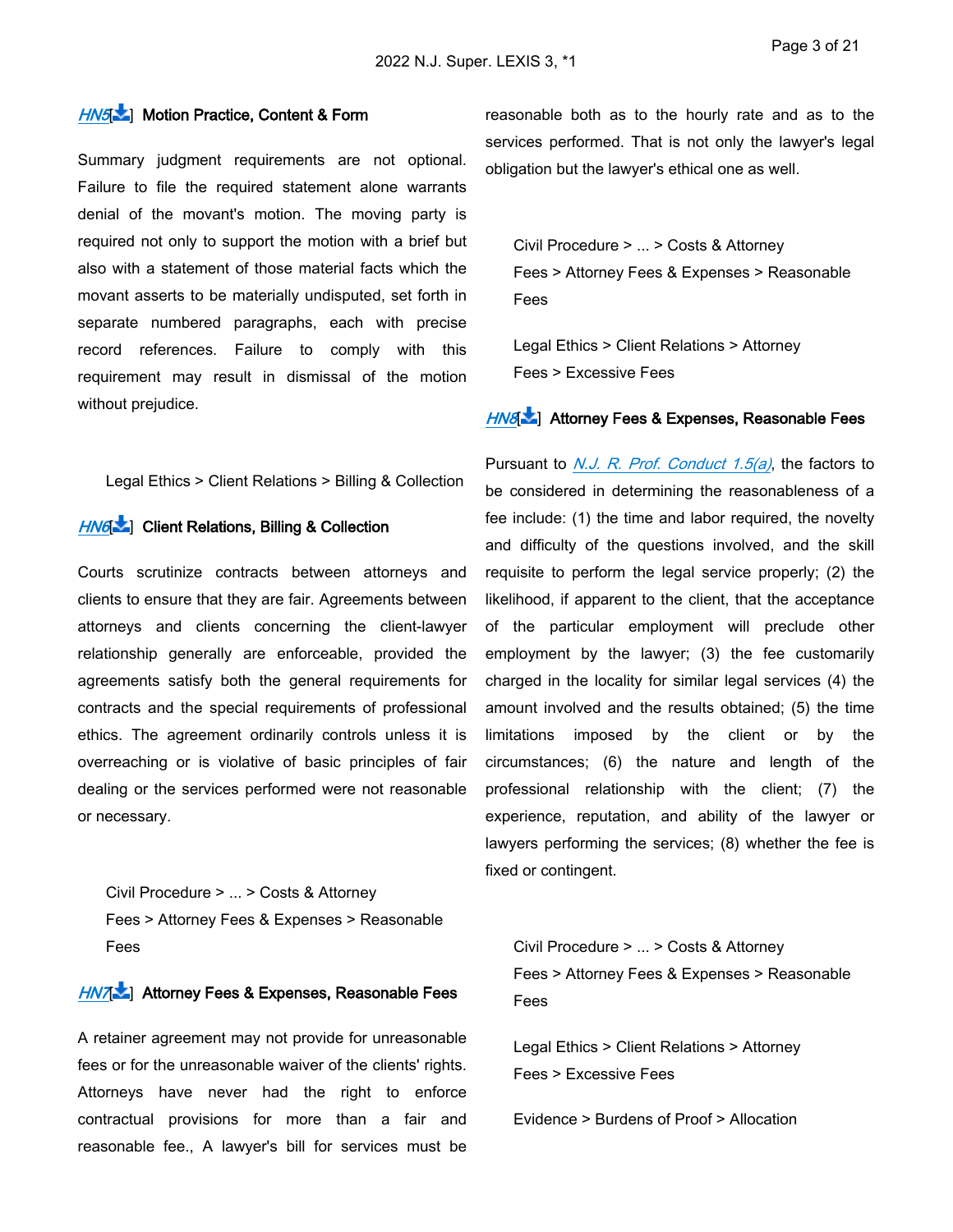Evidence > Burdens of Proof > Preponderance of Evidence

### *[HN9](https://advance.lexis.com/api/document?collection=cases&id=urn:contentItem:64HR-WCK1-DYMS-60VY-00000-00&context=1000516&link=LNHNREFclscc9)*[ ] **Attorney Fees & Expenses, Reasonable Fees**

When an attorney seeks the entry of a judgment for unpaid fees, he or she must prove the reasonableness of the fees by a preponderance of the evidence pursuant to *[N.J. R. Prof. Conduct 1.5\(a\)](https://advance.lexis.com/api/document?collection=statutes-legislation&id=urn:contentItem:63TW-8CF1-DYB7-W169-00000-00&context=1000516)*. The attorney bears the burden of establishing the fairness and reasonableness of the transaction. Courts tasked with determining the reasonableness of fees must calculate the lodestar, which equals the number of hours reasonably expended multiplied by a reasonable hourly rate. It does not follow that the amount of time actually expended is the amount of time reasonably expended. Therefore, when calculating the lodestar, a trial court may exclude any excessive, redundant, or otherwise unnecessary hours spent on the case.

<span id="page-13-0"></span>Business & Corporate Compliance > ... > Contracts Law > Contract Conditions & Provisions > Arbitration Clauses

Civil Procedure > Appeals > Standards of Review > De Novo Review

Business & Corporate Compliance > ... > Alternative Dispute Resolution > Arbitration > Waiver

## *[HN10](https://advance.lexis.com/api/document?collection=cases&id=urn:contentItem:64HR-WCK1-DYMS-60VY-00000-00&context=1000516&link=LNHNREFclscc10)*[\[](#page-26-0) ] **Contract Conditions & Provisions, Arbitration Clauses**

<span id="page-13-1"></span>A retainer agreement may not provide for the unreasonable waiver of the clients' rights. When construing an arbitration provision of a contract, including one contained in a retainer agreement, a de novo standard of review is applicable and no special deference is owed to the trial courts' interpretation.

Business & Corporate Compliance > ... > Arbitration > Federal Arbitration Act > Arbitration Agreements

Business & Corporate Compliance > ... > Pretrial Matters > Alternative Dispute Resolution > Validity of ADR Methods

## *[HN11](https://advance.lexis.com/api/document?collection=cases&id=urn:contentItem:64HR-WCK1-DYMS-60VY-00000-00&context=1000516&link=LNHNREFclscc11)*[\[](#page-27-0) ] **Federal Arbitration Act, Arbitration Agreements**

The *[Federal Arbitration Act \(FAA\), 9 U.S.C.S. §§ 1-16](https://advance.lexis.com/api/document?collection=statutes-legislation&id=urn:contentItem:8S6M-T292-D6RV-H4BK-00000-00&context=1000516)*, and the nearly identical *[New Jersey Arbitration Act,](https://advance.lexis.com/api/document?collection=statutes-legislation&id=urn:contentItem:5F0Y-BKK1-6F13-03YY-00000-00&context=1000516)  [N.J.S.A. 2A:23B-1 to 2A:23B-32](https://advance.lexis.com/api/document?collection=statutes-legislation&id=urn:contentItem:5F0Y-BKK1-6F13-03YY-00000-00&context=1000516)*, enunciate federal and state policies favoring arbitration. The FAA requires courts to place arbitration agreements on equal footing with other contracts and enforce them according to their terms. A state cannot subject an arbitration agreement to more burdensome requirements than other contractual provisions. That said, the FAA permits states to regulate arbitration agreements under general contract principles, and a court may invalidate an arbitration clause upon such grounds as exist at law or in equity for the revocation of any contract.

<span id="page-13-2"></span>Business & Corporate Compliance > ... > Alternative Dispute Resolution > Arbitration > Arbitrability

Business & Corporate Compliance > ... > Alternative Dispute Resolution > Arbitration > Waiver

Business & Corporate Compliance > ... > Contract Formation > Acceptance > Meeting of Minds

### *[HN12](https://advance.lexis.com/api/document?collection=cases&id=urn:contentItem:64HR-WCK1-DYMS-60VY-00000-00&context=1000516&link=LNHNREFclscc12)*[\[](#page-27-1) ] **Arbitration, Arbitrability**

An agreement to arbitrate, like any other contract, must be the product of mutual assent, as determined under customary principles of contract law. Mutual assent requires that the parties have an understanding of the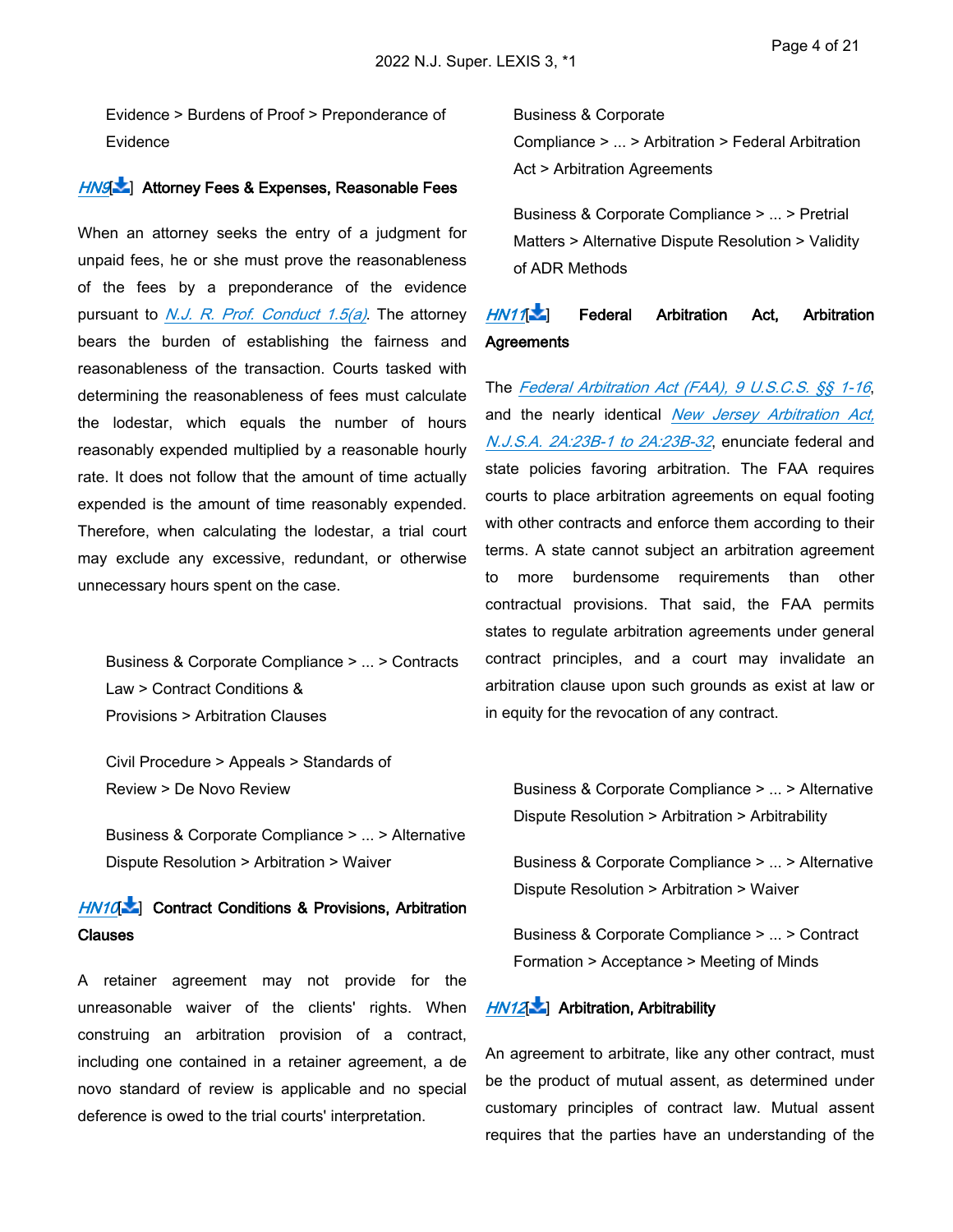terms to which they have agreed. By its very nature, an agreement to arbitrate involves a waiver of a party's right to have his or her claims and defenses litigated in court. But an average member of the public may not know-without some explanatory comment-that arbitration is a substitute for the right to have one's claim adjudicated in a court of law.

<span id="page-14-0"></span>Business & Corporate Compliance > ... > Alternative Dispute Resolution > Arbitration > Arbitrability

Business & Corporate Compliance > ... > Alternative Dispute Resolution > Arbitration > Waiver

Business & Corporate Compliance > ... > Contracts Law > Contract Conditions & Provisions > Arbitration Clauses

### *[HN13](https://advance.lexis.com/api/document?collection=cases&id=urn:contentItem:64HR-WCK1-DYMS-60VY-00000-00&context=1000516&link=LNHNREFclscc13)*[\[](#page-27-2) ] **Arbitration, Arbitrability**

An arbitration clause, like any contractual clause providing for the waiver of a constitutional or statutory right, must state its purpose clearly and unambiguously. In choosing arbitration, consumers must have a basic understanding that they are giving up their right to seek relief in a judicial forum. Moreover, the parties must know that there is a distinction between resolving a dispute in arbitration and in a judicial forum. Courts take particular care in assuring the knowing assent of both parties to arbitrate, and a clear mutual understanding of the ramifications of that assent.

<span id="page-14-1"></span>Business & Corporate Compliance > ... > Contracts Law > Contract Conditions & Provisions > Arbitration Clauses

*[HN14](https://advance.lexis.com/api/document?collection=cases&id=urn:contentItem:64HR-WCK1-DYMS-60VY-00000-00&context=1000516&link=LNHNREFclscc14)*[\[](#page-27-3) ] **Contract Conditions & Provisions, Arbitration Clauses**

An arbitration clause, at least in some general and sufficiently broad way, must explain that the consumer is giving up the right to bring his or her claims in court or have a jury resolve the dispute.

<span id="page-14-2"></span>Business & Corporate Compliance > ... > Alternative Dispute Resolution > Arbitration > Arbitrability

Business & Corporate Compliance > ... > Alternative Dispute Resolution > Arbitration > Waiver

Business & Corporate Compliance > ... > Contracts Law > Contract Conditions & Provisions > Arbitration Clauses

Business & Corporate Compliance > ... > Arbitration > Federal Arbitration Act > Arbitration Agreements

### *[HN15](https://advance.lexis.com/api/document?collection=cases&id=urn:contentItem:64HR-WCK1-DYMS-60VY-00000-00&context=1000516&link=LNHNREFclscc15)*[\[](#page-27-4) ] **Arbitration, Arbitrability**

No particular form of words is necessary to accomplish a clear and unambiguous waiver of rights. Arbitration clauses will pass muster when phrased in plain language that is understandable to the reasonable consumer. New Jersey courts have upheld an arbitration provision that it found to be sufficiently clear, unambiguously worded, satisfactorily distinguished from the other agreement terms, and drawn in suitably broad language to provide a consumer with reasonable notice of the requirement to arbitrate. By contrast, an arbitration provision that lacks clear and understandable plain language and does not explain what arbitration is, nor does it indicate how arbitration is different from a proceeding in a court of law is unenforceable.

<span id="page-14-3"></span>Business & Corporate Compliance > ... > Alternative Dispute Resolution > Arbitration > Arbitrability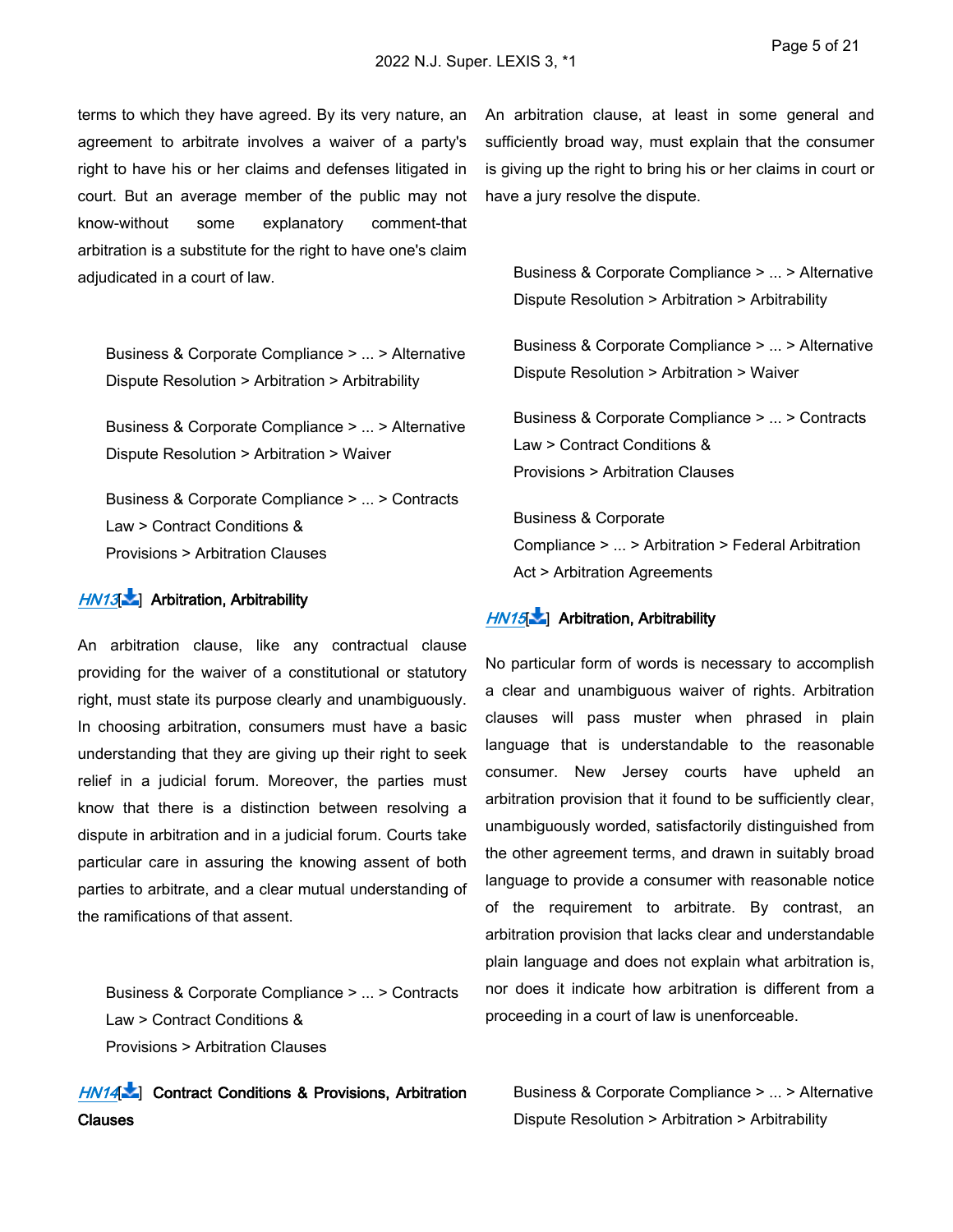### *[HN16](https://advance.lexis.com/api/document?collection=cases&id=urn:contentItem:64HR-WCK1-DYMS-60VY-00000-00&context=1000516&link=LNHNREFclscc16)*[\[](#page-28-0) ] **Arbitration, Arbitrability**

A consumer cannot be required to arbitrate when it cannot fairly be ascertained from the contract's language that he or she knowingly assented to the provision's terms or knew that arbitration was the exclusive forum for dispute resolution.

<span id="page-15-0"></span>Business & Corporate Compliance > ... > Alternative Dispute Resolution > Arbitration > Arbitrability

### *[HN17](https://advance.lexis.com/api/document?collection=cases&id=urn:contentItem:64HR-WCK1-DYMS-60VY-00000-00&context=1000516&link=LNHNREFclscc17)*[\[](#page-28-1) ] **Arbitration, Arbitrability**

The procedure for arbitration of attorney's fees outlined in *[R. 1:20A-1 to 1:20A-6](https://advance.lexis.com/api/document?collection=statutes-legislation&id=urn:contentItem:63TW-8CF1-DYB7-W0YX-00000-00&context=1000516)* was implemented to promote public confidence in the bar and the judicial system. When a client requests fee arbitration, participation by the attorney is mandatory. *[R. 1:20A-3\(a\)\(1\)](https://advance.lexis.com/api/document?collection=statutes-legislation&id=urn:contentItem:63TW-8CF1-DYB7-W100-00000-00&context=1000516)*. Also, before an attorney can file suit against a client to recover a fee, the attorney must notify the client of the availability of fee arbitration by sending the client a pre-action notice.

<span id="page-15-1"></span>Business & Corporate Compliance > ... > Alternative Dispute Resolution > Arbitration > Arbitrability

## *[HN18](https://advance.lexis.com/api/document?collection=cases&id=urn:contentItem:64HR-WCK1-DYMS-60VY-00000-00&context=1000516&link=LNHNREFclscc18)*[\[](#page-29-0) ] **Arbitration, Arbitrability**

The plain language of *[R. 1:20A-6](https://advance.lexis.com/api/document?collection=statutes-legislation&id=urn:contentItem:63TW-8CF1-DYB7-W103-00000-00&context=1000516)* makes clear that it is the client who has the right to initiate fee arbitration proceedings conducted under Rule 1:20A. Stated differently, whether or not a fee dispute will be arbitrated pursuant to Rule 1:20A is a matter within the exclusive control of the client and the lawyer may not unilaterally invoke the binding arbitration technique of this rule.

<span id="page-15-2"></span>Business & Corporate Compliance > ... > Alternative Dispute Resolution > Arbitration > Arbitrability

Legal Ethics > Client Relations > Attorney Fees > Fee Agreements

### *[HN19](https://advance.lexis.com/api/document?collection=cases&id=urn:contentItem:64HR-WCK1-DYMS-60VY-00000-00&context=1000516&link=LNHNREFclscc19)*[\[](#page-29-1) ] **Arbitration, Arbitrability**

Although the attorney's retainer agreement may contain a provision for arbitration of fees under general arbitration law and practice, it will be enforceable only if it clearly states that: (1) the client has an absolute right to fee arbitration under R. 1:20A; and (2) explains all the consequences of an election to arbitrate.

<span id="page-15-3"></span>Business & Corporate Compliance > ... > Alternative Dispute Resolution > Arbitration > Arbitrability

Legal Ethics > Client Relations > Attorney Fees > Fee Agreements

### *[HN20](https://advance.lexis.com/api/document?collection=cases&id=urn:contentItem:64HR-WCK1-DYMS-60VY-00000-00&context=1000516&link=LNHNREFclscc20)*[\[](#page-29-2) ] **Arbitration, Arbitrability**

Citing the New Jersey Uniform Arbitration Act in a retainer agreement is not a substitute for clearly stating the consequences of an agreement to arbitrate disputes over legal fees because the potential effect of an agreement to arbitrate must be clear to the client to be binding upon him.

**Counsel:** Weinberger Divorce & Family Law Group LLC, appellant, Pro se (Jessica Ragno Sprague and Bari Z. Weinberger, on the briefs).

Respondents have not filed briefs.

**Judges:** Before Judges Messano, Rose and Enright.

**Opinion by:** ENRIGHT

### **Opinion**

The opinion of the court was delivered by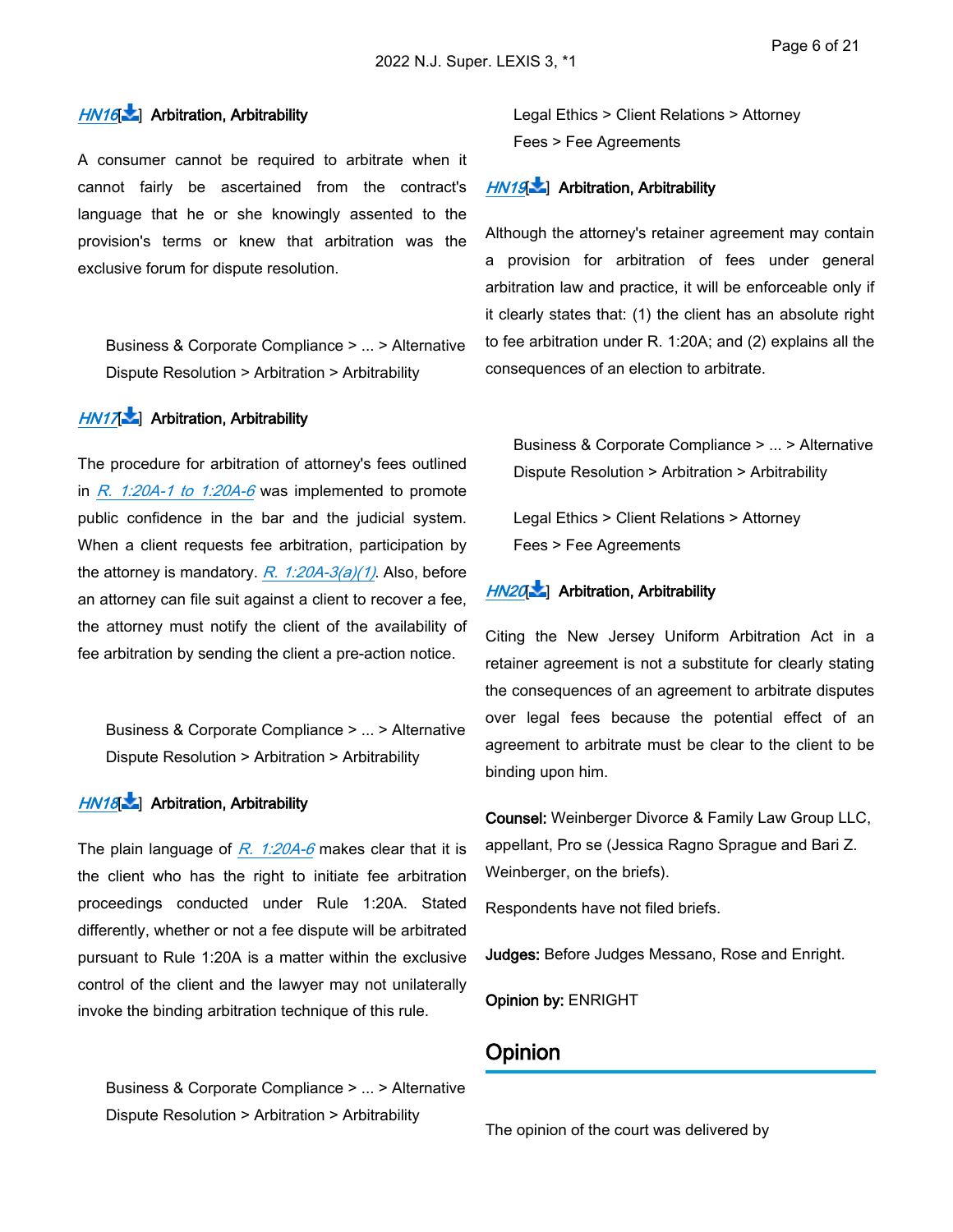#### ENRIGHT, J.A.D.

In these ten one-sided appeals, which we consider back-to-back and have consolidated for the purpose of writing a single opinion, appellant Weinberger Divorce & Family Law Group LLC (the firm), challenges the denial of its motions to enforce the terms of its retainer agreement (RA) to obtain a judgment against its former clients for unpaid fees, or alternatively, to compel the former clients to submit to binding arbitration to resolve the parties' fee disputes. We affirm.

I.

We briefly summarize the facts of each appeal to provide context for our decision.

#### *A. The Retainer Agreements Executed in All Cases*

 **[\*2]** The firm entered into written RAs with each client. Seven of the agreements, those executed in *Kopec, Lopresti, Zorn, McGee, Weed, Deter*, and *DeFontes*, are titled "Matrimonial Retainer Agreement." The three remaining agreements, executed in *Prevete, Oshidar*, and *Heisler*, are titled "Post-Judgment Retainer Agreement." Although titled differently, all agreements contain nearly identical language.

Paragraph One of the RA explains the hourly fee arrangement and discloses the hourly rates for attorneys and paralegals. Paragraph Two describes the legal services that the firm will provide. Paragraph Three requires an initial retainer payment, which "is not intended as an indication of the final costs of the proceedings." Paragraphs Four and Five require the client to pay various costs and disbursements, plus a monthly fixed office charge. Paragraph Six requires that the client submit payments within seven days of receipt of the invoices emailed monthly. Paragraph Seven explains that if a trial or hearing is needed, another retainer payment of \$15,000 will be due thirty days

before it begins. Paragraph Eight states that "[i]f no comment is received" from the client within two weeks of an invoice's receipt, it is "deemed correct . . . and accepted" by the client. Paragraph Eleven states that if **[\*3]** the client does not pay an invoice in full within thirty days, "interest shall apply to any outstanding balance which shall be calculated at the rate of [eighteen percent] . . . per annum on the declining balance, or such higher rate as allowed by law on judgments."

We highlight more fully Paragraphs Fifteen and Seventeen of the RA, considering the issues raised on appeal. Paragraph Fifteen is titled "Attorney Withdrawal," and states:

If the firm chooses not to exercise its option to withdraw in the event of any defaults to the Agreement, the firm does not waive its right to enforce any and all provisions of this Agreement. *If it becomes necessary to bring a lawsuit for collection of the amounts due us under this Agreement, you will also be responsible for our court costs and reasonable attorney's fees*. [(Emphasis added).]

Paragraph Seventeen is titled, "Arbitration of Differences Between the Client and the Firm," and provides:

You agree that should *any* dispute between you and the firm arise as to its representation of you, *the matter shall be submitted to binding arbitration*. As such, *you agree to file the applicable papers with the appropriate Fee Arbitration Committee within 30 days [\*4] of your receipt of a Pre-Action Notice* pursuant to *[R. 1:20A-6](https://advance.lexis.com/api/document?collection=statutes-legislation&id=urn:contentItem:63TW-8CF1-DYB7-W103-00000-00&context=1000516)* in order to have such issue resolved in that forum. *Should you fail to submit the fee dispute to fee arbitration within the specified time, or should the Fee Arbitration*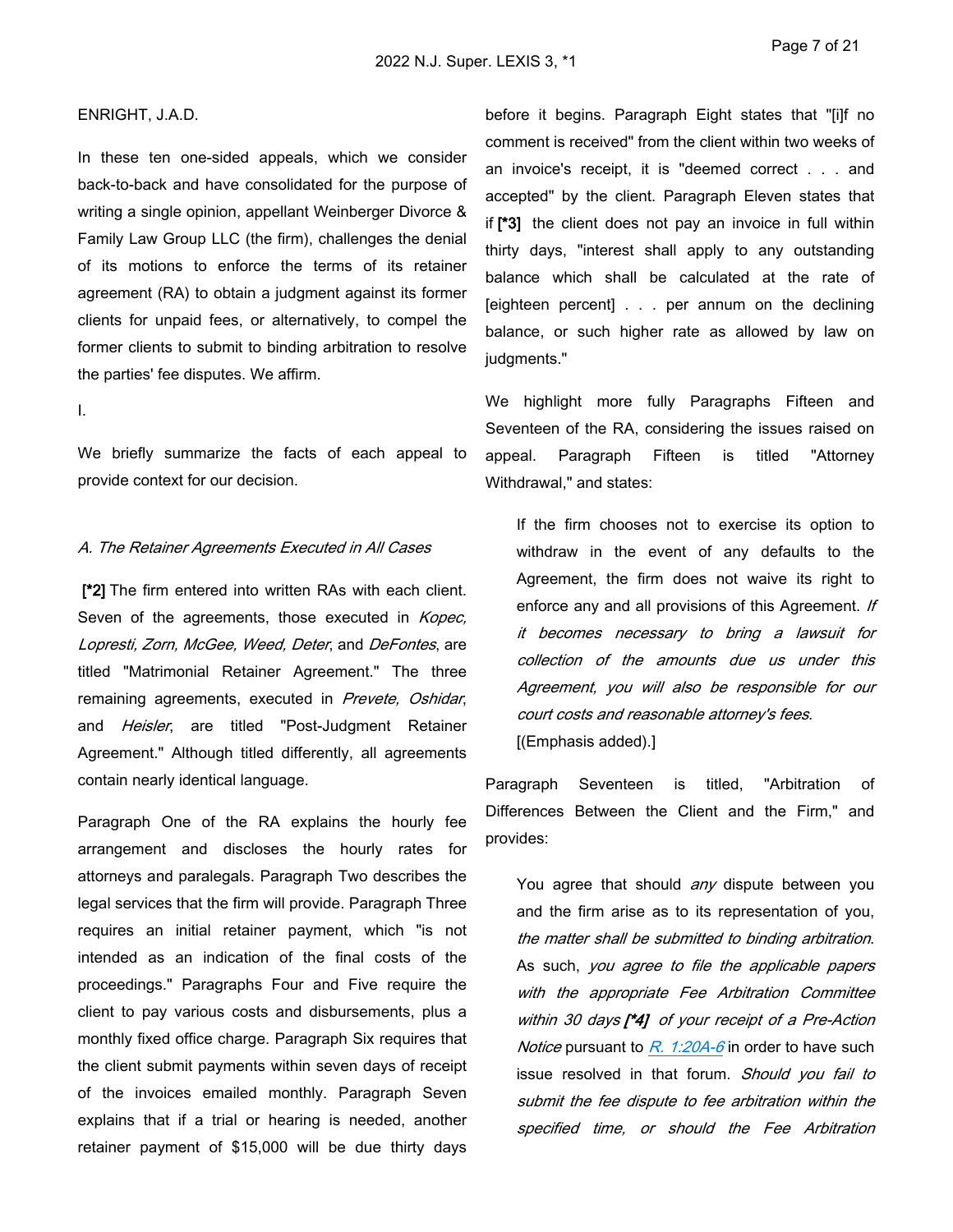*Committee refuse to accept jurisdiction, or the differences between you and the firm involve a matter other than fees and costs, you or the firm may submit the dispute to binding arbitration governed by the [New Jersey Uniform Arbitration](https://advance.lexis.com/api/document?collection=statutes-legislation&id=urn:contentItem:5F0Y-BKK1-6F13-0429-00000-00&context=1000516)  [Act, N.J.S.A. 2A:24-1 et seq.](https://advance.lexis.com/api/document?collection=statutes-legislation&id=urn:contentItem:5F0Y-BKK1-6F13-0429-00000-00&context=1000516)* An arbitrator shall be chosen by consent or in accordance with *[N.J.S.A.](https://advance.lexis.com/api/document?collection=statutes-legislation&id=urn:contentItem:5F0Y-BKK1-6F13-042G-00000-00&context=1000516)  [2A:24-5](https://advance.lexis.com/api/document?collection=statutes-legislation&id=urn:contentItem:5F0Y-BKK1-6F13-042G-00000-00&context=1000516)*, the fees for which shall be an issue to be determined by the arbitrator. Any arbitrator award shall be confirmed by the Superior Court of New Jersey in accordance with *[N.J.S.A. 2A:24-8](https://advance.lexis.com/api/document?collection=statutes-legislation&id=urn:contentItem:5F0Y-BKK1-6F13-042K-00000-00&context=1000516)*, and a judgment entered in accordance with *[N.J.S.A.](https://advance.lexis.com/api/document?collection=statutes-legislation&id=urn:contentItem:5F0Y-BKK1-6F13-042C-00000-00&context=1000516)  [2A:24-2](https://advance.lexis.com/api/document?collection=statutes-legislation&id=urn:contentItem:5F0Y-BKK1-6F13-042C-00000-00&context=1000516)* & *[10](https://advance.lexis.com/api/document?collection=statutes-legislation&id=urn:contentItem:5F0Y-BKK1-6F13-042N-00000-00&context=1000516)*. Signing of this Agreement will be deemed your consent to the method of alternative dispute resolution set forth in this Section, and constitutes a waiver on your part and on the part of the firm to have such dispute(s) resolved by a court. [(Emphasis added).]

The final section of the RA states that by signing the RA, the client "acknowledge[s] the following":

a. you have fully read and understand the terms of this Agreement;

b. the terms and provisions of the Agreement have been fully explained **[\*5]** to you to your satisfaction; c. all of your questions about the Agreement have been fully and completely answered;

d. you have had sufficient time to consider all of the terms set forth in this Agreement, and that you acknowledge that you have the right to have this Agreement reviewed by another attorney outside of the firm prior to signing this Agreement;

e. you have the ability to and will fully and completely comply with the terms of this Agreement;

f. you specifically agree to the arbitration provisions, particularly the waiver of your right to submit any dispute between you and the firm to a court for resolution or trial by jury; and

#### g. you have been given a copy of this Agreement.

Attached to each of the Matrimonial RAs (versus the Post-Judgment RAs executed in *Prevete, Oshidar*, and *Heisler*), is a two-page document entitled, "DIVORCE - DISPUTE RESOLUTION ALTERNATIVE TO CONVENTIONAL LITIGATION [Text Promulgated 12/04/06 as Approved by the Supreme Court]." The document contains a section discussing arbitration, which states:

In an arbitration proceeding, an impartial third part[y] decides issues in a case. The parties select the arbitrator and agree on which issues the arbitrator will **[\*6]** decide. The parties also agree in advance whether the arbitrator's decisions will be binding on them or instead treated merely as a recommendation. While an arbitrator may decide issues within a divorce case, the judge would still make the final determination as to whether to grant the divorce.

## *B. The Pre-Action Notices of Fee Arbitration Sent in All Cases*

Once a fee dispute arose in each of the ten cases before us, the firm mailed the client a pre-action notice (PAN) via regular and certified mail pursuant to *[Rule](https://advance.lexis.com/api/document?collection=statutes-legislation&id=urn:contentItem:63TW-8CF1-DYB7-W103-00000-00&context=1000516)  [1:20A-6](https://advance.lexis.com/api/document?collection=statutes-legislation&id=urn:contentItem:63TW-8CF1-DYB7-W103-00000-00&context=1000516)*. The PAN stated that the client owed the firm legal fees and that the firm would "place [the] account into suit" unless the client complied with the RA and paid the "total outstanding balance."

The PAN explained that if any outstanding fees were disputed, the client "ha[d] *the opportunity* to file for an arbitration hearing" with the District Fee Arbitration Committee by contacting them at the address or phone number provided. (Emphasis added). It emphasized that if the process was not initiated within thirty days, the client would lose the right to pursue this process.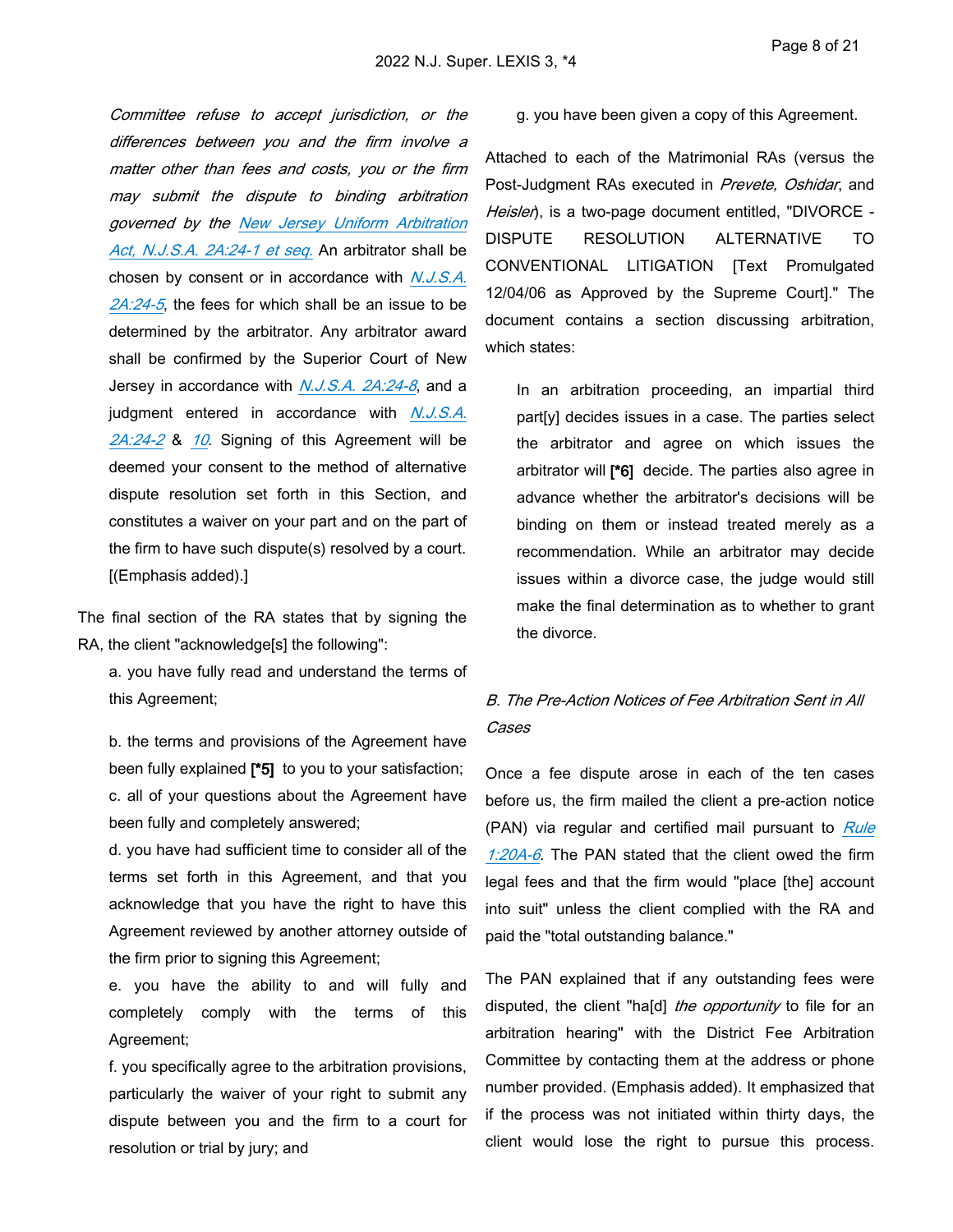Finally, it advised that if the firm did not receive notice that the client requested arbitration, it would " *[\*7] have no alternative but to file a Complaint* for legal fees and costs outstanding in [thirty] days." (Emphasis added).

#### *C. The Enforcement Motions Filed in All Cases*

None of the ten clients requested fee arbitration with the District Fee Arbitration Committee. Consequently, in lieu of filing a complaint, the firm filed motions to enforce the RAs in the underlying matrimonial matters and sought entry of a judgment for the unpaid fees. Alternatively, the firm sought an order requiring it and the client "to attend binding arbitration governed by the *[New Jersey](https://advance.lexis.com/api/document?collection=statutes-legislation&id=urn:contentItem:5F0Y-BKK1-6F13-0429-00000-00&context=1000516)  [Uniform Arbitration Act, N.J.S.A. 2A:24-1 et. seq.](https://advance.lexis.com/api/document?collection=statutes-legislation&id=urn:contentItem:5F0Y-BKK1-6F13-0429-00000-00&context=1000516)*, with an Arbitrator to be selected by the [c]ourt from the listed options provided by [the firm] respecting the parties' fee dispute, in accordance with paragraph 17 of the" RAs. The firm also sought an award of counsel fees.

In support of each motion, the firm submitted, among other proofs: (1) a certification from Bari Z. Weinberger, Esq.; (2) a copy of the PAN sent to the client; (3) a copy of the client's RA; and (4) copies of the client's itemized monthly billing invoices. It also submitted a memorandum of law arguing it was "entitled to summary judgment in the sum [owed by the client] together with contract interest and attorney's fees."

 *[\*8] D. The Unique Procedural Histories and Facts in Each Case*

#### *1. The Sussex County Cases*

#### *a. Kopec v. Moers*

In December 2017, the firm mailed James T. Kopec a PAN, via regular and certified mail, stating he owed the

firm \$3,814.71 as of November 30, 2017. In November 2018, the firm filed a motion to enforce the RA and certified that it served Kopec with the motion as required by *[Rule 1:5-3](https://advance.lexis.com/api/document?collection=statutes-legislation&id=urn:contentItem:63TW-8CF1-DYB7-W0T4-00000-00&context=1000516)*.

In December 2018, the judge assigned to the matter denied the uncontested motion without prejudice. Citing *[Rule 5:1-2](https://advance.lexis.com/api/document?collection=statutes-legislation&id=urn:contentItem:63TW-8CF1-DYB7-W2BD-00000-00&context=1000516)*, the judge rejected the firm's reliance on *[Levine v. Levine, 381 N.J. Super. 1, 884 A.2d 222 \(App.](https://advance.lexis.com/api/document?collection=cases&id=urn:contentItem:4HB6-6MK0-0039-44B6-00000-00&context=1000516)  [Div. 2005\)](https://advance.lexis.com/api/document?collection=cases&id=urn:contentItem:4HB6-6MK0-0039-44B6-00000-00&context=1000516)*, to support its claim that the Chancery Division, Family Part should hear its motion. The judge observed that in *Levine*, the movant sought an attorney lien pursuant to *[N.J.S.A. 2A:13-5](https://advance.lexis.com/api/document?collection=statutes-legislation&id=urn:contentItem:5F0Y-BKJ1-6F13-04D5-00000-00&context=1000516)*, whereas the firm did not seek such a lien against Kopec. Further, the judge concluded that an attorney fee award was "premature" because "a lawyer's fee must be reasonable" and a court must perform an analysis consistent with the *[Rule](https://advance.lexis.com/api/document?collection=statutes-legislation&id=urn:contentItem:63TW-8CF1-DYB7-W169-00000-00&context=1000516)  [of Professional Conduct \(RPC\) 1.5\(a\)](https://advance.lexis.com/api/document?collection=statutes-legislation&id=urn:contentItem:63TW-8CF1-DYB7-W169-00000-00&context=1000516)* to make a fee determination.

The judge also cited to *[Giarusso v. Giarusso, 455 N.J.](https://advance.lexis.com/api/document?collection=cases&id=urn:contentItem:5SF7-1WN1-F06F-209K-00000-00&context=1000516)  [Super. 42, 55, 187 A.3d 194 \(App. Div. 2018\)](https://advance.lexis.com/api/document?collection=cases&id=urn:contentItem:5SF7-1WN1-F06F-209K-00000-00&context=1000516)*, noting in that case, we held "[a] petition for fees is to be tried as a separate and distinct plenary action with the right to conduct discovery and a pre-trial conference." Additionally, the judge determined that although **[\*9]** the dispute "may still be subject to arbitration," the law firm had "not cited to any case law in support of the enforcement of the arbitration clause and whether [it] conforms with the Supreme Court's holding in *[Atalese v.](https://advance.lexis.com/api/document?collection=cases&id=urn:contentItem:5D6K-NRP1-F04H-V33J-00000-00&context=1000516)  [U.S. Legal Servs. Grp., L.P., 219 N.J. 430, 99 A.3d 306](https://advance.lexis.com/api/document?collection=cases&id=urn:contentItem:5D6K-NRP1-F04H-V33J-00000-00&context=1000516)  [\(2014\)](https://advance.lexis.com/api/document?collection=cases&id=urn:contentItem:5D6K-NRP1-F04H-V33J-00000-00&context=1000516)*." The firm subsequently moved for reconsideration of the judge's ruling, and on January 25, 2019, the judge denied the uncontested reconsideration motion.

#### *b. Lopresti v. Lopresti*

In September 2018, the firm mailed Joseph Lopresti a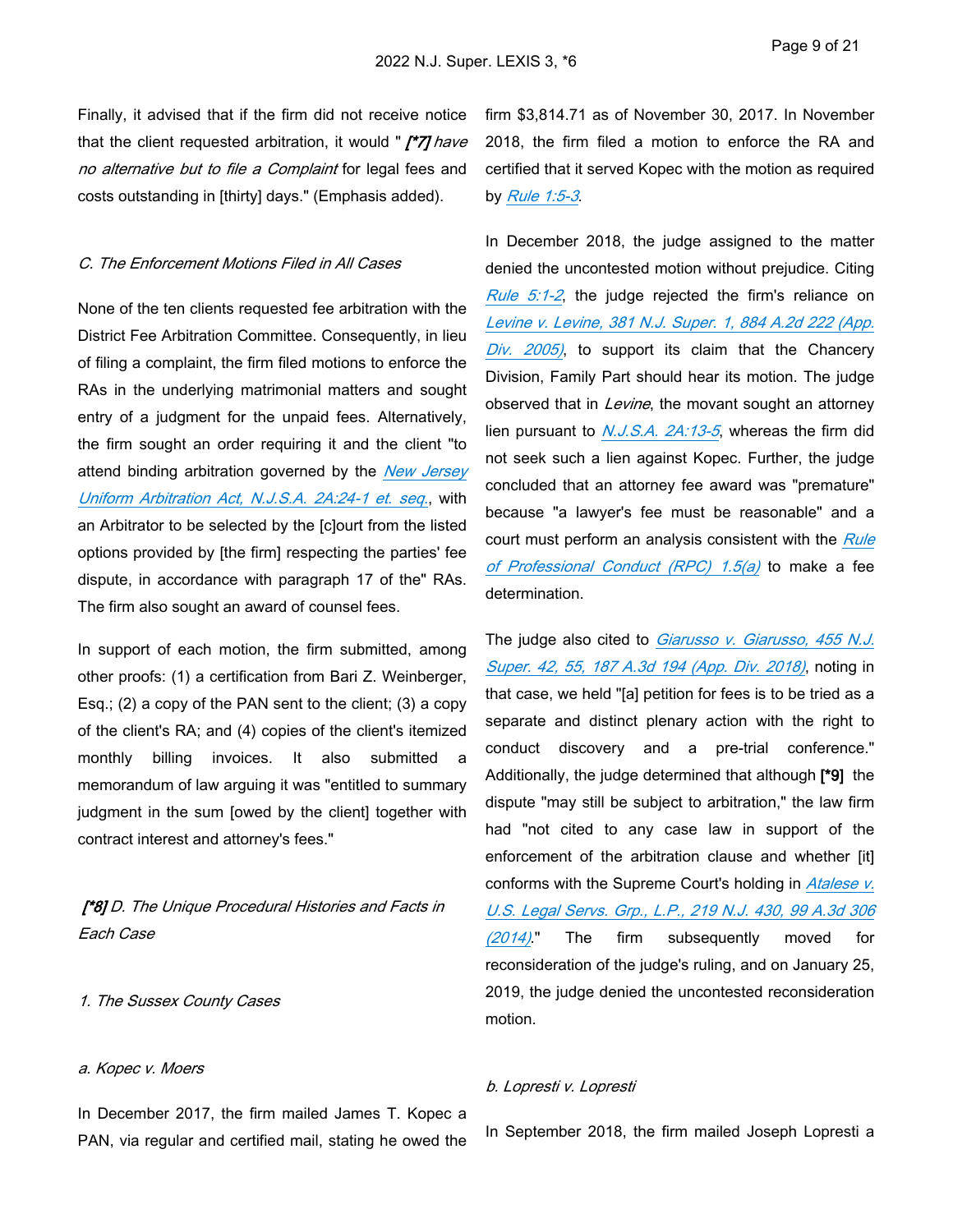PAN, via regular and certified mail, stating he owed the firm \$27,410.70 as of August 31, 2018. In November 2018, the firm moved to enforce the RA and certified it served Lopresti with the motion as required by *[Rule 1:5-](https://advance.lexis.com/api/document?collection=statutes-legislation&id=urn:contentItem:63TW-8CF1-DYB7-W0T4-00000-00&context=1000516) [3](https://advance.lexis.com/api/document?collection=statutes-legislation&id=urn:contentItem:63TW-8CF1-DYB7-W0T4-00000-00&context=1000516)*.

On December 7, 2018, the same judge assigned to the *Kopec* matter denied the uncontested motion without prejudice, for the same reasons he stated in *Kopec*. Two weeks later, the firm moved for reconsideration, and on January 25, 2019, the judge denied the uncontested reconsideration motion.

#### *c. Zorn v. Zorn*

On September 2, 2015, the firm mailed Rick G. Zorn a PAN, via regular and certified mail, stating he owed the firm \$2,450.65 as of the date of the letter. In November 2018, the firm moved to enforce the RA and certified that it served Zorn **[\*10]** with the motion as required by *[Rule 1:5-3](https://advance.lexis.com/api/document?collection=statutes-legislation&id=urn:contentItem:63TW-8CF1-DYB7-W0T4-00000-00&context=1000516)*.

On December 7, 2018, the judge previously assigned to the *Kopec* and *Lopresti* matters denied the uncontested motion without prejudice, for the same reasons he provided in the *Kopec* and *Lopresti* decisions. The firm's subsequent motion for reconsideration was denied on January 25, 2019.

#### *2. The Union County Case*

#### *a. McGee v. McGee*

In June 2018, the firm mailed Samuel McGee a PAN, via regular and certified mail, confirming he owed the firm \$5,422.48 as of May 31, 2018. Approximately three months after it sent McGee the notice, the firm moved to enforce the RA. McGee filed a cross-motion, seeking dismissal of the motion on the grounds: (1) the motion

was improperly venued; (2) it violated his attorney-client privilege; and (3) he signed the RA under duress. McGee sought to void the RA and requested \$5,000 in punitive damages.

On October 29, 2018, the judge hearing the application denied the firm's motion, granted McGee's cross-motion to dismiss the firm's motion, and denied without prejudice his requests for punitive damages and to void the RA. The judge concluded the firm was not entitled to a judgment for the unpaid fees because although "there may not be a dispute **[\*11]** over the amount of fees, there is a dispute of . . . material fact regarding the validity of the RA, what the parties agreed to when they signed it, and how that agreement should be interpreted."

Citing *[Rule 4:3-1\(a\)\(3\)](https://advance.lexis.com/api/document?collection=statutes-legislation&id=urn:contentItem:63TW-8CF1-DYB7-W1R5-00000-00&context=1000516)* and distinguishing *[Levine, 381](https://advance.lexis.com/api/document?collection=cases&id=urn:contentItem:4HB6-6MK0-0039-44B6-00000-00&context=1000516)  [N.J. Super. at 10](https://advance.lexis.com/api/document?collection=cases&id=urn:contentItem:4HB6-6MK0-0039-44B6-00000-00&context=1000516)*, the judge further concluded that the Family Part was an improper forum because the matrimonial action "is entirely irrelevant to the principle claim here, which is a contractual claim" that does not "arise out of a family type relationship." Consequently, it held that the Law Division should decide questions concerning enforcement of the RA and whether the matter should be referred to binding arbitration.

After the firm moved for reconsideration, McGee filed an untimely response, which the court did not consider. On January 4, 2019, the court denied the firm's reconsideration motion, concluding that since the Chancery Division, Family Part was an improper forum for the enforcement motion, the court lacked "jurisdiction to order the parties to attend binding arbitration to resolve the nonpayment of . . . fees."

### *3. The Morris County Cases*

*a. Weed v. Weed*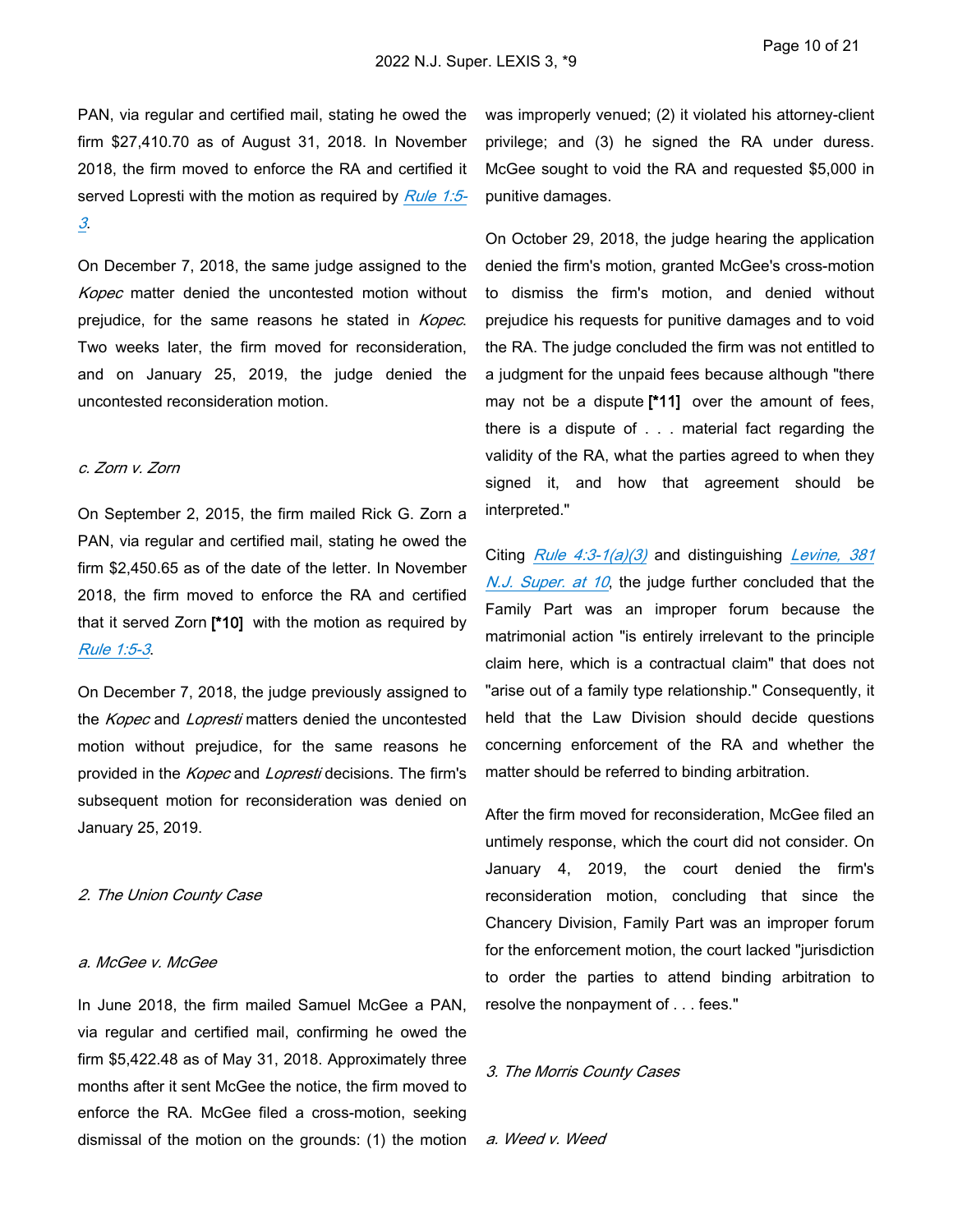In November 2016, the firm mailed LeRoy Weed II a PAN, via regular and certified mail, noting Weed owed the firm \$6,005.38 **[\*12]** as of October 31, 2016. The firm moved in October 2018 to enforce the RA and certified that it served Weed with the motion as required by *[Rule 1:5-3](https://advance.lexis.com/api/document?collection=statutes-legislation&id=urn:contentItem:63TW-8CF1-DYB7-W0T4-00000-00&context=1000516)*.

The following month, the judge assigned to the matter denied the firm's uncontested motion without prejudice, concluding that an attorney fee award was "premature" because the court must perform "an *[RPC 1.5](https://advance.lexis.com/api/document?collection=statutes-legislation&id=urn:contentItem:63TW-8CF1-DYB7-W169-00000-00&context=1000516)* analysis to make a fee determination" and fee petitions are to be tried as a plenary action. The judge also determined that although the dispute "may still be subject to arbitration," the firm had "not cited to any case law in support of the enforcement of the arbitration clause and whether [it] conforms with the Supreme Court's holding in *[Atalese](https://advance.lexis.com/api/document?collection=cases&id=urn:contentItem:5D6K-NRP1-F04H-V33J-00000-00&context=1000516)*."

In December 2018, the firm moved for reconsideration, and the judge denied the unopposed motion on February 1, 2019, finding that while he agreed with the firm that the Chancery Division, Family Part was an appropriate forum for the motion, he could not "make necessary findings of fact and conclusions of law . . . to provide the basis for any fee award" and complete an analysis of the *[RPC 1.5\(a\)](https://advance.lexis.com/api/document?collection=statutes-legislation&id=urn:contentItem:63TW-8CF1-DYB7-W169-00000-00&context=1000516)* factors, because the firm "failed to provide any certification of services or otherwise address any of the factors." Also, the judge **[\*13]** reiterated that the firm failed to establish the arbitration clause complied with *[Atalese](https://advance.lexis.com/api/document?collection=cases&id=urn:contentItem:5D6K-NRP1-F04H-V33J-00000-00&context=1000516)*.

### *b. Deter v. Deter*

On July 24, 2017, the firm mailed Roy L. Deter a PAN, via regular and certified mail, advising him that he owed the firm \$7,610.96 as of June 30, 2017. In October 2018, the firm moved to enforce the RA and certified that it served Deter with the motion as required by *[Rule](https://advance.lexis.com/api/document?collection=statutes-legislation&id=urn:contentItem:63TW-8CF1-DYB7-W0T4-00000-00&context=1000516)  [1:5-3](https://advance.lexis.com/api/document?collection=statutes-legislation&id=urn:contentItem:63TW-8CF1-DYB7-W0T4-00000-00&context=1000516)*.

On November 30, 2018, the judge who had decided the enforcement motion in *Weed* denied the firm's uncontested motion against Deter without prejudice, applying the same analysis the judge set forth in *Weed*. Approximately two months later, the judge denied the firm's unopposed reconsideration motion.

#### *c. Prevete v. Mendinburu*

In February 2018, the firm mailed Karen Prevete a PAN, via regular and certified mail, stating she owed it \$4,772.90 as of December 31, 2017. Approximately six months later, the firm moved to enforce the RA and certified that it served Prevete with the motion as required by *[Rule 1:5-3](https://advance.lexis.com/api/document?collection=statutes-legislation&id=urn:contentItem:63TW-8CF1-DYB7-W0T4-00000-00&context=1000516)*.

On October 29, 2018, the judge assigned to the matter denied the uncontested motion without prejudice, finding "an award of attorney's fees is premature" because "the [c]ourt must engage in an analysis as to whether [the requested fees] **[\*14]** are reasonable" in "a separate and distinct plenary action with the right to conduct discovery and a pre-trial conference." Further, the judge concluded that ruling on the matter would not "serve the interests of judicial economy and efficiency" because other judges had presided over the underlying matrimonial action. On February 4, 2019, the judge denied the firm's uncontested motion for reconsideration.

#### *d. DeFontes v. DeFontes*

In July 2013, appellant mailed Nicole DeFontes a PAN, via regular and certified mail, informing her she owed the firm \$9,210.01 as of June 29, 2013. The firm moved in October 2018 to enforce the RA and certified that it served DeFontes with the motion as required by *[Rule](https://advance.lexis.com/api/document?collection=statutes-legislation&id=urn:contentItem:63TW-8CF1-DYB7-W0T4-00000-00&context=1000516)  [1:5-3](https://advance.lexis.com/api/document?collection=statutes-legislation&id=urn:contentItem:63TW-8CF1-DYB7-W0T4-00000-00&context=1000516)*.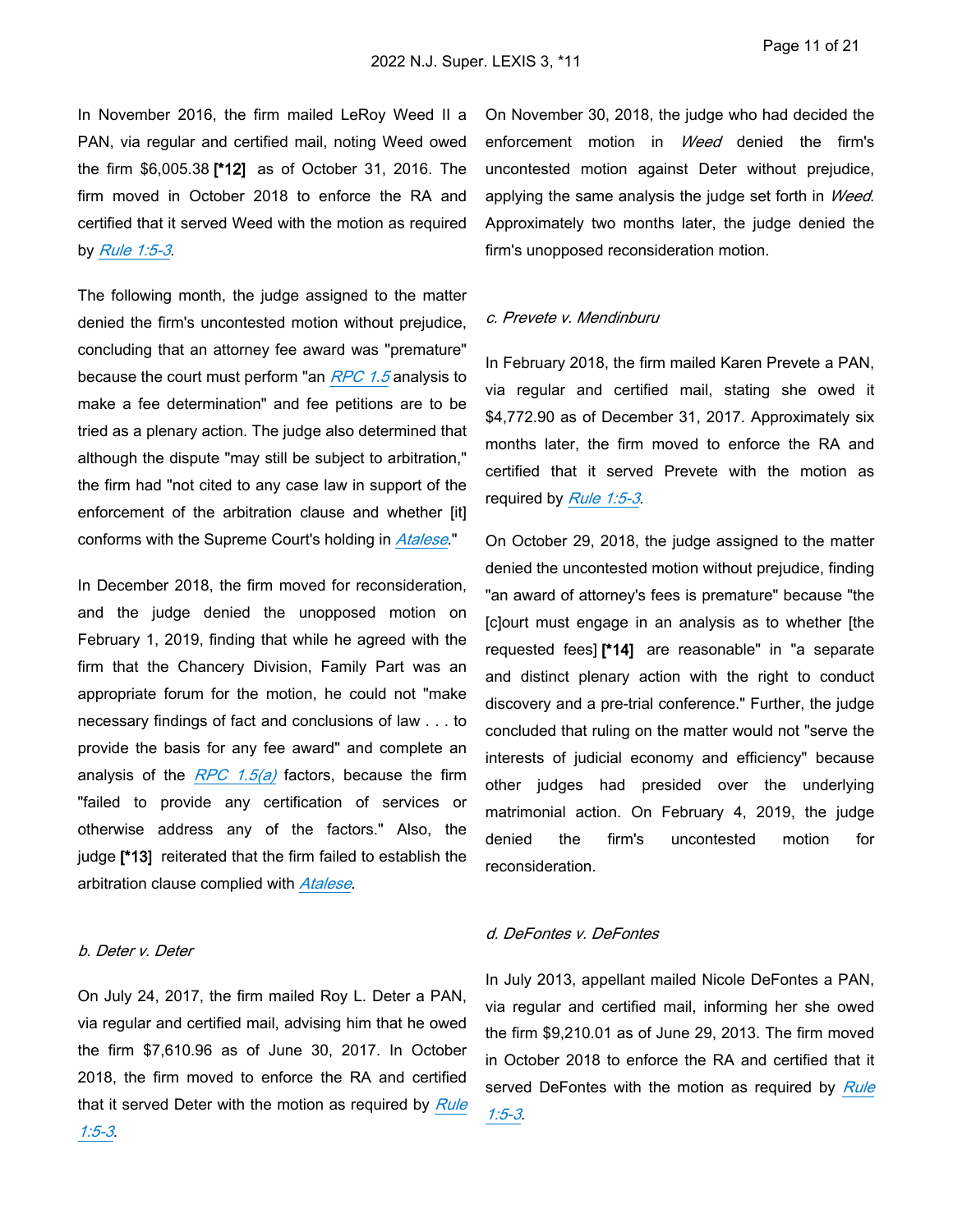On December 10, 2018, the judge assigned to the case denied the firm's uncontested motion without prejudice. He concluded that "an award of attorney's fees is premature" because it "must determine [the fees] are reasonable" in a plenary action. Additionally, the judge found the firm "has not cited to any case law in support of the enforcement of the arbitration clause and whether [it] conforms with the Supreme Court's holding in *[Atalese](https://advance.lexis.com/api/document?collection=cases&id=urn:contentItem:5D6K-NRP1-F04H-V33J-00000-00&context=1000516)*." On April 2, 2019, the judge denied the firm's uncontested motion **[\*15]** for reconsideration.

#### *4. The Burlington County Cases*

#### *a. Oshidar v. Oshidar*

In July 2018, the firm mailed Christine Oshidar a PAN, via regular and certified mail, advising her that she owed it \$8,479.87 as of June 30, 2018. In January 2019, the firm moved to enforce the RA and certified that it served Oshidar with the motion as required by *[Rule 1:5-3](https://advance.lexis.com/api/document?collection=statutes-legislation&id=urn:contentItem:63TW-8CF1-DYB7-W0T4-00000-00&context=1000516)*.

On February 15, 2019, the judge assigned to the matter denied the uncontested motion, noting the firm sought, "in effect, [s]ummary [j]udgment per *[R\[ule\] 4:46-2\(c\)](https://advance.lexis.com/api/document?collection=statutes-legislation&id=urn:contentItem:63TW-8CF1-DYB7-W207-00000-00&context=1000516)*." The judge initially addressed the forum issue and concluded that none of the cases cited by the firm "provide[d] any legal support for the proposition that the Chancery Division, Family Part, has the authority under its [dissolution] docket number to decide a contractual matter between" the firm and its former client. The judge also rejected the firm's reliance upon *[Levine, 381 N.J.](https://advance.lexis.com/api/document?collection=cases&id=urn:contentItem:4HB6-6MK0-0039-44B6-00000-00&context=1000516)  [Super. at 10](https://advance.lexis.com/api/document?collection=cases&id=urn:contentItem:4HB6-6MK0-0039-44B6-00000-00&context=1000516)*, as well as its reliance on other cases interpreting *[N.J.S.A. 2A:13-5](https://advance.lexis.com/api/document?collection=statutes-legislation&id=urn:contentItem:5F0Y-BKJ1-6F13-04D5-00000-00&context=1000516)*, because the firm did not seek a lien against Oshidar. But the judge added that the firm "clearly has a remedy available to it by way of an appropriate Complaint in the Law Division."

Turning to the merits of the firm's motion, the judge found he could not "glean any sufficient factual or **[\*16]** 

legal basis that would permit the [c]ourt to enforce the terms of the [RA] in general and the arbitration provision in particular." He expressed that he had "several concerns" about Paragraph Seventeen of the RA. Noting the title of this paragraph was "Arbitration of Differences Between Client and the Firm," the judge stated he was "unclear on the extent of the 'differences' subject to this arbitration process." Further, the judge observed that "[w]hile the [RA] specifically references the arbitration process, nowhere does it contain how non-fee 'differences,' for example, malpractice or other actions against the attorney[,] would be handled." The judge also stated he was "not aware of any statutory, case law, Court Rules, or other procedures requiring family law litigants to submit themselves to the binding arbitration process without their consent." Moreover, he found the "Fee Arbitration Committee is subject to a voluntary decision being made by the litigant," so that the RAs "mandatory requirement for . . . 'binding arbitration' does not appear to have any basis in the law."

The judge also analyzed Paragraph Seventeen against the legal framework set forth in *[Kernahan v. Home](https://advance.lexis.com/api/document?collection=cases&id=urn:contentItem:5V5C-X311-F06F-215X-00000-00&context=1000516)  [Warranty Administrator of Florida, Inc., 236 N.J. 301,](https://advance.lexis.com/api/document?collection=cases&id=urn:contentItem:5V5C-X311-F06F-215X-00000-00&context=1000516)  [199 A.3d 766 \(2019\)](https://advance.lexis.com/api/document?collection=cases&id=urn:contentItem:5V5C-X311-F06F-215X-00000-00&context=1000516)*, and *[Atalese](https://advance.lexis.com/api/document?collection=cases&id=urn:contentItem:5D6K-NRP1-F04H-V33J-00000-00&context=1000516)*. For example, **[\*17]**  he found that while the disputed arbitration provision in *[Kernahan](https://advance.lexis.com/api/document?collection=cases&id=urn:contentItem:5V5C-X311-F06F-215X-00000-00&context=1000516)* "appeared on the last page of the contract . . . with the introductory paragraph of the provision . . . in bold print," the firm's binding arbitration provision appeared at the end of the RA without "bold or capitalized print." Additionally, the judge referenced the "obvious confusion" in the wording of Paragraph Seventeen, noting the first sentence requires "differences" to be submitted to binding arbitration, but the second sentence "talks about the fee arbitration process" before the District Fee Committee, and then the language that follows "turns back to binding arbitration under the *[Uniform Arbitration Act](https://advance.lexis.com/api/document?collection=statutes-legislation&id=urn:contentItem:5F0Y-BKK1-6F13-03YY-00000-00&context=1000516)*" without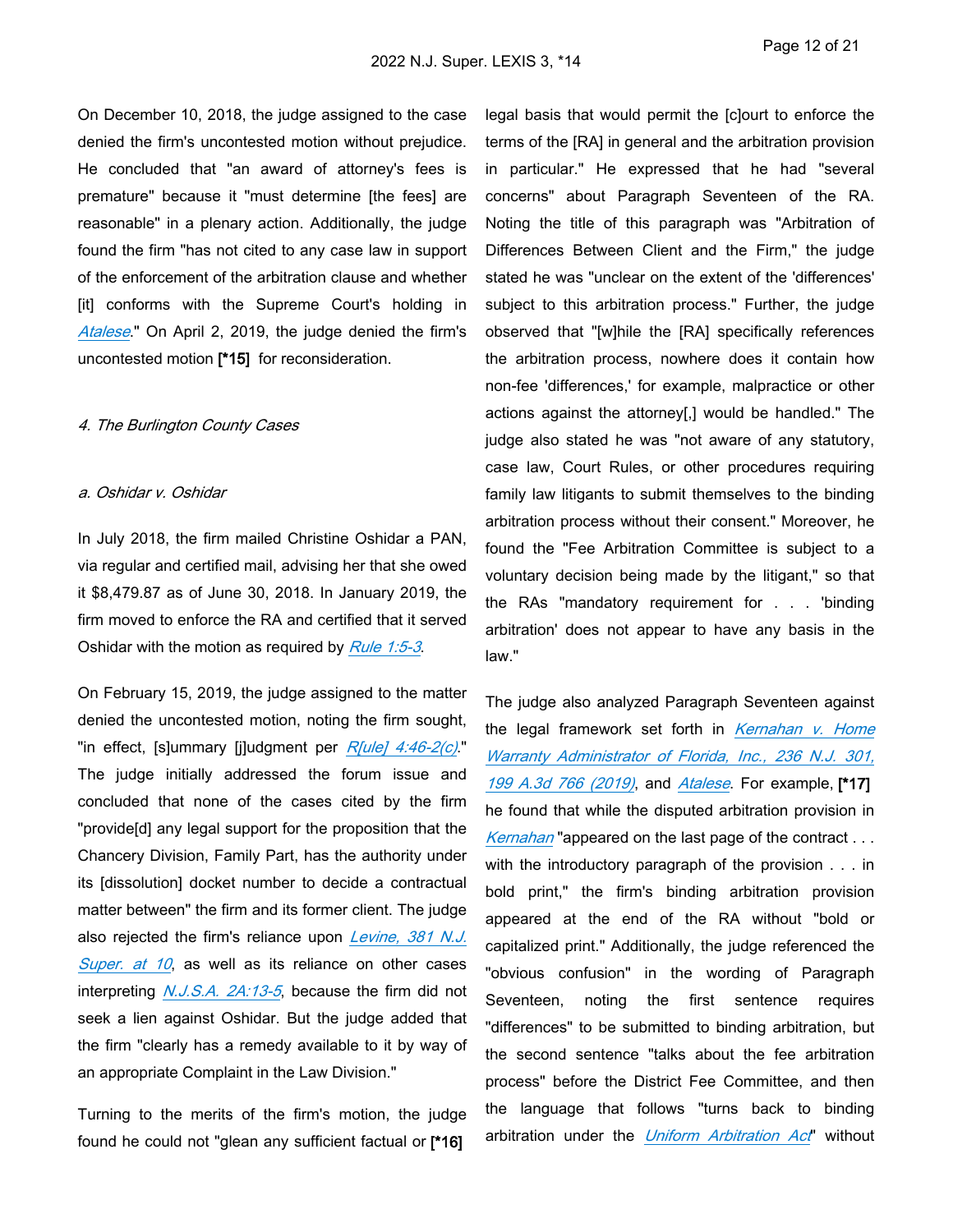giving the litigant the right "to choose arbitration under the Alternative Dispute Resolution Act if they choose to do so."

The judge concluded, too, that the firm's PAN added to the confusion created by the RA, as the last paragraph of the PAN provided:

You will lose your right to initiate the arbitration action if you do not promptly communicate with the Fee Arbitration Secretary and file the approved formal request for fee arbitration within 30 days. I will have no alternative but to file a Complaint for Legal Fees and Costs Outstanding **[\*18]** in 30 days if I have not received a notice that you have requested arbitration.

He explained that "the word 'Complaint'" "implies that some form of legal action would be filed in court and at that point the [former client] would have the opportunity to answer that Complaint and file any other appropriate actions."

The judge also expressed concern that in the certification provided by the firm, there were "no allegations relating to communications between [an attorney from the firm]" and the former client about "her right to seek adjudication of fee disputes by way of an action in the Law Division." Accordingly, the judge denied the firm's uncontested motion on February 15, 2019.

Subsequently, on April 26, 2019, the judge entered an order, denying the firm's uncontested reconsideration motion. He found the firm failed to provide "any additional factual and/or legal basis as to why the [c]ourt should reconsider the February 15 . . . [o]rder."

via regular and certified mail, notifying him that he owed the firm \$7,514.90 as of August 31, 2018. Roughly four months later, the firm moved to enforce the RA and certified **[\*19]** that it served Heisler with the motion as required by *[Rule 1:5-3](https://advance.lexis.com/api/document?collection=statutes-legislation&id=urn:contentItem:63TW-8CF1-DYB7-W0T4-00000-00&context=1000516)*.

On February 15, 2019, the same day the judge denied the firm's enforcement motion on *Oshidar*, he denied the uncontested enforcement motion on *Heisler*, applying the same analysis in both cases. Thereafter, the firm moved for reconsideration of the February 15 order and the judge denied the uncontested motion.

On appeal, the firm presents the following arguments for our consideration:

### POINT I

THE FAMILY PART IS THE APPROPRIATE FORUM TO HEAR ALL FEE[-]RELATED ISSUES.

#### POINT II

THE REQUEST FOR BINDING ARBITRATION SHOULD HAVE BEEN GRANTED IF THE TRIAL COURT WAS NOT GOING TO ENTER A JUDGMENT FOR FEES.<sup>1</sup>

In its supplemental briefs, the firm raises the following additional contentions:

[THE CASE OF] *DELANEY V. DICKEY* 2 DOES NOT APPLY TO THIS MATTER

A.) The prohibition against retroactive application prevents the application of *Delaney v. Dickey* to this matter.

### *b. Heisler v. Heisler*

In September 2018, the firm mailed Eric Heisler a PAN,

<sup>2</sup>*[244 N.J. 466, 472-73, 242 A.3d 257 \(2020\)](https://advance.lexis.com/api/document?collection=cases&id=urn:contentItem:61K8-9DS1-FC1F-M2MS-00000-00&context=1000516)*.

<sup>&</sup>lt;sup>1</sup> In the *McGee* and *Prevete* appeals, the firm only advances the argument set forth in Point I.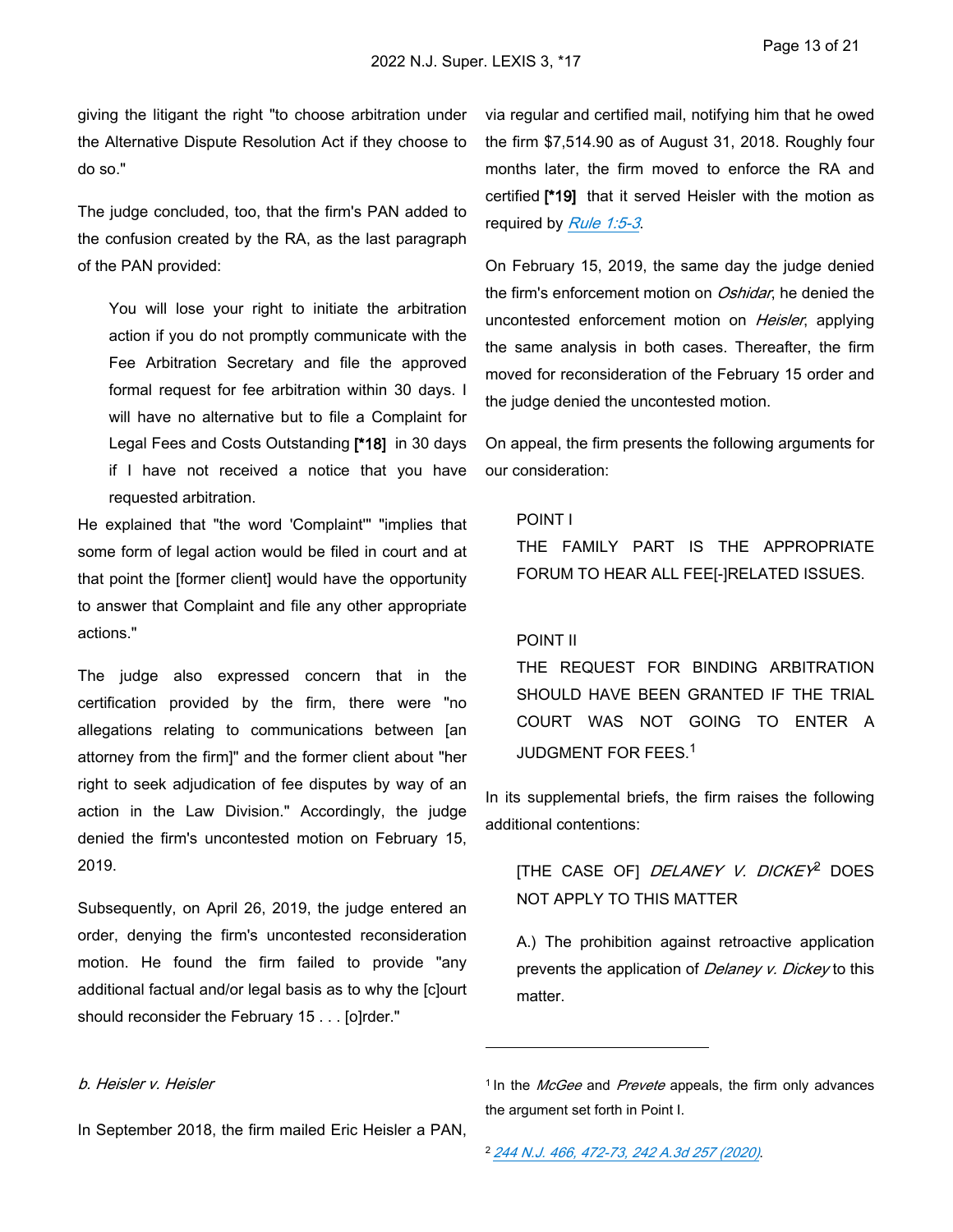B.) The terms of the [firm's RA] are factually different from those in *Delaney v. Dickey*.

C.) This matter is distinguishable as the client[s] [were] not disputing the terms of arbitration.

We dispense with the firm's supplemental arguments first. In short, we agree with its position **[\*20]** that the firm's former clients do not benefit from the new rule announced in *Delaney v. Dickey*, which requires an attorney to "discuss with the client the basic advantages and disadvantages of a provision in a retainer agreement that mandates the arbitration of a future fee dispute or malpractice claim against the attorney." *[244](https://advance.lexis.com/api/document?collection=cases&id=urn:contentItem:61K8-9DS1-FC1F-M2MS-00000-00&context=1000516)  [N.J. at 496](https://advance.lexis.com/api/document?collection=cases&id=urn:contentItem:61K8-9DS1-FC1F-M2MS-00000-00&context=1000516)*. Indeed, the *Delaney* Court made clear that its holding was to be applied prospectively, stating:

Because the professional obligation we now impose may not have been reasonably anticipated and would unsettle expectations among lawyers, we apply this new mandate prospectively, with one exception. Applying the holding of our opinion here is "consistent with the usual rule that the prevailing party who brings a claim that advances the common law receive the benefit of his efforts." *See [Estate of Narleski v. Gomes, 244 N.J. 199, 204,](https://advance.lexis.com/api/document?collection=cases&id=urn:contentItem:60W1-2K61-DY89-M1F0-00000-00&context=1000516)  [237 A.3d 933 \(2020\)](https://advance.lexis.com/api/document?collection=cases&id=urn:contentItem:60W1-2K61-DY89-M1F0-00000-00&context=1000516)*.

### [*[Id. at 474](https://advance.lexis.com/api/document?collection=cases&id=urn:contentItem:61K8-9DS1-FC1F-M2MS-00000-00&context=1000516)*.]

Consequently, when determining the enforceability of the arbitration provisions contained in the firm's RA, the ordinary contract principles applicable to arbitration provisions in consumer and employment contracts apply, and the heightened *Delaney* standard does not.

<span id="page-23-0"></span>[HN1](https://advance.lexis.com/api/document?collection=cases&id=urn:contentItem:64HR-WCK1-DYMS-60VY-00000-00&context=1000516&link=clscc1)<sup>[24</sup>] Regarding the firm's argument in Point I that certain trial courts erred in finding the Chancery Division, **[\*21]** Family Part was not the proper forum to address its enforcement applications, we initially observe that "appeals are taken from orders and judgments and not from opinions, oral decisions, . . . or

reasons given for the ultimate conclusion." *[Hayes v.](https://advance.lexis.com/api/document?collection=cases&id=urn:contentItem:5RCS-H7K1-F5DR-230R-00000-00&context=1000516)  [Delamotte, 231 N.J. 373, 387, 175 A.3d 953 \(2018\)](https://advance.lexis.com/api/document?collection=cases&id=urn:contentItem:5RCS-H7K1-F5DR-230R-00000-00&context=1000516)* (quoting *[Do-Wop Corp. v. City of Rahway, 168 N.J. 191,](https://advance.lexis.com/api/document?collection=cases&id=urn:contentItem:43CT-0JC0-0039-4326-00000-00&context=1000516)  [199, 773 A.2d 706 \(2001\)](https://advance.lexis.com/api/document?collection=cases&id=urn:contentItem:43CT-0JC0-0039-4326-00000-00&context=1000516)*). "A trial court judgment that reaches the proper conclusion must be affirmed even if it is based on the wrong reasoning." *Ibid.* Thus, to the extent any trial courts denied the firm's enforcement motions and determined the Chancery Division, Family Part was not the proper forum for the firm's applications, we are persuaded that reasoning is not subject to appeal. Nonetheless, for the sake of completeness, and to provide guidance to attorneys who may seek to collect unpaid fees against former matrimonial clients, we briefly address the forum issue.

<span id="page-23-1"></span>*[HN2](https://advance.lexis.com/api/document?collection=cases&id=urn:contentItem:64HR-WCK1-DYMS-60VY-00000-00&context=1000516&link=clscc2)*[ ] "[T]he appropriate forum for the commencement of a specific claim is established by the Rules of Court." *[Solondz v. Kornmehl, 317 N.J. Super.](https://advance.lexis.com/api/document?collection=cases&id=urn:contentItem:3VBH-7YF0-0039-402H-00000-00&context=1000516)  [16, 19, 721 A.2d 16 \(App. Div. 1998\)](https://advance.lexis.com/api/document?collection=cases&id=urn:contentItem:3VBH-7YF0-0039-402H-00000-00&context=1000516)*. *[Rule 5:1-2](https://advance.lexis.com/api/document?collection=statutes-legislation&id=urn:contentItem:63TW-8CF1-DYB7-W2BD-00000-00&context=1000516)*, "Actions Cognizable," governs which actions are cognizable in the Chancery Division, Family Part. *[Subsection \(a\)](https://advance.lexis.com/api/document?collection=statutes-legislation&id=urn:contentItem:63TW-8CF1-DYB7-W2BD-00000-00&context=1000516)* of the Rule provides that "[a]ll actions in which the principal claim is unique to and arises out of a family or family-type relationship . . . shall be filed and heard in the Chancery Division, **[\*22]** Family Part." *[Subsections \(b\)](https://advance.lexis.com/api/document?collection=statutes-legislation&id=urn:contentItem:63TW-8CF1-DYB7-W2BD-00000-00&context=1000516)* and *[\(c\)](https://advance.lexis.com/api/document?collection=statutes-legislation&id=urn:contentItem:63TW-8CF1-DYB7-W2BD-00000-00&context=1000516)* provide that juvenile delinquency actions and certain criminal and quasicriminal actions are also cognizable in the Family Part. *[R. 5:1-2\(b\)](https://advance.lexis.com/api/document?collection=statutes-legislation&id=urn:contentItem:63TW-8CF1-DYB7-W2BD-00000-00&context=1000516)*, *[\(c\)](https://advance.lexis.com/api/document?collection=statutes-legislation&id=urn:contentItem:63TW-8CF1-DYB7-W2BD-00000-00&context=1000516)*.  $\frac{1}{2}$  mule<br>  $\frac{1}{2}$ , cti gn<br>  $\frac{1}{2}$  ic mile ar<br>  $\frac{1}{2}$  in miles<br>  $\frac{1}{2}$  w3  $+$  he contributed that  $\frac{1}{1-x}$   $+$ 

<span id="page-23-2"></span>*HN3*[ ] *[Subsection \(a\)\(3\) of Rule 4:3-1](https://advance.lexis.com/api/document?collection=statutes-legislation&id=urn:contentItem:63TW-8CF1-DYB7-W1R5-00000-00&context=1000516)*, "Divisions of Court; Commencement and Transfer of Actions," reiterates the parameters for actions cognizable in the Family Part set forth in *[Rule 5:1-2](https://advance.lexis.com/api/document?collection=statutes-legislation&id=urn:contentItem:63TW-8CF1-DYB7-W2BD-00000-00&context=1000516)*. *[Rule 4:3-1\(a\)\(5\)](https://advance.lexis.com/api/document?collection=statutes-legislation&id=urn:contentItem:63TW-8CF1-DYB7-W1R5-00000-00&context=1000516)* provides that "[a]ll actions in the Superior Court except those encompassed by *[subparagraphs \(1\)](https://advance.lexis.com/api/document?collection=statutes-legislation&id=urn:contentItem:63TW-8CF1-DYB7-W1R5-00000-00&context=1000516)*, *[\(2\)](https://advance.lexis.com/api/document?collection=statutes-legislation&id=urn:contentItem:63TW-8CF1-DYB7-W1R5-00000-00&context=1000516)*, *[\(3\)](https://advance.lexis.com/api/document?collection=statutes-legislation&id=urn:contentItem:63TW-8CF1-DYB7-W1R5-00000-00&context=1000516)*, and *[\(4\)](https://advance.lexis.com/api/document?collection=statutes-legislation&id=urn:contentItem:63TW-8CF1-DYB7-W1R5-00000-00&context=1000516)* hereof shall be filed and heard in the Law Division or the Law Division, Special Civil Part." *[R. 4:3-1\(a\)\(5\)](https://advance.lexis.com/api/document?collection=statutes-legislation&id=urn:contentItem:63TW-8CF1-DYB7-W1R5-00000-00&context=1000516)*. *[Subparagraphs \(1\) through \(4\)](https://advance.lexis.com/api/document?collection=statutes-legislation&id=urn:contentItem:63TW-8CF1-DYB7-W1R5-00000-00&context=1000516)* do not encompass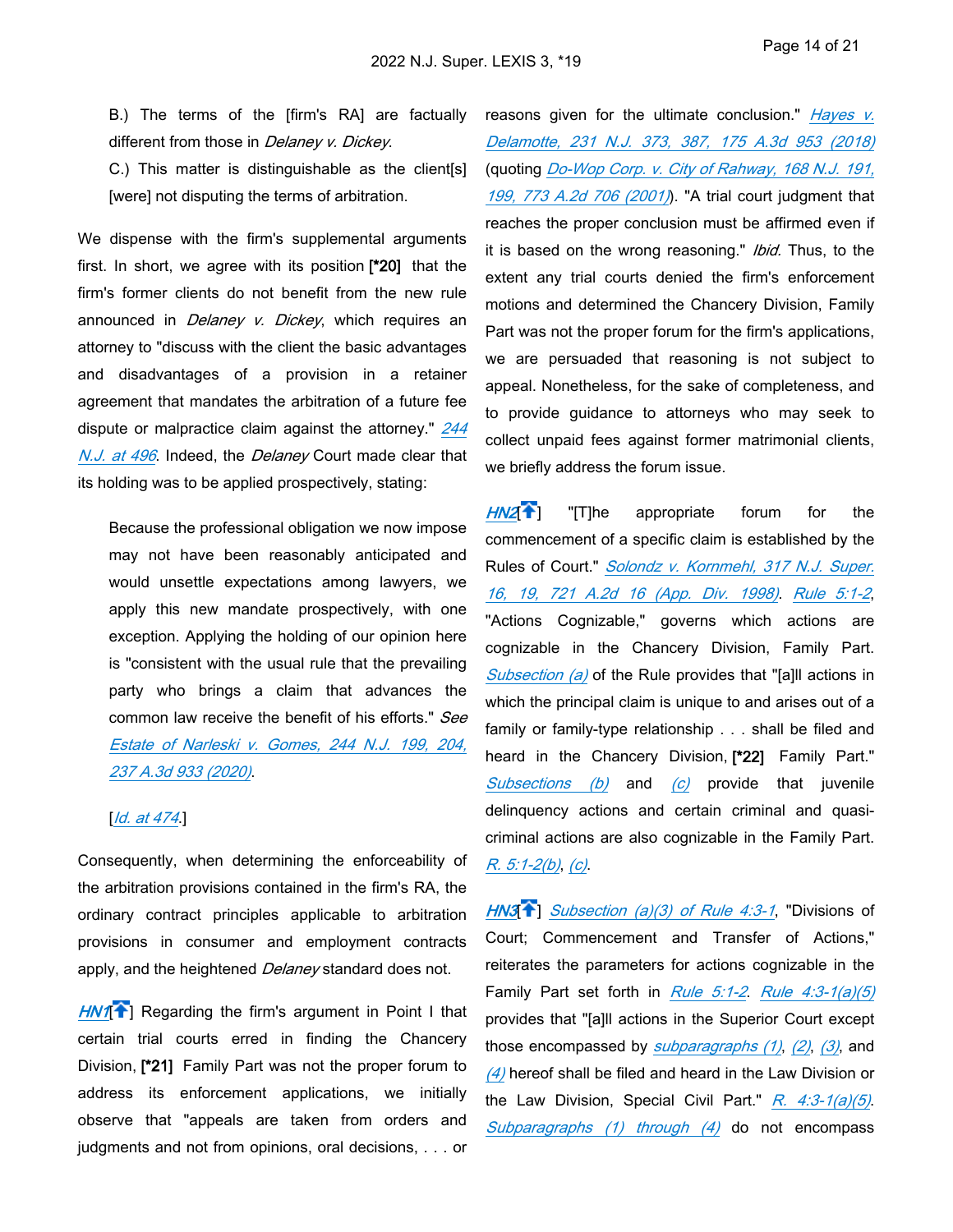actions to enforce RAs. Thus, the plain language of *[Rules 5:1-2](https://advance.lexis.com/api/document?collection=statutes-legislation&id=urn:contentItem:63TW-8CF1-DYB7-W2BD-00000-00&context=1000516)* and *[4:3-1](https://advance.lexis.com/api/document?collection=statutes-legislation&id=urn:contentItem:63TW-8CF1-DYB7-W1R5-00000-00&context=1000516)* supports the conclusion that the Chancery Division, Family Part was not the proper forum to hear the firm's fee-related issues because the principal claims it asserted, i.e., contractual enforcement claims to collect unpaid legal fees, did not arise out of a family or family-type relationship, nor were the firm's collection actions included in the case types listed in *[Rule 4:3-1\(a\)\(3\)](https://advance.lexis.com/api/document?collection=statutes-legislation&id=urn:contentItem:63TW-8CF1-DYB7-W1R5-00000-00&context=1000516)* and *[\(a\)\(4\)](https://advance.lexis.com/api/document?collection=statutes-legislation&id=urn:contentItem:63TW-8CF1-DYB7-W1R5-00000-00&context=1000516)*.

We are cognizant that we held in *[Giarusso, 455 N.J.](https://advance.lexis.com/api/document?collection=cases&id=urn:contentItem:5SF7-1WN1-F06F-209K-00000-00&context=1000516)  [Super. at 55](https://advance.lexis.com/api/document?collection=cases&id=urn:contentItem:5SF7-1WN1-F06F-209K-00000-00&context=1000516)*, "that a petitioning attorney may obtain a judgment against his or her client for the reasonable amount of unpaid legal fees in the underlying [divorce] action without filing a separate action in the Law Division." But we came to **[\*23]** this conclusion before *[Rule 4:3-1\(a\)](https://advance.lexis.com/api/document?collection=statutes-legislation&id=urn:contentItem:63TW-8CF1-DYB7-W1R5-00000-00&context=1000516)* was amended and became effective on September 1, 2018. $3$  In light of the 2018 amendment,

Chancery Division - Family Part. All civil actions in which the principal claim is unique to and arises out of a family or family-type relationship shall be brought in the Chancery Division, Family Part. Civil family actions cognizable in the Family Part shall include all actions and proceedings provided for in Part V of these rules; all civil actions and proceedings formerly cognizable in the juvenile and domestic relations court; and all other actions and proceedings unique to and arising out of a family or family-type relationship.

However, post-amendment, subparagraph (a)(3) provides:

Chancery Division - Family Part. All actions in which the principal claim is unique to and arises out of a family or family-type relationship . . . shall be filed and heard in the only certain case types are to be heard in the Chancery Division, Family Part "as specified." Considering the revisions to the *Rule* and reading *[subparagraphs \(a\)\(1\)](https://advance.lexis.com/api/document?collection=statutes-legislation&id=urn:contentItem:63TW-8CF1-DYB7-W1R5-00000-00&context=1000516)  [through \(a\)\(5\)](https://advance.lexis.com/api/document?collection=statutes-legislation&id=urn:contentItem:63TW-8CF1-DYB7-W1R5-00000-00&context=1000516)* in their entirety, we are persuaded the firm's applications, all of which were decided after September 1, 2018, should have been filed as complaints in the Law Division and heard in that part of the Superior Court.

Lastly, in Point II, the firm contends the judges who heard the enforcement motions erred by failing to compel the firm's former clients to submit to binding arbitration when the judges declined to enter a judgment for fees. Again, we disagree.

When the firm filed its motions to collect outstanding fees in these back-to-back matters, it included a memorandum of law with each application, arguing, in part, that the firm was entitled to summary judgment in the amount of the former client's outstanding fees, together with contract interest and attorney's fees. But the firm's summary judgment requests were procedurally deficient because the firm failed to file a statement of material facts with its applications, as required by *[Rule 4:46-2\(a\)](https://advance.lexis.com/api/document?collection=statutes-legislation&id=urn:contentItem:63TW-8CF1-DYB7-W207-00000-00&context=1000516)*.

Despite its flawed submissions, the firm contends on appeal **[\*25]** that the *Kopec, Lopresti, Zorn, Weed, Deter, Defontes, Oshidar*, and *Heisler* matters were "clearly ripe for summary judgment" in its favor.

Chancery Division, **[\*24]** Family Part. *Actions cognizable in the Family Part shall include all actions and proceedings referenced in Part V of these rules, unless otherwise provided in subparagraph (a)(4) of this rule*; all actions and proceedings formerly cognizable in the juvenile and domestic relations court; and all other actions and proceedings unique to and arising out of a family or family-type relationship.

[*[R. 4:3-1\(a\)\(3\)](https://advance.lexis.com/api/document?collection=statutes-legislation&id=urn:contentItem:63TW-8CF1-DYB7-W1R5-00000-00&context=1000516)* (emphasis added).]

<sup>3</sup>Based on the revised rule, *[Rule 4:3-1\(a\)](https://advance.lexis.com/api/document?collection=statutes-legislation&id=urn:contentItem:63TW-8CF1-DYB7-W1R5-00000-00&context=1000516)* was modified as follows: *[subparagraphs \(a\)\(1\)](https://advance.lexis.com/api/document?collection=statutes-legislation&id=urn:contentItem:63TW-8CF1-DYB7-W1R5-00000-00&context=1000516)*, *[\(a\)\(2\)](https://advance.lexis.com/api/document?collection=statutes-legislation&id=urn:contentItem:63TW-8CF1-DYB7-W1R5-00000-00&context=1000516)* and *[\(a\)\(3\)](https://advance.lexis.com/api/document?collection=statutes-legislation&id=urn:contentItem:63TW-8CF1-DYB7-W1R5-00000-00&context=1000516)* were amended, a new *[subparagraph \(a\)\(4\)](https://advance.lexis.com/api/document?collection=statutes-legislation&id=urn:contentItem:63TW-8CF1-DYB7-W1R5-00000-00&context=1000516)* was adopted, and former *[subparagraph \(a\)\(4\)](https://advance.lexis.com/api/document?collection=statutes-legislation&id=urn:contentItem:63TW-8CF1-DYB7-W1R5-00000-00&context=1000516)* was amended and redesignated as *[subparagraph \(a\)\(5\)](https://advance.lexis.com/api/document?collection=statutes-legislation&id=urn:contentItem:63TW-8CF1-DYB7-W1R5-00000-00&context=1000516)*. Notably, prior to the 2018 amendment, subparagraph (a)(3) read: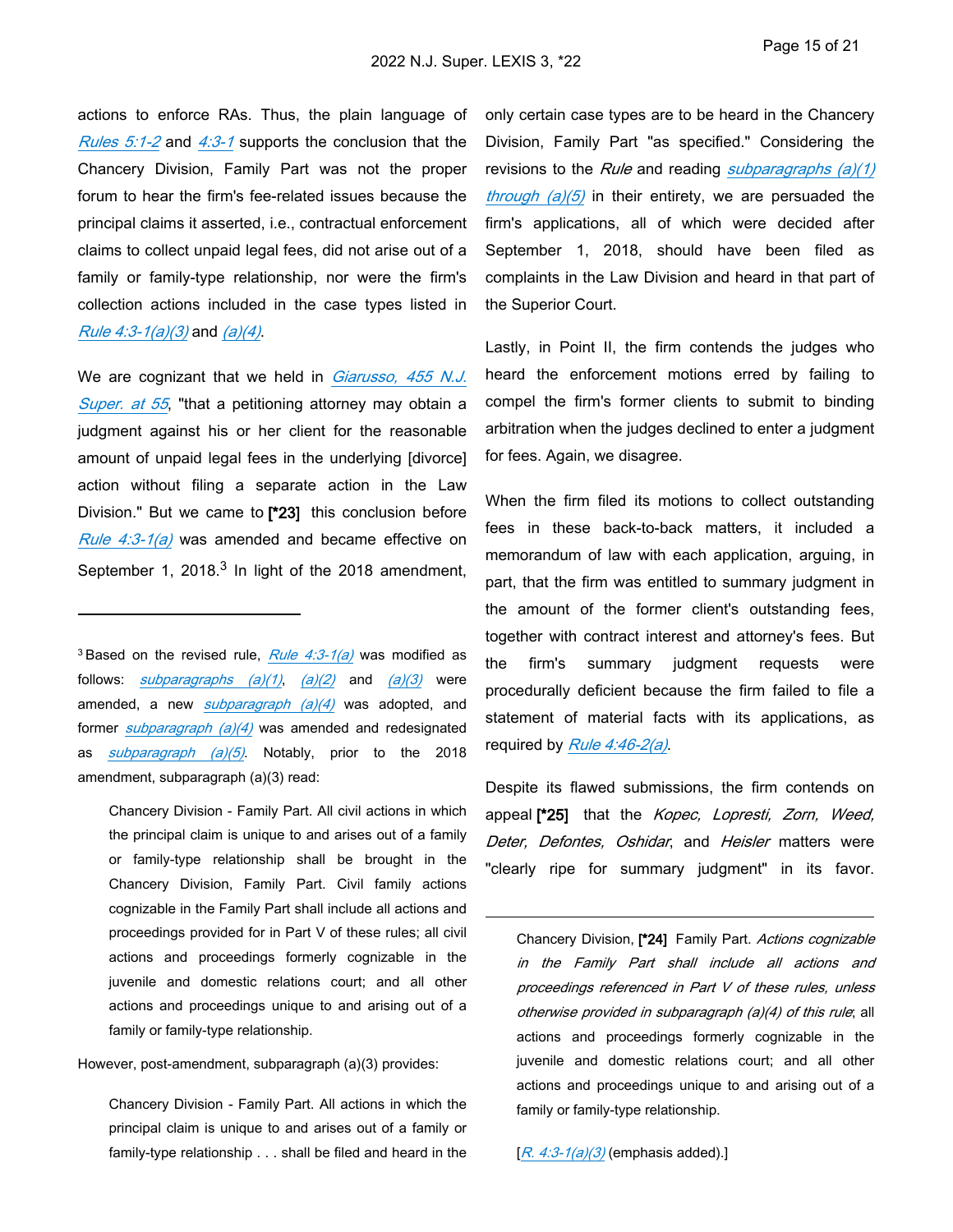Alternatively, it argues that "if the trial court was not going to enter summary judgment on the fee issue, [it] should have referred the matter[s] to binding arbitration based upon the explicit terms of the [RA]." These arguments are unavailing.

<span id="page-25-0"></span>"*[Rule 4:46-2](https://advance.lexis.com/api/document?collection=statutes-legislation&id=urn:contentItem:63TW-8CF1-DYB7-W207-00000-00&context=1000516) [HN4](https://advance.lexis.com/api/document?collection=cases&id=urn:contentItem:64HR-WCK1-DYMS-60VY-00000-00&context=1000516&link=clscc4)*[ ] provides that a court should grant summary judgment when 'the pleadings, depositions, answers to interrogatories and admissions on file, together with the affidavits, if any, show that there is no genuine issue as to any material fact challenged and that the moving party is entitled to judgment or order as a matter of law.'" *[Brill v. Guardian Life Ins. Co. of Am.,](https://advance.lexis.com/api/document?collection=cases&id=urn:contentItem:3S3J-VDG0-003C-P1W8-00000-00&context=1000516)  [142 N.J. 520, 528-29, 666 A.2d 146 \(1995\)](https://advance.lexis.com/api/document?collection=cases&id=urn:contentItem:3S3J-VDG0-003C-P1W8-00000-00&context=1000516)* (quoting *[R.](https://advance.lexis.com/api/document?collection=statutes-legislation&id=urn:contentItem:63TW-8CF1-DYB7-W207-00000-00&context=1000516)  [4:46-2\(c\)](https://advance.lexis.com/api/document?collection=statutes-legislation&id=urn:contentItem:63TW-8CF1-DYB7-W207-00000-00&context=1000516)*). An appellate court reviews a trial court's summary judgment determination de novo, "[a]pplying the same legal standard that governs the trial court's review." *[Branch v. Cream-O-Land Dairy, 244 N.J. 567,](https://advance.lexis.com/api/document?collection=cases&id=urn:contentItem:61S5-SVR1-JSC5-M0JH-00000-00&context=1000516)  [582, 243 A.3d 633 \(2021\)](https://advance.lexis.com/api/document?collection=cases&id=urn:contentItem:61S5-SVR1-JSC5-M0JH-00000-00&context=1000516)*.

**[HN5](https://advance.lexis.com/api/document?collection=cases&id=urn:contentItem:64HR-WCK1-DYMS-60VY-00000-00&context=1000516&link=clscc5)<sup>1</sup>** "Summary judgment requirements . . . are not optional." *[Lyons v. Twp. of Wayne, 185 N.J. 426, 435,](https://advance.lexis.com/api/document?collection=cases&id=urn:contentItem:4HX5-1R40-0039-444H-00000-00&context=1000516)  [888 A.2d 426 \(2005\)](https://advance.lexis.com/api/document?collection=cases&id=urn:contentItem:4HX5-1R40-0039-444H-00000-00&context=1000516)*. "[F]ailure to file the required statement alone warrants denial of the movant's motion." *Ibid.; see* Pressler & Verniero, *Current N.J. Court Rules*, cmt. 1.2 on *[R. 4:46-2](https://advance.lexis.com/api/document?collection=statutes-legislation&id=urn:contentItem:63TW-8CF1-DYB7-W207-00000-00&context=1000516)* (2022) ("[T]he moving party is required not only to support the motion with a brief but also with **[\*26]** a statement of those material facts which the movant asserts to be materially undisputed, set forth in separate numbered paragraphs, each with precise record references. Failure to comply with this requirement may result in dismissal of the motion without prejudice."). Since the firm failed to comply with the procedural requirements set forth in *[Rule 4:46-2\(a\)](https://advance.lexis.com/api/document?collection=statutes-legislation&id=urn:contentItem:63TW-8CF1-DYB7-W207-00000-00&context=1000516)*, we are convinced the judges hearing the firm's summary judgment applications committed no error by declining to grant summary judgment.

Moreover, even if the judges were able to look past the procedural defects accompanying the firm's summary judgment requests, we are persuaded the firm was not entitled to summary judgment as a matter of law in any of the cases, because the proofs it submitted were inadequate to permit a judge to determine whether the fees sought were reasonable.

**[HN6](https://advance.lexis.com/api/document?collection=cases&id=urn:contentItem:64HR-WCK1-DYMS-60VY-00000-00&context=1000516&link=clscc6)<sup>{\*</sup>**]</sub> "Courts scrutinize contracts between attorneys and clients to ensure that they are fair." *[Cohen v. Radio-](https://advance.lexis.com/api/document?collection=cases&id=urn:contentItem:3S3J-VBT0-003C-P0FV-00000-00&context=1000516)[Electronics Officers Union, Dist. 3, NMEBA, 146 N.J.](https://advance.lexis.com/api/document?collection=cases&id=urn:contentItem:3S3J-VBT0-003C-P0FV-00000-00&context=1000516)  [140, 155, 679 A.2d 1188 \(1996\)](https://advance.lexis.com/api/document?collection=cases&id=urn:contentItem:3S3J-VBT0-003C-P0FV-00000-00&context=1000516)*. "Agreements between attorneys and clients concerning the client-lawyer relationship generally are enforceable, provided the agreements satisfy both the general requirements for contracts and the special requirements of professional ethics." *Ibid.* The "agreement ordinarily controls **[\*27]**  unless it is overreaching or is violative of basic principles of fair dealing or the services performed were not reasonable or necessary." *[Gruhin & Gruhin, P.A. v.](https://advance.lexis.com/api/document?collection=cases&id=urn:contentItem:42MX-TG90-0039-436P-00000-00&context=1000516)  [Brown, 338 N.J. Super. 276, 281, 768 A.2d 822 \(App.](https://advance.lexis.com/api/document?collection=cases&id=urn:contentItem:42MX-TG90-0039-436P-00000-00&context=1000516)  [Div. 2001\)](https://advance.lexis.com/api/document?collection=cases&id=urn:contentItem:42MX-TG90-0039-436P-00000-00&context=1000516)*.

[HN7](https://advance.lexis.com/api/document?collection=cases&id=urn:contentItem:64HR-WCK1-DYMS-60VY-00000-00&context=1000516&link=clscc7)<sup><sup>1</sup>] "A retainer agreement may not provide for</sup> unreasonable fees or for the unreasonable waiver of the clients' rights." *[Cohen, 146 N.J. at 156](https://advance.lexis.com/api/document?collection=cases&id=urn:contentItem:3S3J-VBT0-003C-P0FV-00000-00&context=1000516)*. "Attorneys have never had the right to enforce contractual provisions for more than a fair and reasonable fee." *[American Trial](https://advance.lexis.com/api/document?collection=cases&id=urn:contentItem:3RRR-2D30-003C-N2G2-00000-00&context=1000516)  [Lawyers Asso. v. New Jersey Supreme Court, 126 N.J.](https://advance.lexis.com/api/document?collection=cases&id=urn:contentItem:3RRR-2D30-003C-N2G2-00000-00&context=1000516)  [Super. 577, 591, 316 A.2d 19 \(App. Div.\)](https://advance.lexis.com/api/document?collection=cases&id=urn:contentItem:3RRR-2D30-003C-N2G2-00000-00&context=1000516)*, *aff'd.*, *[66 N.J.](https://advance.lexis.com/api/document?collection=cases&id=urn:contentItem:3RRM-XD90-003C-N33R-00000-00&context=1000516)  [258, 330 A.2d 350 \(1974\)](https://advance.lexis.com/api/document?collection=cases&id=urn:contentItem:3RRM-XD90-003C-N33R-00000-00&context=1000516)*. "A lawyer's bill for services must be reasonable both as to the hourly rate and as to the services performed. That is not only the lawyer's legal obligation but [the lawyer's] ethical one as well." *[Gruhin, 338 N.J. Super. at 280](https://advance.lexis.com/api/document?collection=cases&id=urn:contentItem:42MX-TG90-0039-436P-00000-00&context=1000516)*.

*[HN8](https://advance.lexis.com/api/document?collection=cases&id=urn:contentItem:64HR-WCK1-DYMS-60VY-00000-00&context=1000516&link=clscc8)*[ ] Pursuant to *[RPC 1.5\(a\)](https://advance.lexis.com/api/document?collection=statutes-legislation&id=urn:contentItem:63TW-8CF1-DYB7-W169-00000-00&context=1000516)*, "[t]he factors to be considered in determining the reasonableness of a fee include":

(1) the time and labor required, the novelty and difficulty of the questions involved, and the skill requisite to perform the legal service properly;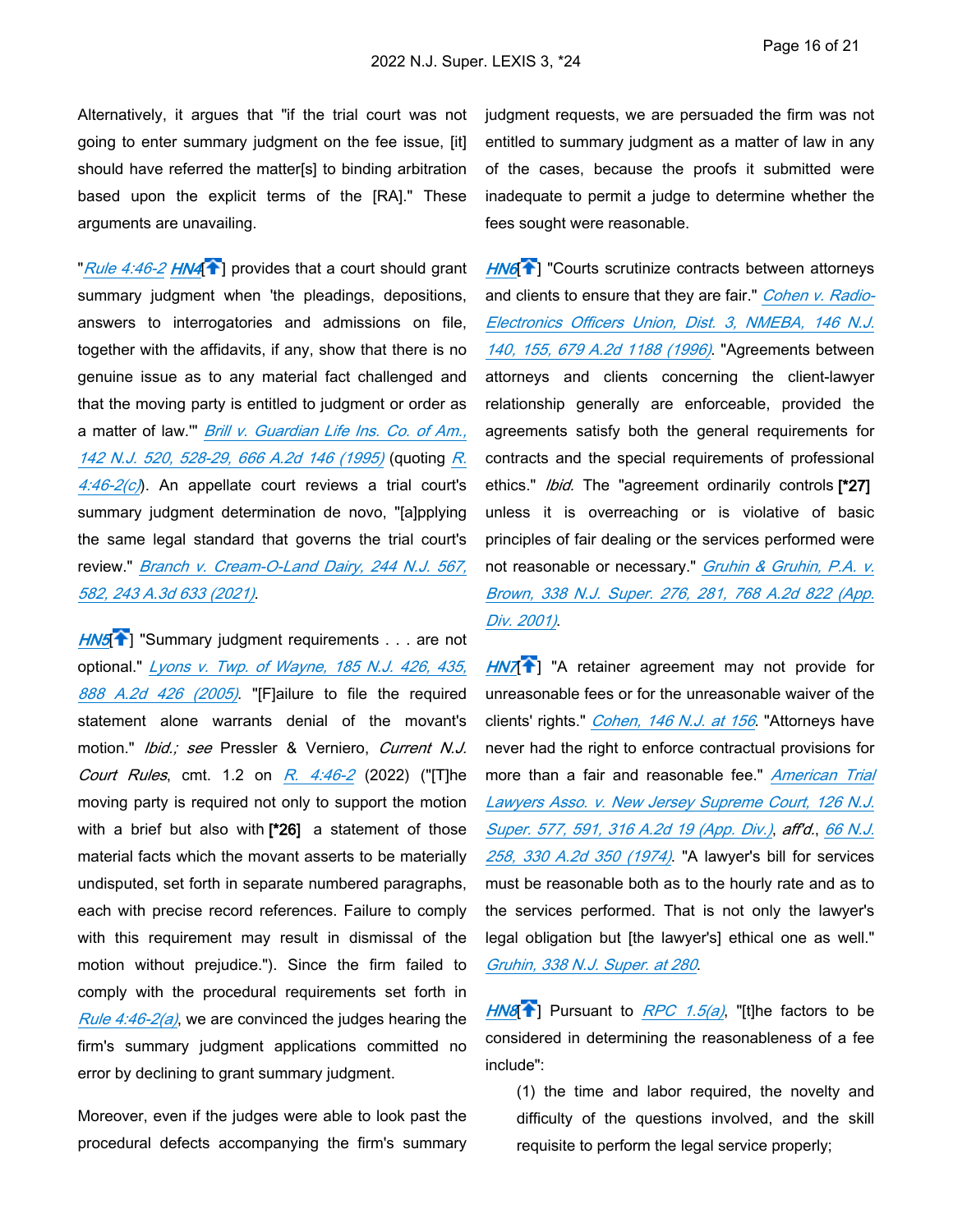(2) the likelihood, if apparent to the client, that the acceptance of the particular employment will preclude other employment by the lawyer;

(3) the fee customarily charged in the locality for similar legal services;

(4) the amount involved and the results obtained;

(5) the time limitations imposed by the client or by the circumstances;

(6) the nature and length of the professional **[\*28]**  relationship with the client;

(7) the experience, reputation, and ability of the lawyer or lawyers performing the services;

(8) whether the fee is fixed or contingent.

[HN9](https://advance.lexis.com/api/document?collection=cases&id=urn:contentItem:64HR-WCK1-DYMS-60VY-00000-00&context=1000516&link=clscc9)<sup>[24</sup>] When an attorney seeks the entry of a judgment for unpaid fees, he or she must prove the reasonableness of the fees by a preponderance of the evidence pursuant to *[RPC 1.5\(a\)](https://advance.lexis.com/api/document?collection=statutes-legislation&id=urn:contentItem:63TW-8CF1-DYB7-W169-00000-00&context=1000516)*. *[Cohen, 146 N.J. at](https://advance.lexis.com/api/document?collection=cases&id=urn:contentItem:3S3J-VBT0-003C-P0FV-00000-00&context=1000516)  [156](https://advance.lexis.com/api/document?collection=cases&id=urn:contentItem:3S3J-VBT0-003C-P0FV-00000-00&context=1000516)* ("[T]he attorney bears the burden of establishing the fairness and reasonableness of the transaction."). Courts tasked with determining the reasonableness of fees must calculate the "'lodestar,' which equals the number of hours reasonably expended multiplied by a reasonable hourly rate." *[J.E.V. v. K.V., 426 N.J. Super.](https://advance.lexis.com/api/document?collection=cases&id=urn:contentItem:55XX-HD61-F04H-W02B-00000-00&context=1000516)  [475, 493-94, 45 A.3d 1001 \(App. Div. 2012\)](https://advance.lexis.com/api/document?collection=cases&id=urn:contentItem:55XX-HD61-F04H-W02B-00000-00&context=1000516)* (quoting *[Yueh v. Yueh, 329 N.J. Super. 447, 464, 748 A.2d 150](https://advance.lexis.com/api/document?collection=cases&id=urn:contentItem:3YYM-4C80-0039-42NR-00000-00&context=1000516)  [\(App. Div. 2000\)](https://advance.lexis.com/api/document?collection=cases&id=urn:contentItem:3YYM-4C80-0039-42NR-00000-00&context=1000516)*).

"It does not follow that the amount of time actually expended is the amount of time reasonably expended." *[Rendine v. Pantzer, 141 N.J. 292, 335, 661 A.2d 1202](https://advance.lexis.com/api/document?collection=cases&id=urn:contentItem:3S3J-VF00-003C-P299-00000-00&context=1000516)  [\(1995\)](https://advance.lexis.com/api/document?collection=cases&id=urn:contentItem:3S3J-VF00-003C-P299-00000-00&context=1000516)* (citation omitted). Therefore, when calculating the lodestar, a trial court may exclude any "excessive, redundant, or otherwise unnecessary" hours spent on the case. *Ibid.*

Here, we are satisfied the firm's certifications in support of its motions did not adequately address the factors under *[RPC 1.5\(a\)](https://advance.lexis.com/api/document?collection=statutes-legislation&id=urn:contentItem:63TW-8CF1-DYB7-W169-00000-00&context=1000516)*. For example, the firm included one

paragraph in each certification that generally explained the nature of the work performed and, in some cases, noted the results obtained, **[\*29]** e.g., a final judgment of divorce. The certifications did not inform the court of the outcome of every motion filed. Moreover, the certifications did not address the fee customarily charged in the locality for similar legal services or offer any information regarding the experience, reputation and ability of the lawyer or lawyers who performed the services.

Furthermore, although the certifications set forth the total amount of money billed and the total number of hours expended on each case, the firm did not explain why the amount of time expended was reasonable and necessary given, for instance, the level of complexity of the issues presented. *Cf. [Gruhin, 338 N.J. Super. at 280](https://advance.lexis.com/api/document?collection=cases&id=urn:contentItem:42MX-TG90-0039-436P-00000-00&context=1000516)* (finding that the petitioner's certification "assert[ed] that all of the services performed were both reasonable and necessary in representing [the] defendant in the litigation and complying with his instructions"). Because the firm failed to establish the reasonableness of the fees requested, we are persuaded the judges properly denied its requests for judgments against its former clients for unpaid fees. *See [id. at 281](https://advance.lexis.com/api/document?collection=cases&id=urn:contentItem:42MX-TG90-0039-436P-00000-00&context=1000516)* (holding that even when an attorney-petitioner's motion for summary judgment on an unpaid fee claim is unopposed, the petitioner **[\*30]** must still "meet a prima face test of fairness and reasonableness").

Similarly, we cannot conclude the judges erred in denying the firm the alternate relief it requested in its motions, i.e., to enforce the binding arbitration provision in the firm's RA.

<span id="page-26-0"></span>[HN10](https://advance.lexis.com/api/document?collection=cases&id=urn:contentItem:64HR-WCK1-DYMS-60VY-00000-00&context=1000516&link=clscc10)<sup><sup>2</sup></sup>] As we have discussed, "[a] retainer agreement may not provide for . . . the unreasonable waiver of the clients' rights." *[Cohen, 146 N.J. at 156](https://advance.lexis.com/api/document?collection=cases&id=urn:contentItem:3S3J-VBT0-003C-P0FV-00000-00&context=1000516)*. When "construing an arbitration provision of a contract," including one contained in an RA, a de novo standard of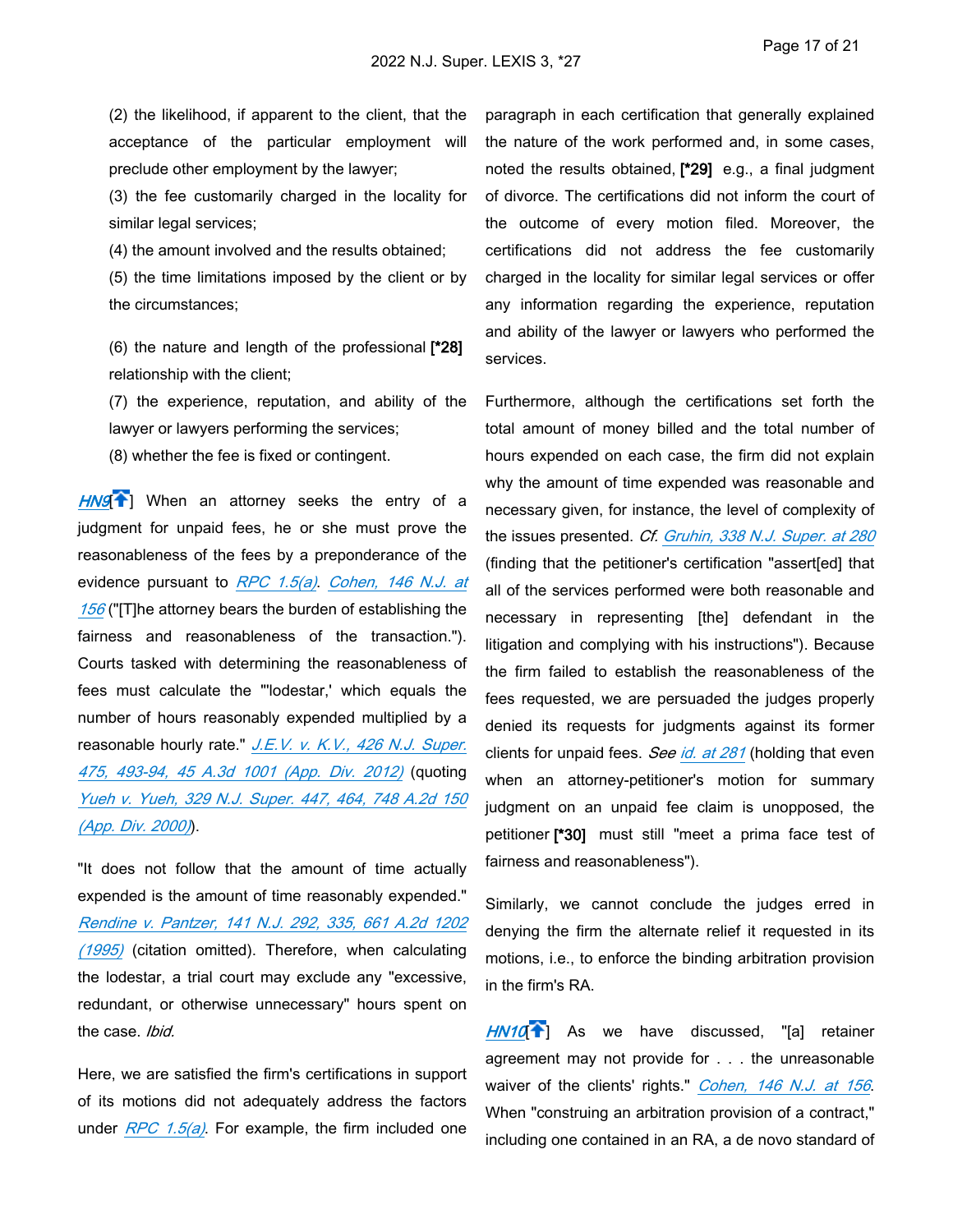review is applicable and "no special deference" is owed to the trial courts' interpretation. *[Atalese, 219 N.J. at](https://advance.lexis.com/api/document?collection=cases&id=urn:contentItem:5D6K-NRP1-F04H-V33J-00000-00&context=1000516)  [445-46](https://advance.lexis.com/api/document?collection=cases&id=urn:contentItem:5D6K-NRP1-F04H-V33J-00000-00&context=1000516)*.

<span id="page-27-0"></span>*[HN11](https://advance.lexis.com/api/document?collection=cases&id=urn:contentItem:64HR-WCK1-DYMS-60VY-00000-00&context=1000516&link=clscc11)*[ ] "The *[Federal Arbitration Act \(FAA\), 9 U.S.C.A.](https://advance.lexis.com/api/document?collection=statutes-legislation&id=urn:contentItem:8S6M-T292-D6RV-H4BK-00000-00&context=1000516)  [§§ 1-16](https://advance.lexis.com/api/document?collection=statutes-legislation&id=urn:contentItem:8S6M-T292-D6RV-H4BK-00000-00&context=1000516)*, and the nearly identical *[New Jersey Arbitration](https://advance.lexis.com/api/document?collection=statutes-legislation&id=urn:contentItem:5F0Y-BKK1-6F13-03YY-00000-00&context=1000516)  [Act, N.J.S.A. 2A:23B-1 to -32](https://advance.lexis.com/api/document?collection=statutes-legislation&id=urn:contentItem:5F0Y-BKK1-6F13-03YY-00000-00&context=1000516)*, enunciate federal and state policies favoring arbitration." *[Id. at 440](https://advance.lexis.com/api/document?collection=cases&id=urn:contentItem:5D6K-NRP1-F04H-V33J-00000-00&context=1000516)*. "The FAA requires courts to 'place arbitration agreements on equal footing with other contracts and enforce them according to their terms.'" *[Id. at 441](https://advance.lexis.com/api/document?collection=cases&id=urn:contentItem:5D6K-NRP1-F04H-V33J-00000-00&context=1000516)* (quoting *[AT&T Mobility LLC v.](https://advance.lexis.com/api/document?collection=cases&id=urn:contentItem:52R4-3PV1-F04K-F2VW-00000-00&context=1000516)  [Concepcion, 563 U.S. 333, 339, 131 S. Ct. 1740, 179 L.](https://advance.lexis.com/api/document?collection=cases&id=urn:contentItem:52R4-3PV1-F04K-F2VW-00000-00&context=1000516)  [Ed. 2d 742 \(2011\)](https://advance.lexis.com/api/document?collection=cases&id=urn:contentItem:52R4-3PV1-F04K-F2VW-00000-00&context=1000516)*). "'[A] state cannot subject an arbitration agreement to more burdensome requirements than' other contractual provisions." *Ibid.* (quoting *[Leodori v. CIGNA Corp., 175 N.J. 293, 302,](https://advance.lexis.com/api/document?collection=cases&id=urn:contentItem:47XF-T4C0-0039-41M2-00000-00&context=1000516)  [814 A.2d 1098 \(2003\)](https://advance.lexis.com/api/document?collection=cases&id=urn:contentItem:47XF-T4C0-0039-41M2-00000-00&context=1000516)*). That said, "the FAA 'permits states to regulate . . . arbitration agreements under general contract principles,' and a court may invalidate an arbitration clause 'upon such grounds as exist at law or in equity for the revocation **[\*31]** of any contract.'" *Ibid.* (quoting *[Martindale v. Sandvik, Inc., 173 N.J. 76,](https://advance.lexis.com/api/document?collection=cases&id=urn:contentItem:469F-SYS0-0039-4325-00000-00&context=1000516)  [85, 800 A.2d 872 \(2002\)](https://advance.lexis.com/api/document?collection=cases&id=urn:contentItem:469F-SYS0-0039-4325-00000-00&context=1000516)*).  $\frac{1}{1}$  i.e. uir ting he  $\frac{2}{1}$  it ration of  $\frac{1}{1}$  it ration of  $\frac{1}{1}$  it respects that is a set of  $\frac{1}{1}$  if  $\frac{1}{1}$  if  $\frac{1}{1}$  if  $\frac{1}{1}$  if  $\frac{1}{1}$  if  $\frac{1}{1}$  if  $\frac{1}{1}$  if  $\frac{1}{1}$  if  $\frac{1$ ← 19. Solution of the solution of the solution of the solution of the solution of the solution of the solution of the solution of the solution of the solution of the solution of the solution of the solution of the soluti

<span id="page-27-1"></span>[HN12](https://advance.lexis.com/api/document?collection=cases&id=urn:contentItem:64HR-WCK1-DYMS-60VY-00000-00&context=1000516&link=clscc12)<sup>1</sup>] "An agreement to arbitrate, like any other contract, 'must be the product of mutual assent, as determined under customary principles of contract law.'" *[Id. at 442](https://advance.lexis.com/api/document?collection=cases&id=urn:contentItem:5D6K-NRP1-F04H-V33J-00000-00&context=1000516)* (quoting *[NAACP of Camden Cnty. E. v.](https://advance.lexis.com/api/document?collection=cases&id=urn:contentItem:82VT-PPR1-652N-9016-00000-00&context=1000516)  [Foulke Mgmt. Corp., 421 N.J. Super. 404, 424, 24 A.3d](https://advance.lexis.com/api/document?collection=cases&id=urn:contentItem:82VT-PPR1-652N-9016-00000-00&context=1000516)  [777 \(App. Div. 2011\)](https://advance.lexis.com/api/document?collection=cases&id=urn:contentItem:82VT-PPR1-652N-9016-00000-00&context=1000516)*). "Mutual assent requires that the parties have an understanding of the terms to which they have agreed." *Ibid.* "By its very nature, an agreement to arbitrate involves a waiver of a party's right to have [his or] her claims and defenses litigated in court." *Ibid.* (quoting *[NAACP of Camden Cnty. E., 421](https://advance.lexis.com/api/document?collection=cases&id=urn:contentItem:82VT-PPR1-652N-9016-00000-00&context=1000516)  [N.J. Super. at 425](https://advance.lexis.com/api/document?collection=cases&id=urn:contentItem:82VT-PPR1-652N-9016-00000-00&context=1000516)*). "But an average member of the public may not know - without some explanatory comment - that arbitration is a substitute for the right to have one's claim adjudicated in a court of law." *Ibid.*

**[HN13](https://advance.lexis.com/api/document?collection=cases&id=urn:contentItem:64HR-WCK1-DYMS-60VY-00000-00&context=1000516&link=clscc13)**<sup>1</sup>] "An arbitration clause, like any contractual clause providing for the waiver of a constitutional or statutory right, must state its purpose clearly and unambiguously." *[Id. at 435](https://advance.lexis.com/api/document?collection=cases&id=urn:contentItem:82VT-PPR1-652N-9016-00000-00&context=1000516)*. "In choosing arbitration, consumers must have a basic understanding that they are giving up their right to seek relief in a judicial forum." *Ibid.* Moreover, "the parties must know that there is a distinction between resolving a dispute in arbitration and in a judicial forum." *[Id. at 445](https://advance.lexis.com/api/document?collection=cases&id=urn:contentItem:82VT-PPR1-652N-9016-00000-00&context=1000516)*. "[C]ourts take particular care in assuring the knowing assent of both parties to arbitrate, **[\*32]** and a clear mutual understanding of the ramifications of that assent." *[Id. at 442-43](https://advance.lexis.com/api/document?collection=cases&id=urn:contentItem:82VT-PPR1-652N-9016-00000-00&context=1000516)* (quoting *[NAACP of Camden Cnty. E., 421 N.J. Super. at 425](https://advance.lexis.com/api/document?collection=cases&id=urn:contentItem:82VT-PPR1-652N-9016-00000-00&context=1000516)*).

<span id="page-27-2"></span>In *[Atalese](https://advance.lexis.com/api/document?collection=cases&id=urn:contentItem:5D6K-NRP1-F04H-V33J-00000-00&context=1000516)*, the Court held that an arbitration provision in a consumer contract that "made no mention that [the] plaintiff waived her right to seek relief in court" was unenforceable. *[Id. at 435-36](https://advance.lexis.com/api/document?collection=cases&id=urn:contentItem:5D6K-NRP1-F04H-V33J-00000-00&context=1000516). [HN14](https://advance.lexis.com/api/document?collection=cases&id=urn:contentItem:64HR-WCK1-DYMS-60VY-00000-00&context=1000516&link=clscc14)* T "[T]he clause, at least in some general and sufficiently broad way, must explain that the [consumer] is giving up [the] right to bring [his or] her claims in court or have a jury resolve the dispute." *[Id. at 447](https://advance.lexis.com/api/document?collection=cases&id=urn:contentItem:5D6K-NRP1-F04H-V33J-00000-00&context=1000516)*. *Cf. [Flanzman v. Jenny Craig,](https://advance.lexis.com/api/document?collection=cases&id=urn:contentItem:60V5-5VF1-JP4G-60CH-00000-00&context=1000516)  [Inc., 244 N.J. 119, 138, 236 A.3d 990 \(2020\)](https://advance.lexis.com/api/document?collection=cases&id=urn:contentItem:60V5-5VF1-JP4G-60CH-00000-00&context=1000516)* (holding that an arbitration provision in an employment contract complied with *[Atalese](https://advance.lexis.com/api/document?collection=cases&id=urn:contentItem:5D6K-NRP1-F04H-V33J-00000-00&context=1000516)* in that it "makes clear that the contemplated arbitration would be very different from a court proceeding" and evidenced a "meeting of the minds" as to the employee's "waiver of her right to pursue her age discrimination cause of action . . . before a judge or a jury"). [+J](#page-14-2) [+I](#page-14-0) 

<span id="page-27-4"></span><span id="page-27-3"></span>*[HN15](https://advance.lexis.com/api/document?collection=cases&id=urn:contentItem:64HR-WCK1-DYMS-60VY-00000-00&context=1000516&link=clscc15)*<sup>2</sup>] "No particular form of words is necessary to accomplish a clear and unambiguous waiver of rights." *[Atalese, 219 N.J. at 444](https://advance.lexis.com/api/document?collection=cases&id=urn:contentItem:5D6K-NRP1-F04H-V33J-00000-00&context=1000516)*. "Arbitration clauses . . . will pass muster when phrased in plain language that is understandable to the reasonable consumer." *Ibid.* Our courts have upheld an arbitration provision that it found to be "sufficiently clear, unambiguously worded, satisfactorily distinguished from the **[\*33]** other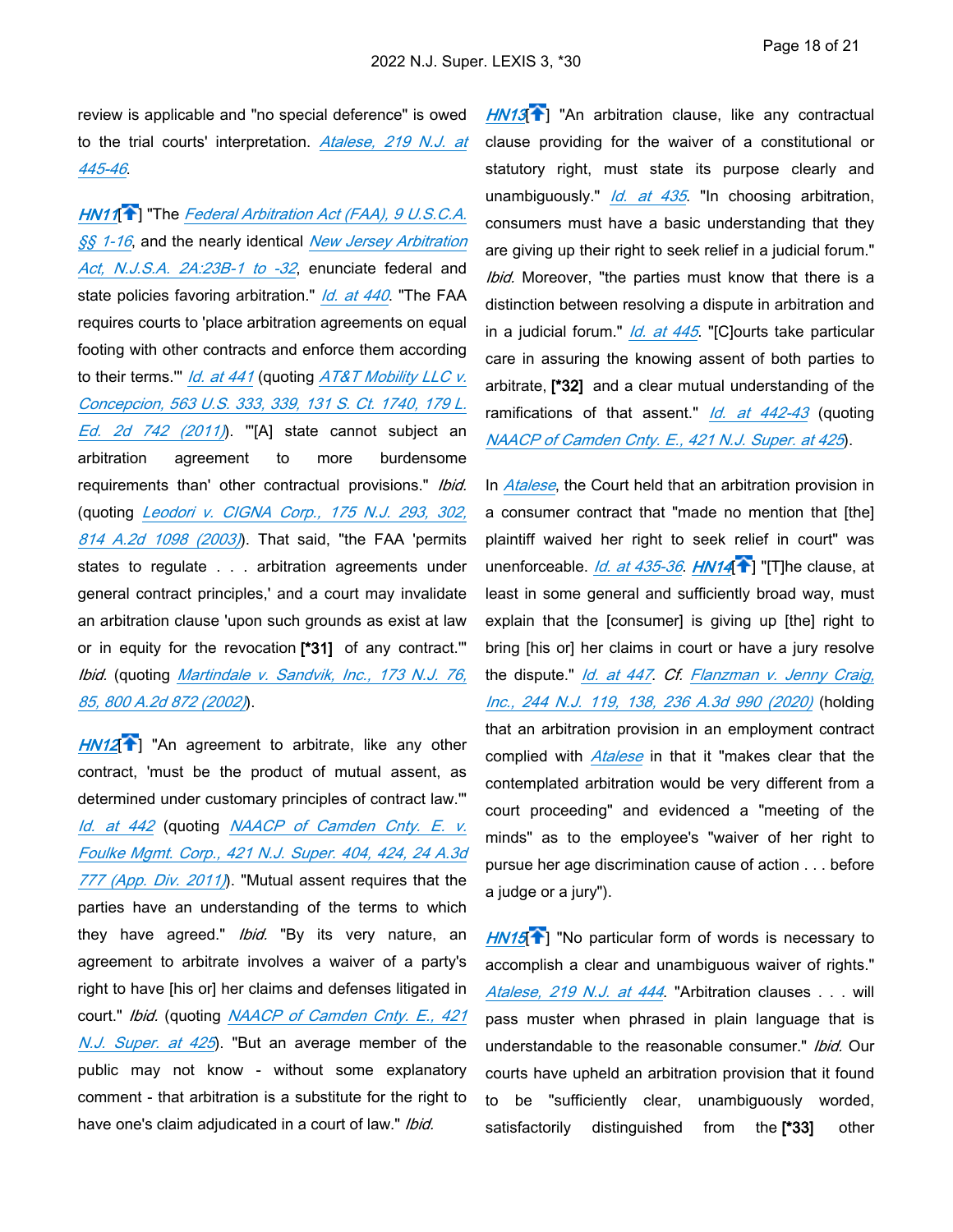[a]greement terms, and drawn in suitably broad language to provide a consumer with reasonable notice of the requirement to arbitrate." *Ibid.* (quoting *[Curtis v.](https://advance.lexis.com/api/document?collection=cases&id=urn:contentItem:7Y8M-XBD0-YB0S-R000-00000-00&context=1000516)  [Cellco P'ship, 413 N.J. Super. 26, 33, 992 A.2d 795](https://advance.lexis.com/api/document?collection=cases&id=urn:contentItem:7Y8M-XBD0-YB0S-R000-00000-00&context=1000516)  [\(App. Div. 2010\)](https://advance.lexis.com/api/document?collection=cases&id=urn:contentItem:7Y8M-XBD0-YB0S-R000-00000-00&context=1000516)*). By contrast, an arbitration provision that lacks clear and understandable plain language and "does not explain what arbitration is, nor does it indicate how arbitration is different from a proceeding in a court of law" is unenforceable. *[Id. at 446](https://advance.lexis.com/api/document?collection=cases&id=urn:contentItem:5D6K-NRP1-F04H-V33J-00000-00&context=1000516)*.

<span id="page-28-0"></span>[HN16](https://advance.lexis.com/api/document?collection=cases&id=urn:contentItem:64HR-WCK1-DYMS-60VY-00000-00&context=1000516&link=clscc16)<sup>7</sup>] "A consumer cannot be required to arbitrate when it cannot fairly be ascertained from the contract's language that [he or] she knowingly assented to the provision's terms or knew that arbitration was the exclusive forum for dispute resolution." *[Kernahan, 236](https://advance.lexis.com/api/document?collection=cases&id=urn:contentItem:5V5C-X311-F06F-215X-00000-00&context=1000516)  [N.J. at 322](https://advance.lexis.com/api/document?collection=cases&id=urn:contentItem:5V5C-X311-F06F-215X-00000-00&context=1000516)*. In *[Kernahan](https://advance.lexis.com/api/document?collection=cases&id=urn:contentItem:5V5C-X311-F06F-215X-00000-00&context=1000516)*, cited by the judge who presided over the motions in *Oshidar* and *Heisler*, the Court held that an arbitration provision in a consumer contract was unenforceable because "[t]he provision's language [was] debatable, confusing and contradictory and, in part, misleading" and thus "fail[ed] to support a finding of mutuality of assent to form an agreement to arbitrate." *[Id. at 308](https://advance.lexis.com/api/document?collection=cases&id=urn:contentItem:5V5C-X311-F06F-215X-00000-00&context=1000516)*. It concluded that "[t]he small typeface, confusing sentence order, and misleading caption exacerbate[d] the lack of clarity in expression" and found it "unreasonable to expect a lay **[\*34]**  consumer to parse through the contents of this smallfont provision to unravel its material discrepancies." *[Id.](https://advance.lexis.com/api/document?collection=cases&id=urn:contentItem:5V5C-X311-F06F-215X-00000-00&context=1000516)  [at 326](https://advance.lexis.com/api/document?collection=cases&id=urn:contentItem:5V5C-X311-F06F-215X-00000-00&context=1000516)*. "Because the contract contain[ed] material discrepancies that call into question the essential terms of the purported agreement to arbitrate," the Court held that "mutual assent [was] lacking," which rendered the agreement unenforceable. *[Id. at 327](https://advance.lexis.com/api/document?collection=cases&id=urn:contentItem:5V5C-X311-F06F-215X-00000-00&context=1000516)*.

Here, the firm contends that the waiver language contained within Paragraph Seventeen is clear and unambiguous, and complies with *[Atalese](https://advance.lexis.com/api/document?collection=cases&id=urn:contentItem:5D6K-NRP1-F04H-V33J-00000-00&context=1000516)*. In support of this argument, it cites the following sentence from Paragraph Seventeen: "Signing of this Agreement will

be deemed your consent to the method of alternative dispute resolution set forth in this Section, and constitutes a waiver on your part and on the part of the firm to have such dispute(s) resolved by a court." Although that sentence does address a waiver of rights, we are convinced Paragraph Seventeen, when read in its entirety, contains vague, confusing and misleading language which fails to satisfy the requirements of *[Atalese](https://advance.lexis.com/api/document?collection=cases&id=urn:contentItem:5D6K-NRP1-F04H-V33J-00000-00&context=1000516)* and *[Kernahan](https://advance.lexis.com/api/document?collection=cases&id=urn:contentItem:5V5C-X311-F06F-215X-00000-00&context=1000516)*.

While the first sentence of Paragraph Seventeen requires that any disputes between the client and the firm be submitted to binding arbitration, nothing in Paragraph Seventeen **[\*35]** or anywhere else in the RA details for the client's benefit "what arbitration is" or "how arbitration is different from a proceeding in a court of law" as is required by *[Atalese, 219 N.J. at 446](https://advance.lexis.com/api/document?collection=cases&id=urn:contentItem:5D6K-NRP1-F04H-V33J-00000-00&context=1000516)*. Furthermore, the second sentence of Paragraph Seventeen requires that the client initiate fee arbitration pursuant to *Rule* 1:20A. Such a mandate violates both the wording and intent of that *Rule*, as evidenced by its plain language, and case law interpreting it. Indeed, *[Rule 1:20A-6](https://advance.lexis.com/api/document?collection=statutes-legislation&id=urn:contentItem:63TW-8CF1-DYB7-W103-00000-00&context=1000516)* provides, in relevant part:

<span id="page-28-1"></span>No lawsuit to recover a fee may be filed until the expiration of the 30[-]day period herein giving Pre-Action Notice to a client; however, this shall not prevent a lawyer from instituting any ancillary legal action . . . . The notice shall specifically advise the client of the right to request fee arbitration and that the client should immediately call the secretary to request the appropriate forms; the notice shall also state that if the client does not promptly communicate with the Fee Committee secretary and file the approved form of request for fee arbitration within 30 days after receiving pre-action notice by the lawyer, the client shall lose the right to initiate fee arbitration.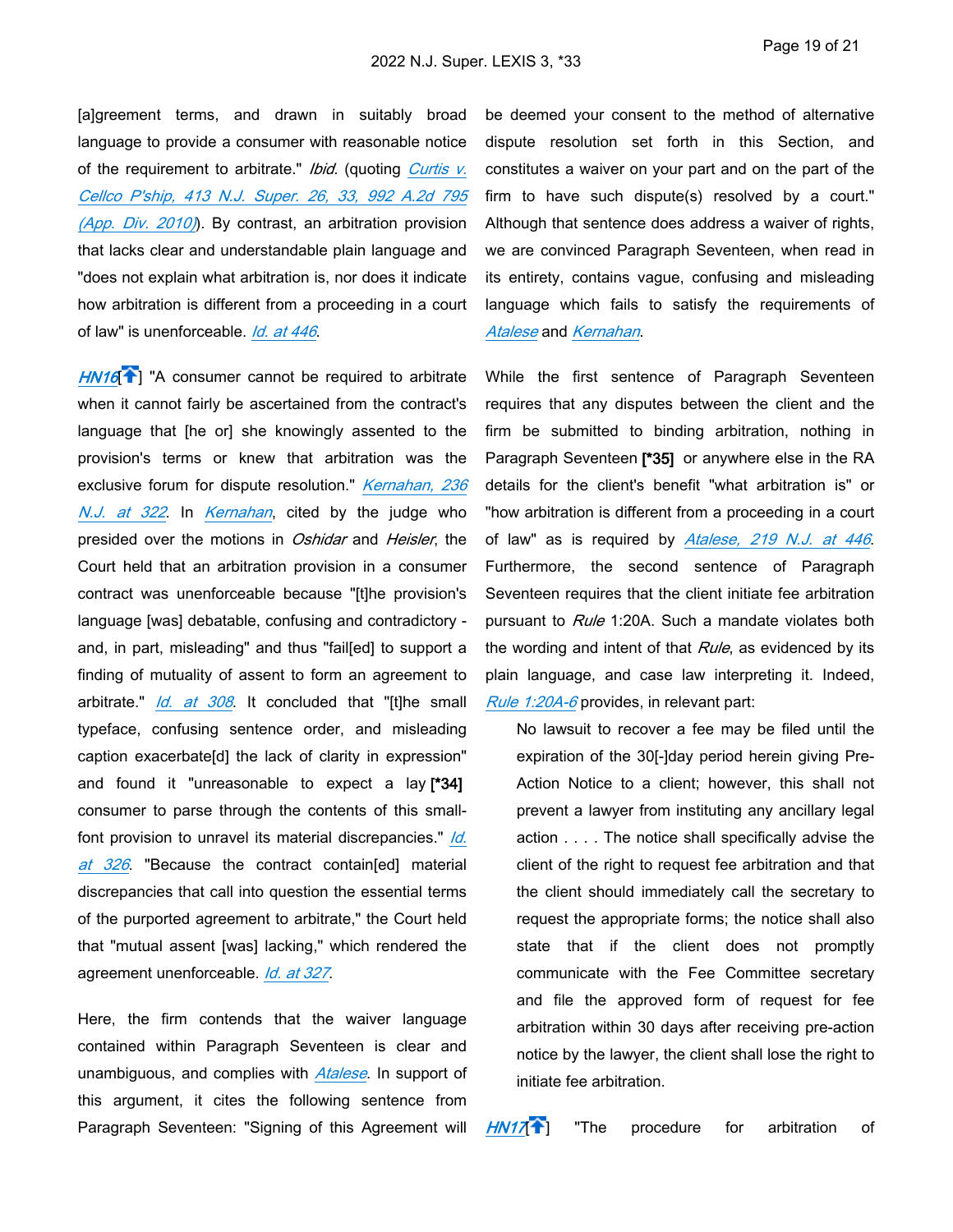attorney's **[\*36]** fees" outlined in *[Rules 1:20A-1 to -6](https://advance.lexis.com/api/document?collection=statutes-legislation&id=urn:contentItem:63TW-8CF1-DYB7-W0YX-00000-00&context=1000516)* was implemented to "promot[e] . . . public confidence in the bar and the judicial system." *[Saffer v. Willoughby,](https://advance.lexis.com/api/document?collection=cases&id=urn:contentItem:3S3J-VD00-003C-P1C7-00000-00&context=1000516)  [143 N.J. 256, 263, 670 A.2d 527 \(1996\)](https://advance.lexis.com/api/document?collection=cases&id=urn:contentItem:3S3J-VD00-003C-P1C7-00000-00&context=1000516)*. "When a client requests fee arbitration, participation by the attorney is mandatory." *[Id. at 264](https://advance.lexis.com/api/document?collection=cases&id=urn:contentItem:3S3J-VD00-003C-P1C7-00000-00&context=1000516)*; *see also [R. 1:20A-3\(a\)\(1\)](https://advance.lexis.com/api/document?collection=statutes-legislation&id=urn:contentItem:63TW-8CF1-DYB7-W100-00000-00&context=1000516)* ("A fee dispute shall be arbitrated only on the written request of a client or a third party defined by *[Rule 1:20A-2](https://advance.lexis.com/api/document?collection=statutes-legislation&id=urn:contentItem:63TW-8CF1-DYB7-W0YY-00000-00&context=1000516)*."). Also, "[b]efore an attorney can file suit against a client to recover a fee, the attorney must notify the client of the availability of fee arbitration" by sending the client a PAN. *[Saffer, 143 N.J. at 264](https://advance.lexis.com/api/document?collection=cases&id=urn:contentItem:3S3J-VD00-003C-P1C7-00000-00&context=1000516)* (citing *[R. 1:20A-6](https://advance.lexis.com/api/document?collection=statutes-legislation&id=urn:contentItem:63TW-8CF1-DYB7-W103-00000-00&context=1000516)*).

<span id="page-29-0"></span>*[HN18](https://advance.lexis.com/api/document?collection=cases&id=urn:contentItem:64HR-WCK1-DYMS-60VY-00000-00&context=1000516&link=clscc18)*[ ] Thus, the plain language of *[Rule 1:20A-6](https://advance.lexis.com/api/document?collection=statutes-legislation&id=urn:contentItem:63TW-8CF1-DYB7-W103-00000-00&context=1000516)* makes clear that it is the client who has the right to initiate fee arbitration proceedings conducted under *Rule* 1:20A. Stated differently, "[w]hether or not a fee dispute will be arbitrated" pursuant to *Rule* 1:20A "is a matter within the exclusive control of the client" and "[t]he lawyer may not unilaterally invoke the binding arbitration technique of this rule." Pressler & Verniero, cmt. 1 on *[R. 1:20A-6](https://advance.lexis.com/api/document?collection=statutes-legislation&id=urn:contentItem:63TW-8CF1-DYB7-W103-00000-00&context=1000516)*. Therefore, the language in Paragraph Seventeen of the firm's RA, mandating that its clients initiate fee arbitration pursuant to *[Rule 1:20A-](https://advance.lexis.com/api/document?collection=statutes-legislation&id=urn:contentItem:63TW-8CF1-DYB7-W103-00000-00&context=1000516)[6](https://advance.lexis.com/api/document?collection=statutes-legislation&id=urn:contentItem:63TW-8CF1-DYB7-W103-00000-00&context=1000516)*, is contrary to the *Rule* itself, and is unenforceable.  $M$ 18<br>ake:<br>iiate:<br>iiate:<br>put atte:<br>he bitra clie is c<br>rag the:<br>put and in polai<br>um rag n<br>ver:<br> $\frac{J.S.}{M}$ ↑ c f l:2 v M axio appts are exampled and the properties of a contract and the contract of a contract of a contract of a contract of a contract of a contract of a contract of a contract of a contract of a contract of a co

Paragraph Seventeen also contains confusing language to the extent it refers to an alternative **[\*37]** forum for binding arbitration should the client fail to invoke the procedures set forth in *Rule* 1:20A, or if the Fee Committee declines jurisdiction. Again, without explaining the rules associated with this alternative forum or how it differs from a court proceeding, Paragraph Seventeen states that "you [the client] or the firm may submit the dispute to binding arbitration governed by the *[New Jersey Uniform Arbitration Act,](https://advance.lexis.com/api/document?collection=statutes-legislation&id=urn:contentItem:5F0Y-BKK1-6F13-0429-00000-00&context=1000516)  [N.J.S.A. 2A:24-1 et seq.](https://advance.lexis.com/api/document?collection=statutes-legislation&id=urn:contentItem:5F0Y-BKK1-6F13-0429-00000-00&context=1000516)*"

<span id="page-29-1"></span>*HN19*<sup>2</sup>] "[A]lthough the attorney's retainer agreement may contain a provision for arbitration of fees under

general arbitration law and practice," as is the case in Paragraph Seventeen, "it will be enforceable only if it clearly states that  $[:(1)]$  the client  $\ldots$  has an absolute right to fee arbitration under [*Rule* 1:20A;] and [(2)] explains all the consequences of an election to arbitrate." Pressler & Verniero, cmt. 1 on *R.* 1:20A; *see [Kamaratos v. Palias, 360 N.J. Super. 76, 86-87, 821](https://advance.lexis.com/api/document?collection=cases&id=urn:contentItem:48HY-BBT0-0039-4331-00000-00&context=1000516)  [A.2d 531 \(App. Div. 2003\)](https://advance.lexis.com/api/document?collection=cases&id=urn:contentItem:48HY-BBT0-0039-4331-00000-00&context=1000516)* (explaining that "an enforceable agreement should contain a clear statement that a client has an absolute right to proceed under *R.* 1:20A" and finding it inappropriate "to hold a client to the limited appealability of a commercial arbitration award, *[N.J.S.A. 2A:24-8](https://advance.lexis.com/api/document?collection=statutes-legislation&id=urn:contentItem:5F0Y-BKK1-6F13-042K-00000-00&context=1000516)*, and a waiver of the right to a jury trial, without a clearer statement that the client understands those sequelae of an agreement to arbitrate.").

<span id="page-29-2"></span>Here, the RA **[\*38]** satisfies neither of the two requirements. First, nothing is mentioned about the client's "right" to *Rule* 1:20A fee arbitration; instead, Paragraph Seventeen portrays it as mandatory, thereby misleading the client. Second, as noted, the RA fails to "explain[] all the consequences of an election to arbitrate." Pressler & Verniero, cmt. 1 on *R.* 1:20A. [HN20](https://advance.lexis.com/api/document?collection=cases&id=urn:contentItem:64HR-WCK1-DYMS-60VY-00000-00&context=1000516&link=clscc20)<sup><sup>2</sup></sup>] Citing the New Jersey Uniform Arbitration Act in the RA is not a substitute for "clearly stat[ing] the consequences of an agreement to arbitrate disputes over legal fees" because "[t]he potential effect of an agreement to arbitrate must be clear to the client to be binding upon him [or her]." *[Kamaratos, 360 N.J. Super.](https://advance.lexis.com/api/document?collection=cases&id=urn:contentItem:48HY-BBT0-0039-4331-00000-00&context=1000516)  [at 87](https://advance.lexis.com/api/document?collection=cases&id=urn:contentItem:48HY-BBT0-0039-4331-00000-00&context=1000516)*.

Moreover, the waiver provision in the last sentence of Paragraph Seventeen is confusing and misleading. Indeed, it requires the client to consent to a singular "method of alternative dispute resolution set forth in this Section," despite describing two methods of alternative dispute resolution governed by different rules without explaining what either entails, namely: (1) fee arbitration before the District Fee Committee pursuant to *Rule* 1:20A; or, alternatively, (2) binding fee arbitration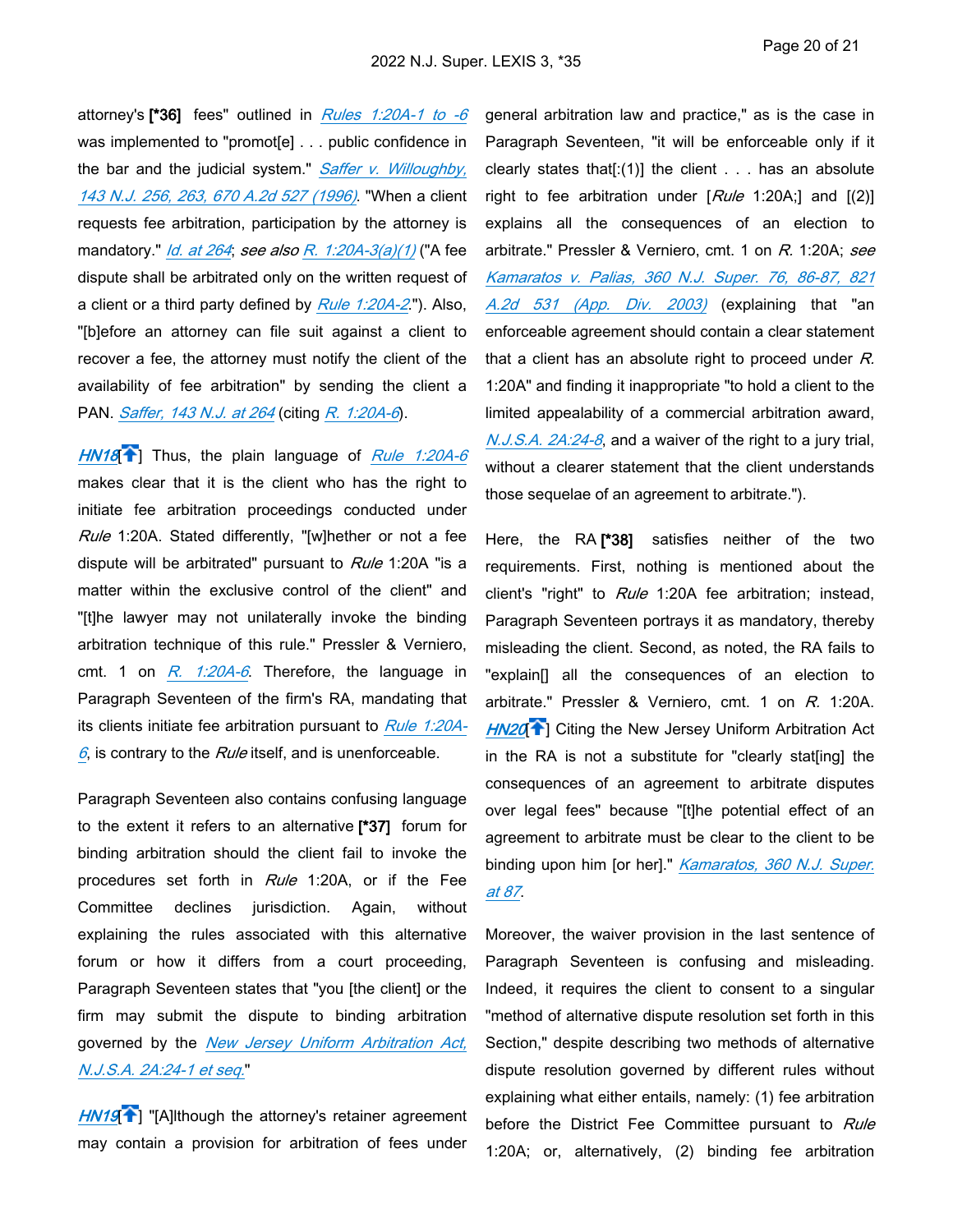governed by the New Jersey Uniform Arbitration Act.

Additionally, Paragraph Seventeen **[\*39]** contradicts language appearing in Paragraph Fifteen, Attorney Withdrawal, which states, in relevant part: "If it becomes necessary to bring a lawsuit for collection of the amounts due us under this Agreement, you will also be responsible for our court costs and reasonable attorney's fees." Plainly stated, Paragraph Fifteen contemplates a collections action if a fee dispute arises, while Paragraph Seventeen requires the client and the firm to waive their rights to have fee disputes resolved by a court. We are satisfied this "material discrepanc[y]" between Paragraph Fifteen and Paragraph Seventeen "call[s] into question the essential terms of the purported agreement to arbitrate" and thus "fail[s] to support a finding of mutuality of assent." *[Kernahan, 236 N.J. at](https://advance.lexis.com/api/document?collection=cases&id=urn:contentItem:5V5C-X311-F06F-215X-00000-00&context=1000516)  [308, 327](https://advance.lexis.com/api/document?collection=cases&id=urn:contentItem:5V5C-X311-F06F-215X-00000-00&context=1000516)*.

Adding to the confusion, attached to the RA in those matters that are not post-judgment-related (i.e., all matters but *Prevete, Oshidar*, and *Heisler*) is a document entitled "DIVORCE - DISPUTE RESOLUTION ALTERNATIVE TO CONVENTIONAL LITIGATION," which discusses arbitration as an alternative to a trial. That document explains that, in the divorce context, arbitration is only binding if the parties so agree and the judge will "make the final determination." **[\*40]** 

The ordinary client may not be aware that there are two types of arbitration: binding (as contemplated in Paragraph Seventeen) and non-binding (as an option in the divorce matter itself). While the court has the final say in the divorce context, the same would not be true in the context of an arbitrated fee dispute. But the wording of the RA fails to support the conclusion that this distinction was presented to the firm's clients in clear and understandable terms.

Given the confusing, contradictory and improper language included in Paragraph Seventeen, we are convinced the judges did not err in declining to compel the firm's former clients to submit to binding arbitration. We hasten to add, however, that although Paragraph Seventeen of the RA is unenforceable, the balance of the RA is not rendered a nullity. Thus, striking Paragraph Seventeen's binding arbitration provision does not "defeat[] the primary purpose of the contract," *[Jacob v. Norris, McLaughlin & Marcus, 128 N.J. 10, 33,](https://advance.lexis.com/api/document?collection=cases&id=urn:contentItem:3S3J-VMW0-003C-P2T3-00000-00&context=1000516)  [607 A.2d 142 \(1992\)](https://advance.lexis.com/api/document?collection=cases&id=urn:contentItem:3S3J-VMW0-003C-P2T3-00000-00&context=1000516)*, i.e., the firm's provision of legal representation to the client in exchange for payment of reasonable fees and costs.

In sum, we perceive no basis to disturb the challenged orders denying the firm's enforcement motions, nor are we persuaded there is any reason **[\*41]** to upset the orders denying the firm's reconsideration motions.<sup>4</sup>

To the extent we have not addressed any remaining arguments presented by the firm, we are satisfied they are without sufficient merit to warrant discussion in a written opinion. *[R. 2:11-3\(e\)\(1\)\(E\)](https://advance.lexis.com/api/document?collection=statutes-legislation&id=urn:contentItem:63TW-8CF1-DYB7-W1DW-00000-00&context=1000516)*.

Affirmed.

**End of Document**

<sup>4</sup>Although the firm included the trial courts' orders denying its motions for reconsideration in its notices of appeal, it failed to address in its briefs why the trial courts erred in denying its reconsideration motions. Therefore, the firm's appeals of the trial courts' orders denying reconsideration are deemed waived. *[Sklodowsky v. Lushis, 417 N.J. Super. 648, 657, 11](https://advance.lexis.com/api/document?collection=cases&id=urn:contentItem:5236-CTS1-652N-900H-00000-00&context=1000516)  [A.3d 420 \(App. Div. 2011\)](https://advance.lexis.com/api/document?collection=cases&id=urn:contentItem:5236-CTS1-652N-900H-00000-00&context=1000516)*; Pressler & Verniero, cmt. 5 on *[R.](https://advance.lexis.com/api/document?collection=statutes-legislation&id=urn:contentItem:63TW-8CF1-DYB7-W1CF-00000-00&context=1000516)  [2:6-2](https://advance.lexis.com/api/document?collection=statutes-legislation&id=urn:contentItem:63TW-8CF1-DYB7-W1CF-00000-00&context=1000516)*.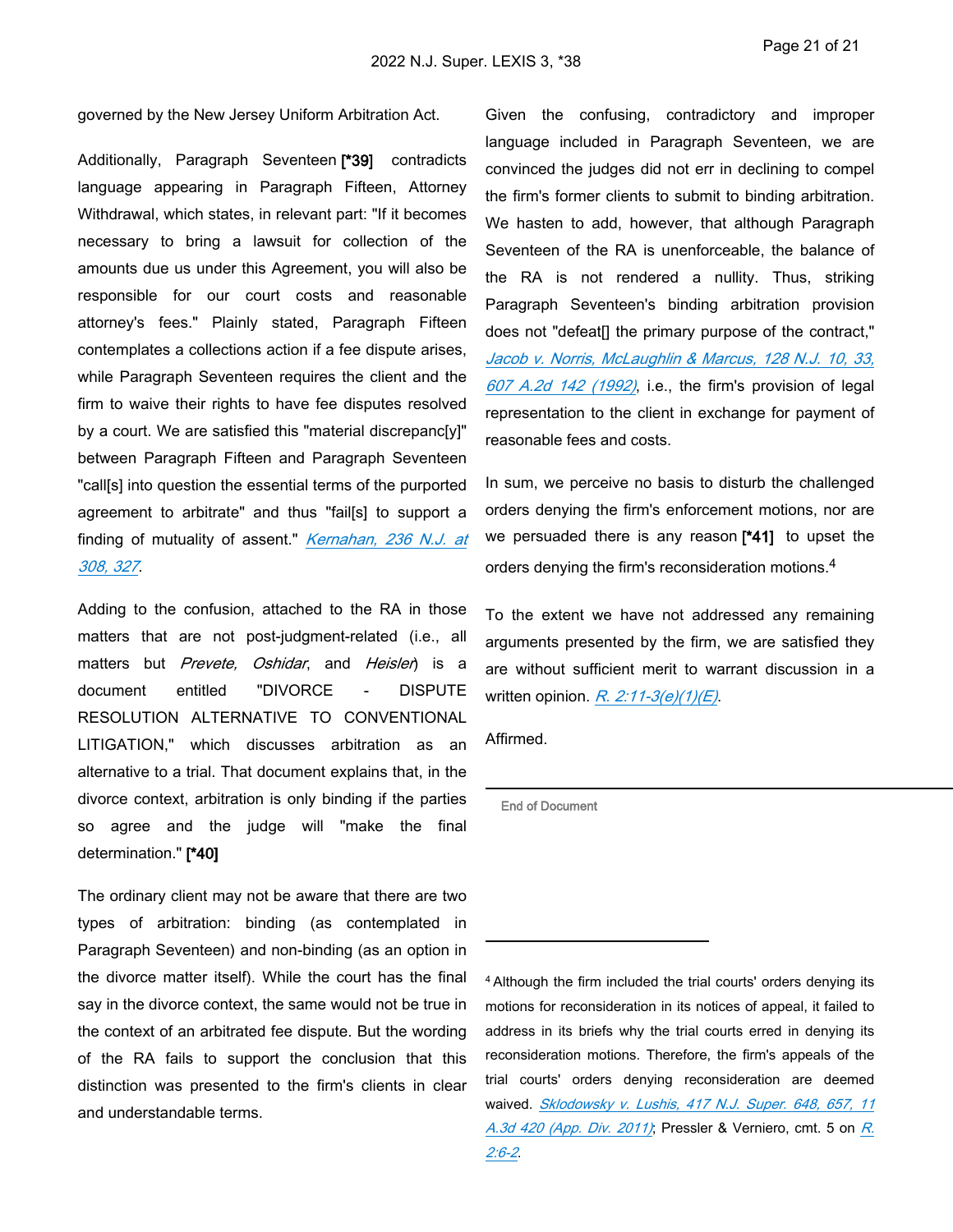## *[Micro Tech Training Ctr. v. DeCotiis Fitzpatrick & Cole](https://advance.lexis.com/api/document?collection=cases&id=urn:contentItem:64D8-K2V1-JK4W-M12J-00000-00&context=1000516)*

Superior Court of New Jersey, Appellate Division November 3, 2021, Submitted; December 27, 2021, Decided

DOCKET NO. A-0143-20

#### **Reporter**

2021 N.J. Super. Unpub. LEXIS 3159 \*; 2021 WL 6109382

MICRO TECH TRAINING CENTER INC. d/b/a EASTERN INTERNATIONAL COLLEGE and BASHIR MOHSEN, Plaintiffs-Appellants, v. DECOTIIS FITZPATRICK & COLE, LLP and CHASAN LAMPARELLO MALLON & CAPPUZZO, PC, Defendants-Respondents.

**Notice:** NOT FOR PUBLICATION WITHOUT THE APPROVAL OF THE APPELLATE DIVISION.

PLEASE CONSULT NEW JERSEY *[RULE 1:36-3](https://advance.lexis.com/api/document?collection=statutes-legislation&id=urn:contentItem:63TW-8CF1-DYB7-W185-00000-00&context=1000516)* FOR CITATION OF UNPUBLISHED OPINIONS.

**Prior History: [\*1]** On appeal from the Superior Court of New Jersey, Law Division, Essex County, Docket No. L-8652-19.

## **Core Terms**

retainer agreement, arbitration, legal malpractice claim, arbitration provision, subject to arbitration, malpractice

**Counsel:** Peter A. Ouda, attorney for appellants.

Wilson Elser Moskowitz Edelman & Dicker, LLP, attorneys for respondent Chasan Lamparello Mallon & Cappuzzo, PC (Thomas F. Quinn, of counsel; Susan Karlovich, of counsel and on the brief).

**Judges:** Before Judges Fisher, DeAlmeida and Smith.

## **Opinion**

### PER CURIAM

Plaintiffs Micro Tech Training Center, Inc. d/b/a Eastern International College and Bashir Mohsen (collectively Micro Tech) appeal from the August 20, 2020 order of the Law Division staying their legal malpractice action against defendant Chasan Lamparello Mallon & Cappuzzo, P.C. (Chasan), and compelling arbitration of their claims. We affirm.

I.

In 2015, Micro Tech, which operates a college in Jersey City, was sued by its landlord for early termination of its lease. Micro Tech countersued for constructive eviction and loss of revenue and retained defendant DeCotiis Fitzpatrick & Cole, LLP (DeCotiis) to provide legal representation in its dispute with its landlord.

On August 9, 2017, Micro Tech, at the urging of its inhouse counsel, retained Chasan to replace DeCotiis as counsel in the dispute. Micro Tech's retainer **[\*2]**  agreement with Chasan provides in relevant part:

12. ARBITRATION. Should any differences, disagreements or disputes arise between us relating to your representation, we both agree to submit such differences, disagreements or disputes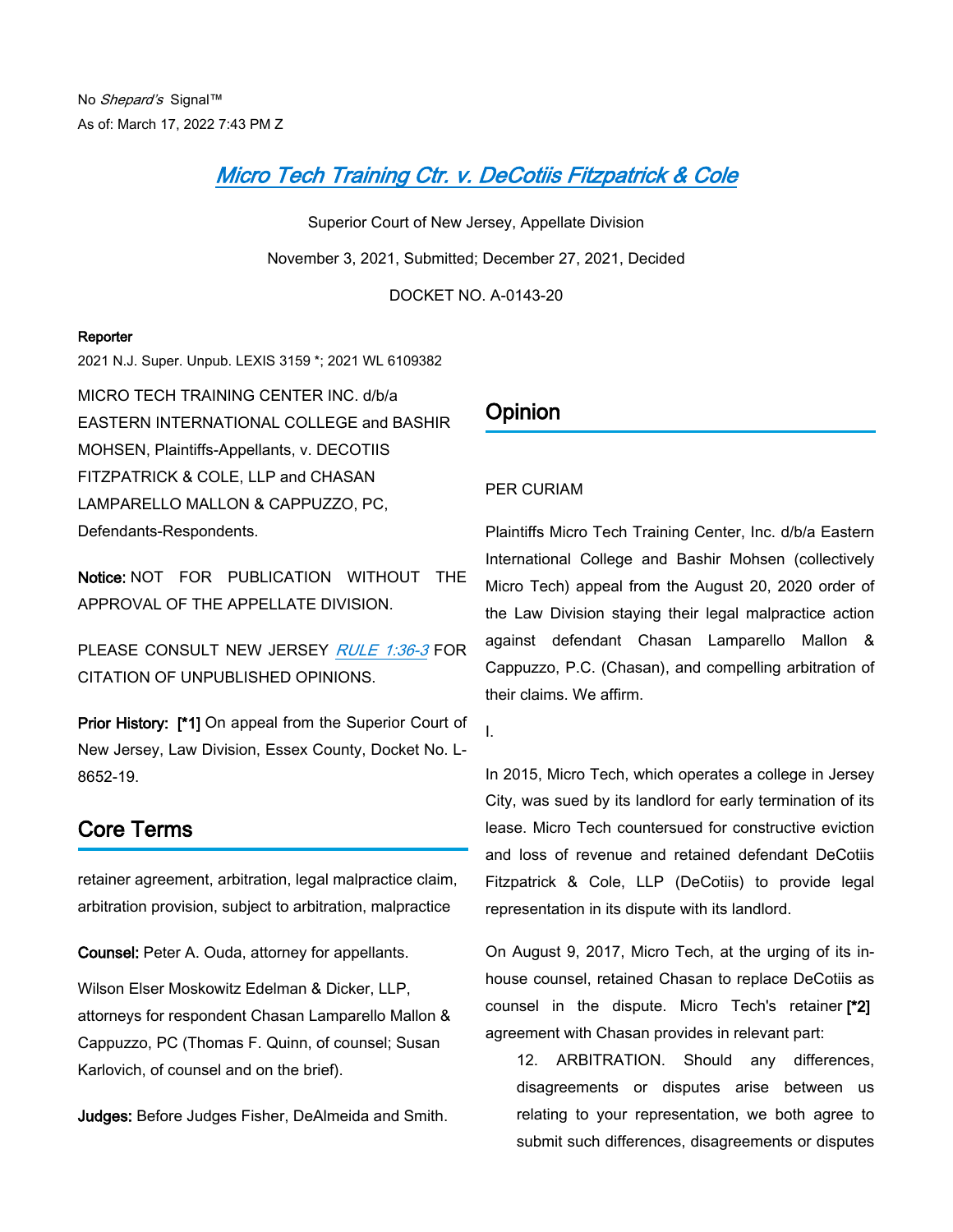to binding arbitration.

. . . .

(B) *Any Other Disagreements*. Should an issue arise between us as to fee dispute [sic] which the Fee Arbitration Committee declines to accept or involving any matter other than a fee dispute, the [sic] we both agree to submit the difference, disagreement or dispute to binding arbitration according to the *[New Jersey Uniform Arbitration](https://advance.lexis.com/api/document?collection=statutes-legislation&id=urn:contentItem:5F0Y-BKK1-6F13-0429-00000-00&context=1000516)  [Act, N.J.S.A. 2A:24-1 et seq.](https://advance.lexis.com/api/document?collection=statutes-legislation&id=urn:contentItem:5F0Y-BKK1-6F13-0429-00000-00&context=1000516)* An arbitrator shall be chosen by consent of the parties or in accordance with *[N.J.S.A. 2A:24-5](https://advance.lexis.com/api/document?collection=statutes-legislation&id=urn:contentItem:5F0Y-BKK1-6F13-042G-00000-00&context=1000516)*, the fees for which shall be an issue to be determined by the arbitrator. Any arbitration award shall be confirmed by the Superior Court of New Jersey in accordance with *[N.J.S.A.](https://advance.lexis.com/api/document?collection=statutes-legislation&id=urn:contentItem:5F0Y-BKK1-6F13-042K-00000-00&context=1000516)  [2A:24-8](https://advance.lexis.com/api/document?collection=statutes-legislation&id=urn:contentItem:5F0Y-BKK1-6F13-042K-00000-00&context=1000516)*, and a judgment entered in accordance with *[N.J.S.A. 2A:24-10](https://advance.lexis.com/api/document?collection=statutes-legislation&id=urn:contentItem:5F0Y-BKK1-6F13-042N-00000-00&context=1000516)*.

By signing this Agreement you acknowledge you have an absolute right in the first instance (and obligation under this Agreement) to submit any fee disputes between us to the appropriate Fee Arbitration [C]ommittee for resolution, and should that method not be available, then you or we have the obligation to submit any fee or other dispute **[\*3]** to binding arbitration as set forth in this Section 12B instead of submitting the difference, disagreement or dispute to resolution by the court or through trial by jury. By signing this Agreement you will be deemed to have given your consent to the Alternative Dispute Resolution mechanisms recited in Paragraph 12 and to waive the right to a trial.

Client initials signifying approval of this Section 12:  $[BM]$ <sup>1</sup>

. . . .

13. AGREEMENT. You have read and agree to this Agreement. We have answered all of your questions and fully explained this Agreement to your complete satisfaction. You have been given a copy of this Agreement.

In 2019, Micro Tech filed a legal malpractice action in the Law Division against DeCotiis and Chasan. In lieu of filing an answer, Chasan moved for an order staying the complaint and compelling arbitration of Micro Tech's claims. Micro Tech opposed the motion, arguing: (1) that legal malpractice claims are not expressly identified in the retainer agreement as being subject to arbitration; and (2) the arbitration provisions of the retainer agreement are invalid because no representative of Chasan orally advised Micro Tech that its legal malpractice claims would be subject **[\*4]** to arbitration.

The trial court granted Chasan's motion. In a written opinion, the court concluded that the phrase "any differences, disagreements or disputes arising between us relating to your representation" in the arbitration provisions of the retainer agreement plainly included legal malpractice claims. In addition, the court concluded that a specific reference to legal malpractice claims in the retainer agreement was not necessary to put Micro Tech, a sophisticated business with in-house counsel, on notice that those claims were subject to arbitration. The court noted that Micro Tech had the benefit of attorney review of the retainer agreement prior to consenting to its terms and that the arbitration provisions were initialed by Mohsen, a principal of Micro Tech.

An August 20, 2020 order stayed Micro Tech's legal malpractice action against Chasan and referred its

<sup>&</sup>lt;sup>1</sup> Micro Tech concedes that the retainer agreement contains Mohsen's initials after paragraph 12 and does not dispute his

authority to bind Micro Tech to the contract.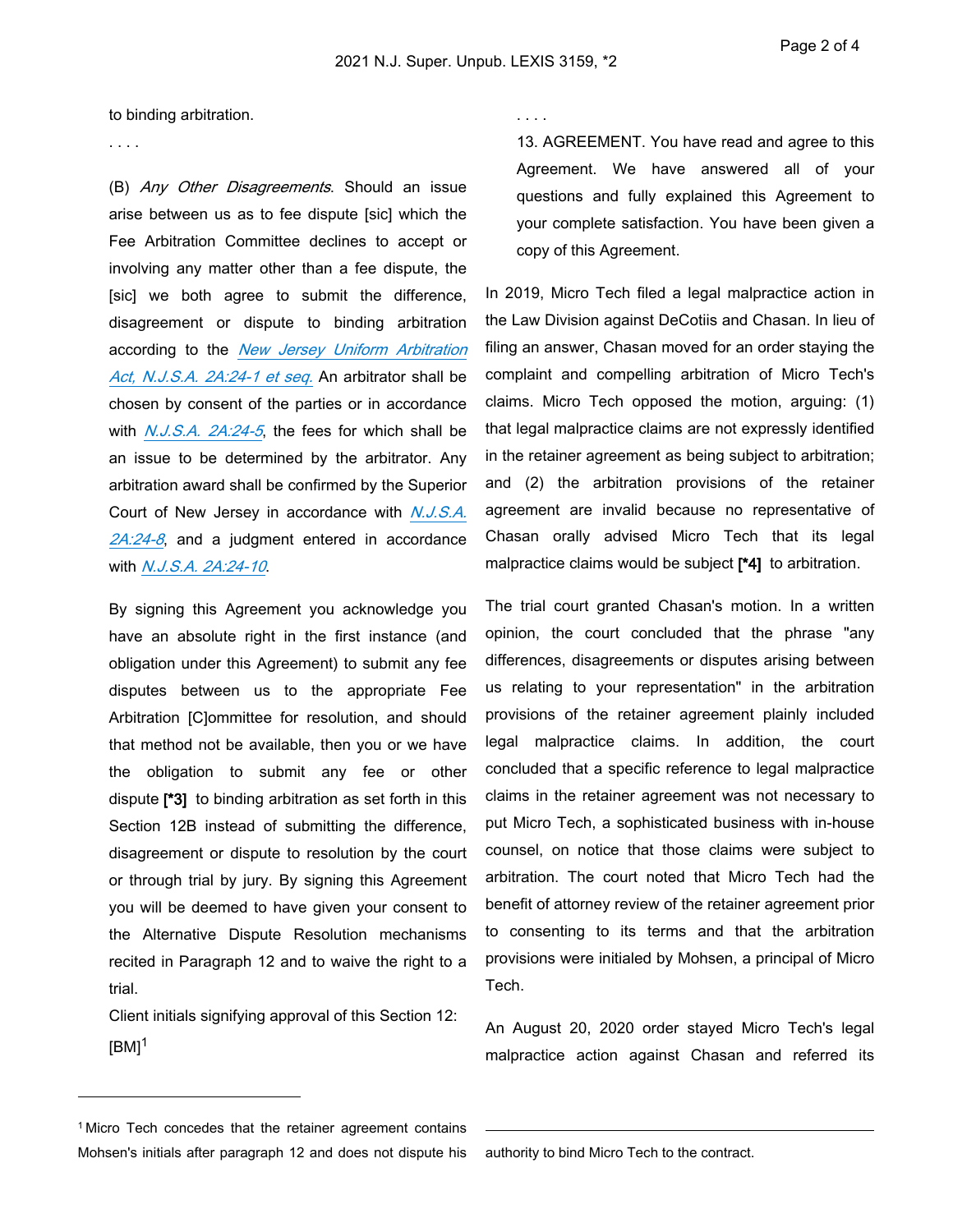#### claims to arbitration.<sup>2</sup>

This appeal follows. Micro Tech repeats its arguments that the arbitration provisions in the retainer agreement did not put it on notice that legal malpractice claims were subject to arbitration and are unenforceable because Chasan did not advise Micro Tech orally or in a separate writing that its **[\*5]** legal malpractice claims would be subject to arbitration.

#### II.

The holding in *[Delaney v. Dickey, 244 N.J. 466, 242](https://advance.lexis.com/api/document?collection=cases&id=urn:contentItem:61K8-9DS1-FC1F-M2MS-00000-00&context=1000516)  [A.3d 257 \(2020\)](https://advance.lexis.com/api/document?collection=cases&id=urn:contentItem:61K8-9DS1-FC1F-M2MS-00000-00&context=1000516)*, issued after the trial court's decision, resolves the issues raised in this appeal. In that case, the Supreme Court considered the circumstances in which an arbitration provision in a retainer agreement for legal services is enforceable with respect to legal malpractice claims. The Court's holding is unequivocal:

We conclude that the professional and fiduciary obligation imposed on a lawyer by *[RPC 1.4\(c\)](https://advance.lexis.com/api/document?collection=statutes-legislation&id=urn:contentItem:63TW-8CF1-DYB7-W168-00000-00&context=1000516)* - to "explain a matter to the extent reasonably necessary to permit the client to make informed decisions regarding the representation" - requires that the lawyer discuss with the client the basic advantages and disadvantages of a provision in a retainer agreement that mandates the arbitration of a future fee dispute or malpractice claim against the attorney.

[*Id.* at 496.]

Without having provided such advice, an attorney will be precluded from enforcing an arbitration provision in a legal retainer agreement when sued for legal malpractice. *[Id. at 501](https://advance.lexis.com/api/document?collection=cases&id=urn:contentItem:61K8-9DS1-FC1F-M2MS-00000-00&context=1000516)*.

The Court was equally clear, however, that its holding

would be applied prospectively:

Because the professional obligation we now impose may not have been reasonably anticipated and **[\*6]**  would unsettle expectations among lawyers, we apply this new mandate prospectively, with one exception. Applying the holding of our opinion here is "consistent with the usual rule that the prevailing party who brings a claim that advances the common law receive the benefit of his efforts." See *[Estate of Narleski v. Gomes, 244 N.J. 199, 204,](https://advance.lexis.com/api/document?collection=cases&id=urn:contentItem:60W1-2K61-DY89-M1F0-00000-00&context=1000516)  [237 A.3d 933 \(2020\)](https://advance.lexis.com/api/document?collection=cases&id=urn:contentItem:60W1-2K61-DY89-M1F0-00000-00&context=1000516)*.

#### [*Id.* at 474.]

Thus, apart from the retainer agreement signed by the plaintiff in *[Delaney](https://advance.lexis.com/api/document?collection=cases&id=urn:contentItem:61K8-9DS1-FC1F-M2MS-00000-00&context=1000516)*, the Court's holding does not apply to retainer agreements, like the one signed by Micro Tech in 2017, executed prior to the Court's December 21, 2020 holding in *[Delaney](https://advance.lexis.com/api/document?collection=cases&id=urn:contentItem:61K8-9DS1-FC1F-M2MS-00000-00&context=1000516)*.

Micro Tech does not, therefore, enjoy the benefit of the new rule announced in *[Delaney](https://advance.lexis.com/api/document?collection=cases&id=urn:contentItem:61K8-9DS1-FC1F-M2MS-00000-00&context=1000516)* requiring an attorney to provide advice explaining arbitration provisions in a retainer agreement for legal services. As a result, the trial court correctly rejected Micro Tech's argument that its legal malpractice claims are not subject to arbitration because Chasan failed to explain the arbitration provisions of the retainer agreement.

The holding in *[Delaney](https://advance.lexis.com/api/document?collection=cases&id=urn:contentItem:61K8-9DS1-FC1F-M2MS-00000-00&context=1000516)* also resolves Micro Tech's argument that the arbitration provisions are unenforceable because they do not specifically list legal malpractice claims as being subject to arbitration. The arbitration provision of the retainer agreement **[\*7]**  before the court in *[Delaney](https://advance.lexis.com/api/document?collection=cases&id=urn:contentItem:61K8-9DS1-FC1F-M2MS-00000-00&context=1000516)* applied to "any dispute (including, without limitation, any dispute with respect to the Firm's legal services and/or payment by you of amounts to the Firm)" and "[a]ny disputes arising out of or relating to this agreement or the Firm's engagement

<sup>2</sup>Micro Tech's claims against DeCotiis remain pending in the Law Division.